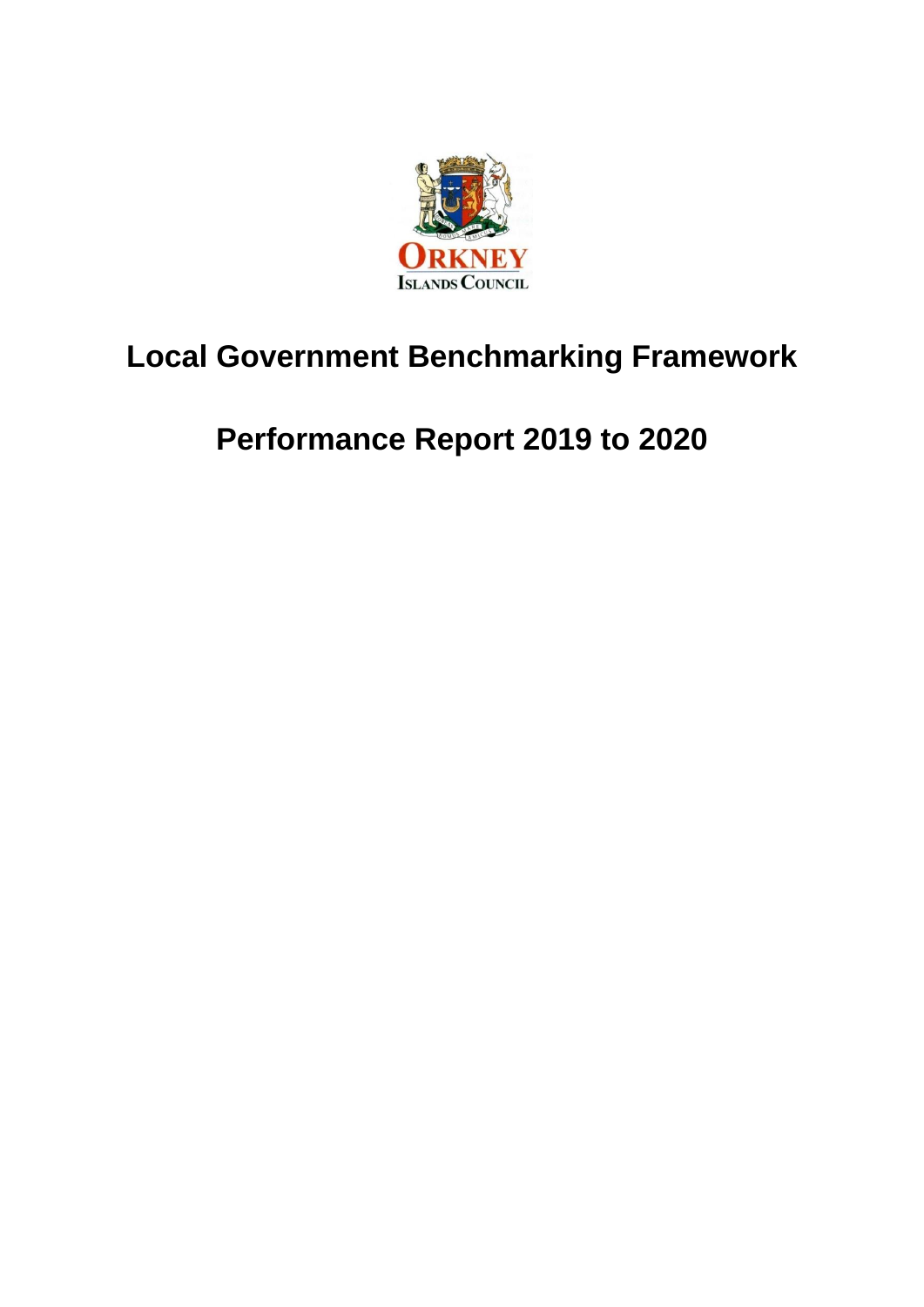## **Contents**

| The percentage of early years provision which is graded good or better  11                                                                                  |  |
|-------------------------------------------------------------------------------------------------------------------------------------------------------------|--|
|                                                                                                                                                             |  |
|                                                                                                                                                             |  |
|                                                                                                                                                             |  |
| Self-directed support (direct payments + managed personalised budgets) spend<br>on adults 18+ as a percentage of total social work spend on adults 18+  14  |  |
| The percentage of people aged 65 and over with long-term care needs who are                                                                                 |  |
| The percentage of adults supported at home who agree that their services and<br>support had an impact in improving or maintaining their quality of life  16 |  |
| Percentage of adults supported at home who agree that they are supported to                                                                                 |  |
| Percentage of adults supported at home who agree that they had a say in how                                                                                 |  |
| Percentage of carers who feel supported to continue in their caring role 19                                                                                 |  |
| Residential cost per week per resident for people aged 65 or over 20                                                                                        |  |
| Rate of readmission to hospital within 28 days per 1,000 discharges 21                                                                                      |  |
| Proportion of care services graded 'good' or better in Care Inspectorate                                                                                    |  |
| Number of days people spend in hospital when they are ready to be discharged,                                                                               |  |
|                                                                                                                                                             |  |
|                                                                                                                                                             |  |
|                                                                                                                                                             |  |
|                                                                                                                                                             |  |
|                                                                                                                                                             |  |
|                                                                                                                                                             |  |
| Percentage of adults satisfied with parks and open spaces 29                                                                                                |  |
|                                                                                                                                                             |  |
|                                                                                                                                                             |  |
|                                                                                                                                                             |  |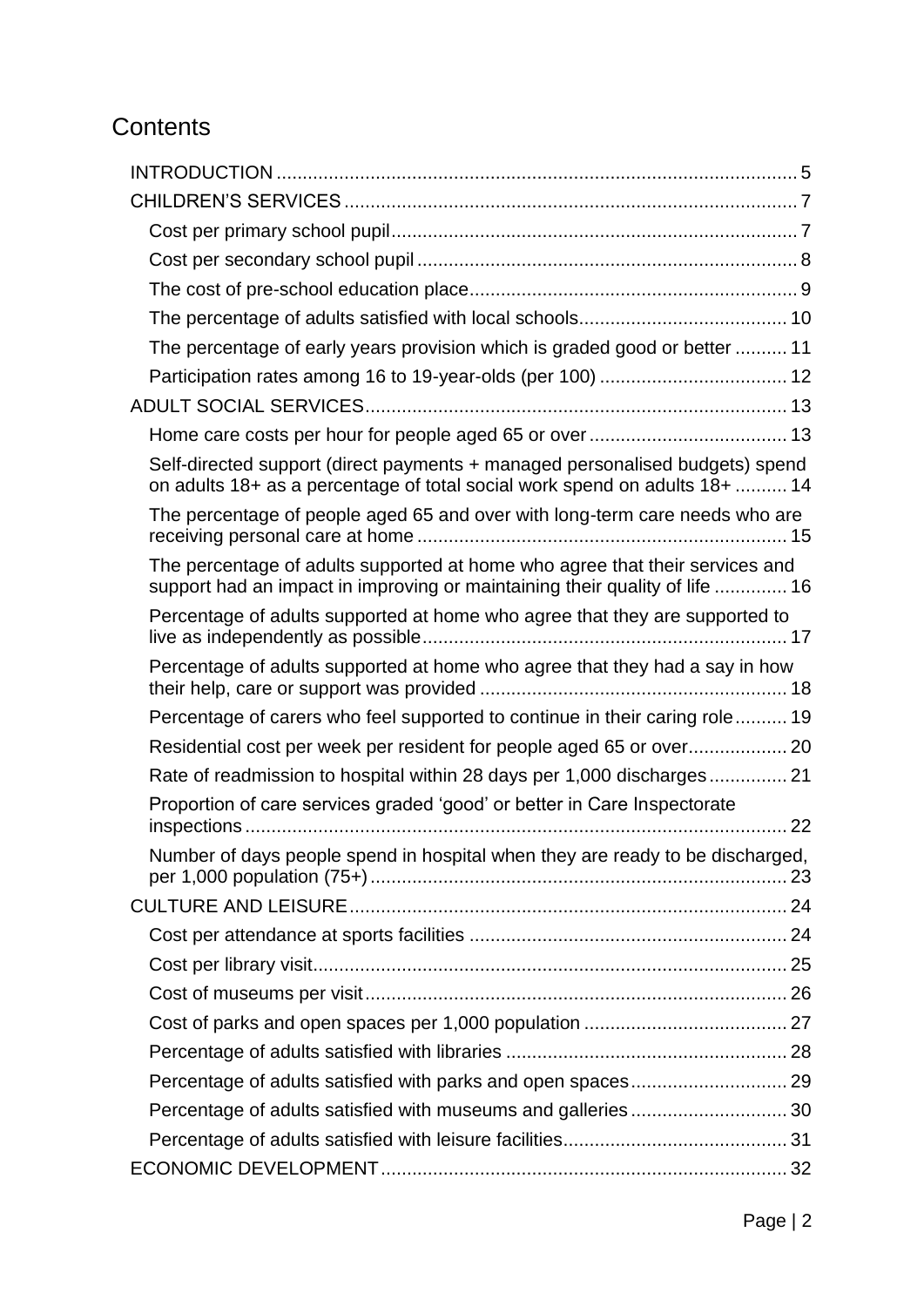| Percentage of unemployed people assisted into work from Council                                                                            |  |
|--------------------------------------------------------------------------------------------------------------------------------------------|--|
| Cost of planning and building standards per planning application  33                                                                       |  |
| Average time per business and industry planning application (weeks)  34                                                                    |  |
|                                                                                                                                            |  |
| Number of business gateway start-ups per 10,000 population  36                                                                             |  |
| Investment in economic development and tourism per 1,000 population 37                                                                     |  |
|                                                                                                                                            |  |
|                                                                                                                                            |  |
| Immediately available employment land as a percentage of total land allocated<br>for employment purposes in the local development plan  40 |  |
|                                                                                                                                            |  |
|                                                                                                                                            |  |
|                                                                                                                                            |  |
|                                                                                                                                            |  |
|                                                                                                                                            |  |
|                                                                                                                                            |  |
| Percentage of A class roads that should be considered for maintenance                                                                      |  |
| Percentage of B class roads that should be considered for maintenance                                                                      |  |
| Percentage of C class roads that should be considered for maintenance                                                                      |  |
| Percentage of unclassified roads that should be considered for maintenance                                                                 |  |
| Cost of trading standards and environmental health per 1,000 population  50                                                                |  |
| Cost of trading standards, money advice and citizen advice per 1,000 population                                                            |  |
|                                                                                                                                            |  |
|                                                                                                                                            |  |
|                                                                                                                                            |  |
|                                                                                                                                            |  |
|                                                                                                                                            |  |
| Support services as a percentage of total gross expenditure56                                                                              |  |
|                                                                                                                                            |  |
|                                                                                                                                            |  |
|                                                                                                                                            |  |
|                                                                                                                                            |  |
|                                                                                                                                            |  |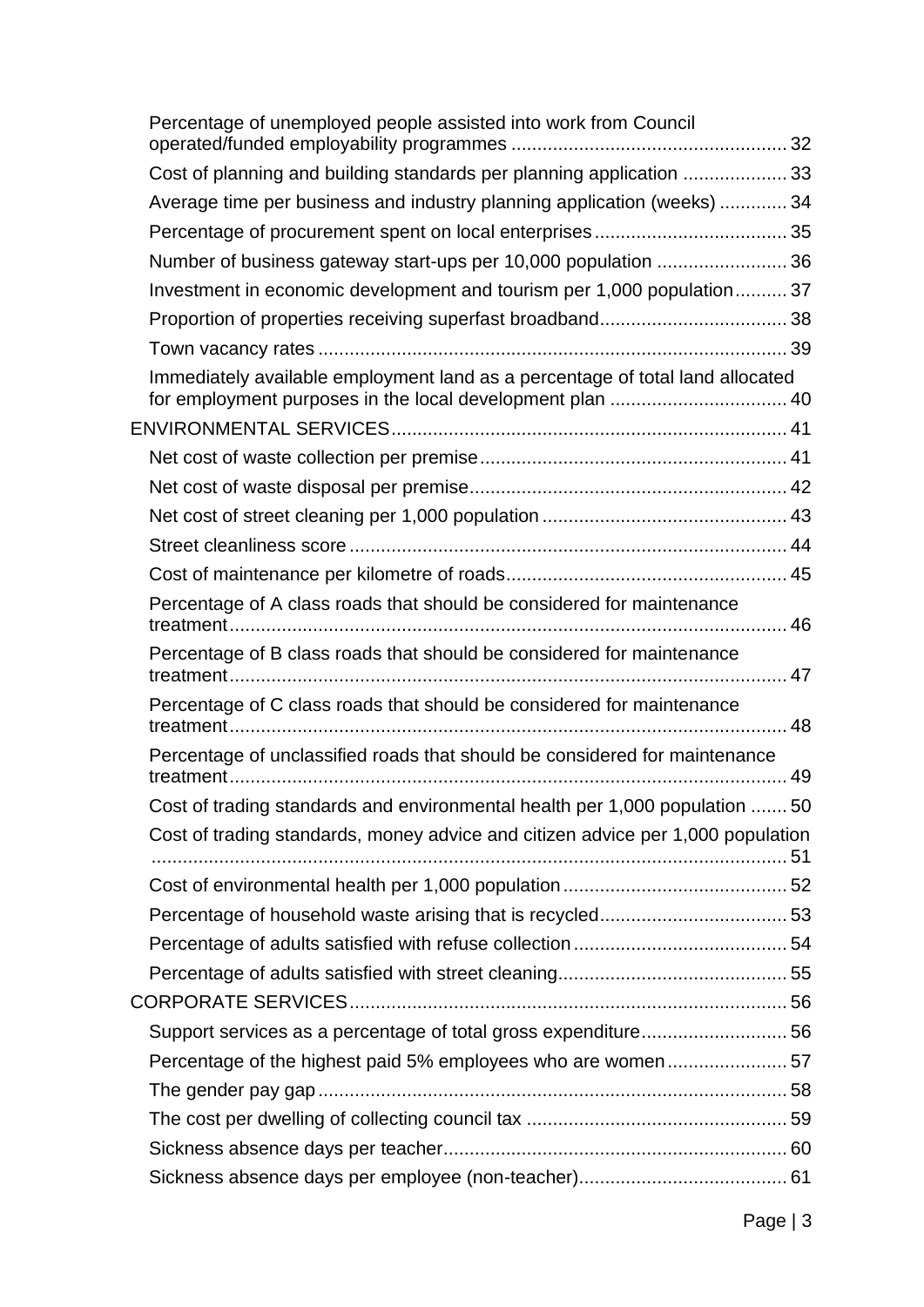| Percentage of income due from council tax received by the end of the year  62        |
|--------------------------------------------------------------------------------------|
|                                                                                      |
|                                                                                      |
| Gross rent arrears as at 31 March each year as a percentage of rent due for the      |
|                                                                                      |
| Percentage of dwellings meeting Scottish Housing Standards  67                       |
| Average number of days taken to complete non-emergency repairs 69                    |
|                                                                                      |
|                                                                                      |
| Percentage of operational buildings that are suitable for their current use 72       |
| Percentage of internal floor area of operational buildings in satisfactory condition |
|                                                                                      |
| Total useable reserves as a percentage of Council annual budgeted revenue. 74        |
| Uncommitted General Fund Balance as a percentage of Council annual                   |
|                                                                                      |
| Ratio of financing costs to Net Revenue Stream - Housing Revenue Account 77          |
|                                                                                      |
| ANNEX 1 - LGBF indicators mapped against OIC target outcomes and priorities 79       |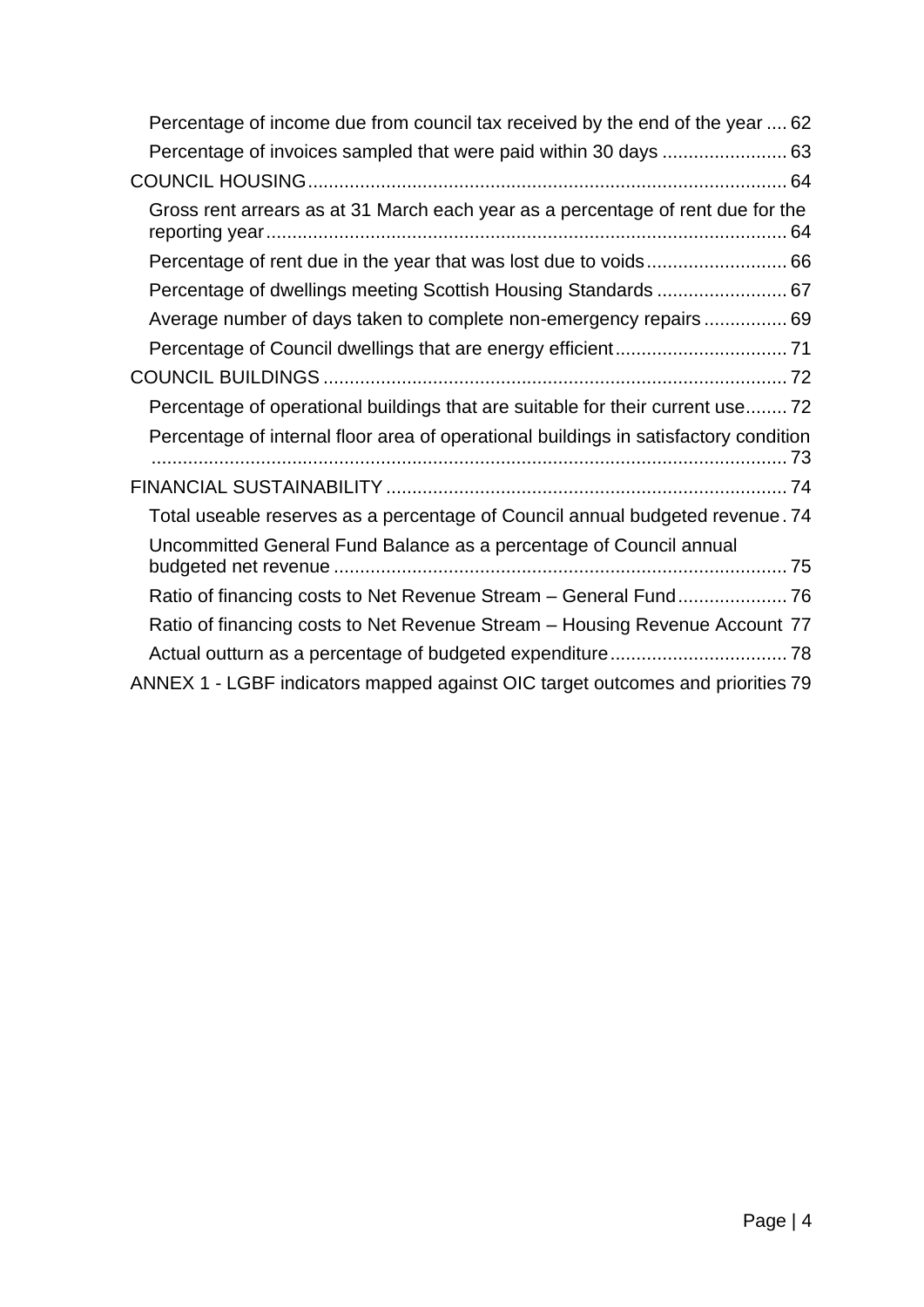## <span id="page-4-0"></span>**INTRODUCTION**

Welcome to Orkney Islands Council's annual report on our performance against the Local Government Benchmarking Framework (LGBF) indicators for 2019 to 2020. The LGBF indicators bring together a wide range of information about how all Scottish Councils perform in delivering services to local communities.

This report provides evidence on how our actions and activities impact the Orkney community, and allows readers to compare how well we are doing against previous years' performance, the Scottish average and other similar local authorities.

Throughout the report we have provided information to help explain our performance against each indicator, as well as an assessment of how we expect to perform in the years ahead.

The reporting period for the year ending 31 March 2020 largely predates the impact of the COVID-19 pandemic. However, the pandemic has had a significant impact on services provided by the Council throughout 2020 to 2021. The continuity provided by the LGBF will be invaluable in understanding the long-term impact of the pandemic on communities and will provide vital intelligence to assist the Council in learning lessons from its response, as well as contributing to strengthening and redesigning services around future policy priorities to support recovery and renewal.

While the majority of the most recent LGBF data presents the position pre-COVID, the 2019 to 2020 educational attainment indicators refer to the academic year which was significantly impacted by the pandemic. For the 2019 to 2020 data, the absence of external assessment information led to grades awarded in 2020 being based on teacher estimates. As these results are not directly comparable with previous and future years, and therefore should not be used as an indication that performance has improved or declined, educational attainment indicators are not included in this year's report.

Furthermore, 2019 to 2020 data for the following indicators was not available at the time of writing:

- CHN8a The gross cost of "children looked after" in residential based services per child per week.
- CHN8b The gross cost of "children looked after" in a community setting per child per week.
- CHN9 Balance of care for 'looked after children': % of children being looked after in the community.
- CHN22 The percentage of child protection re-registrations within 18 months.
- CHN23 The percentage of looked after children with more than one placement in the last year.
- CLIM1 CO2 emissions area wide per capita.
- CLIM2 CO2 emissions area wide: emissions within scope of local authority per capita.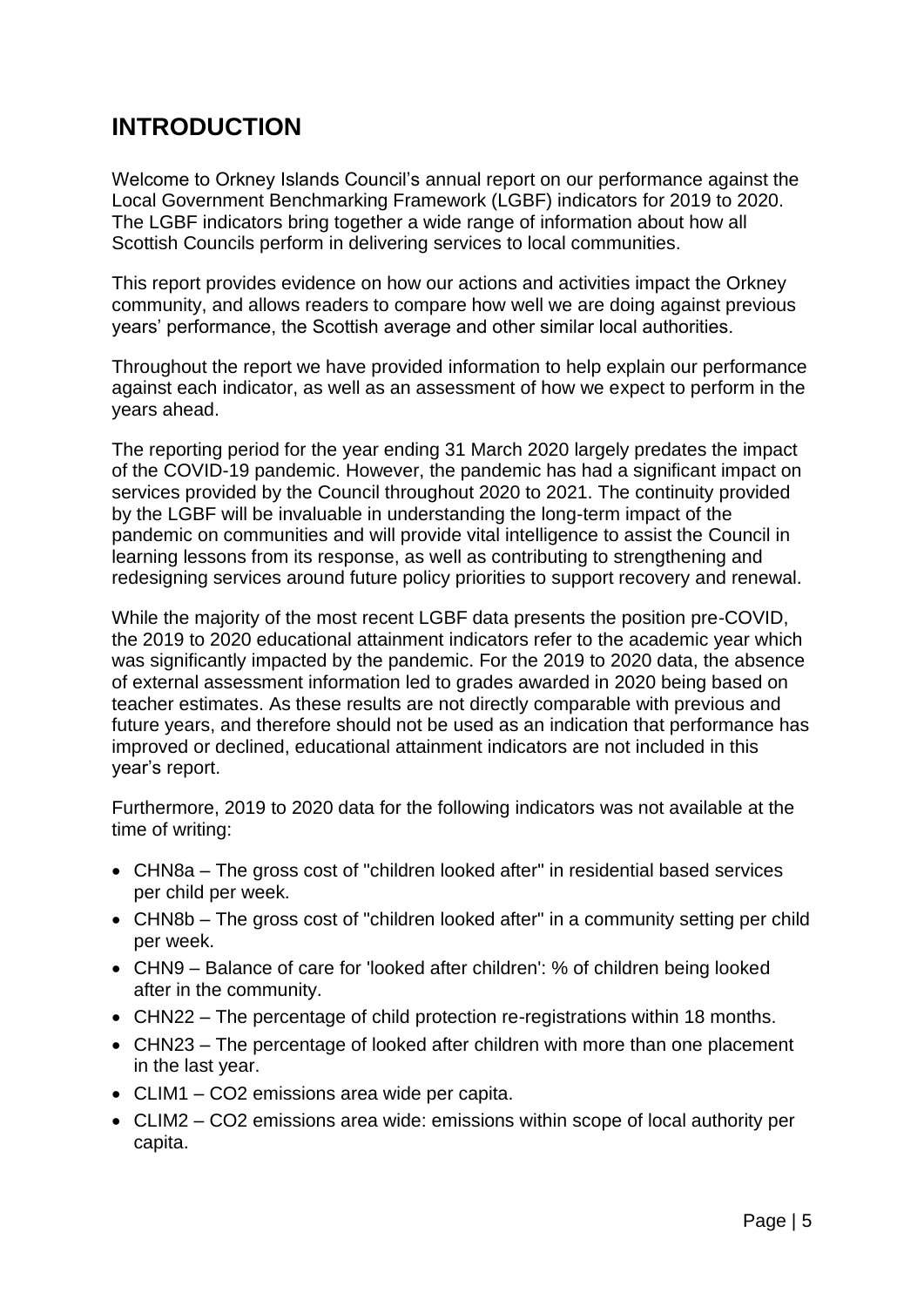We hope that you find the report interesting. If you would like more detailed performance information, please visit the Performance Section of the Council's website at:

#### [www.orkney.gov.uk/Service-Directory/Performance/performance.htm](http://www.orkney.gov.uk/Service-Directory/Performance/performance.htm)

If you would like to make a comment on the report, please contact HR and Performance by writing to Orkney Islands Council, School Place, Kirkwall, Orkney, KW15 1NY; by calling 01856 873535; or by emailing hrsupport@orkney.gov.uk.

If you would like this publication in another language or in any other format, please contact us using the details above.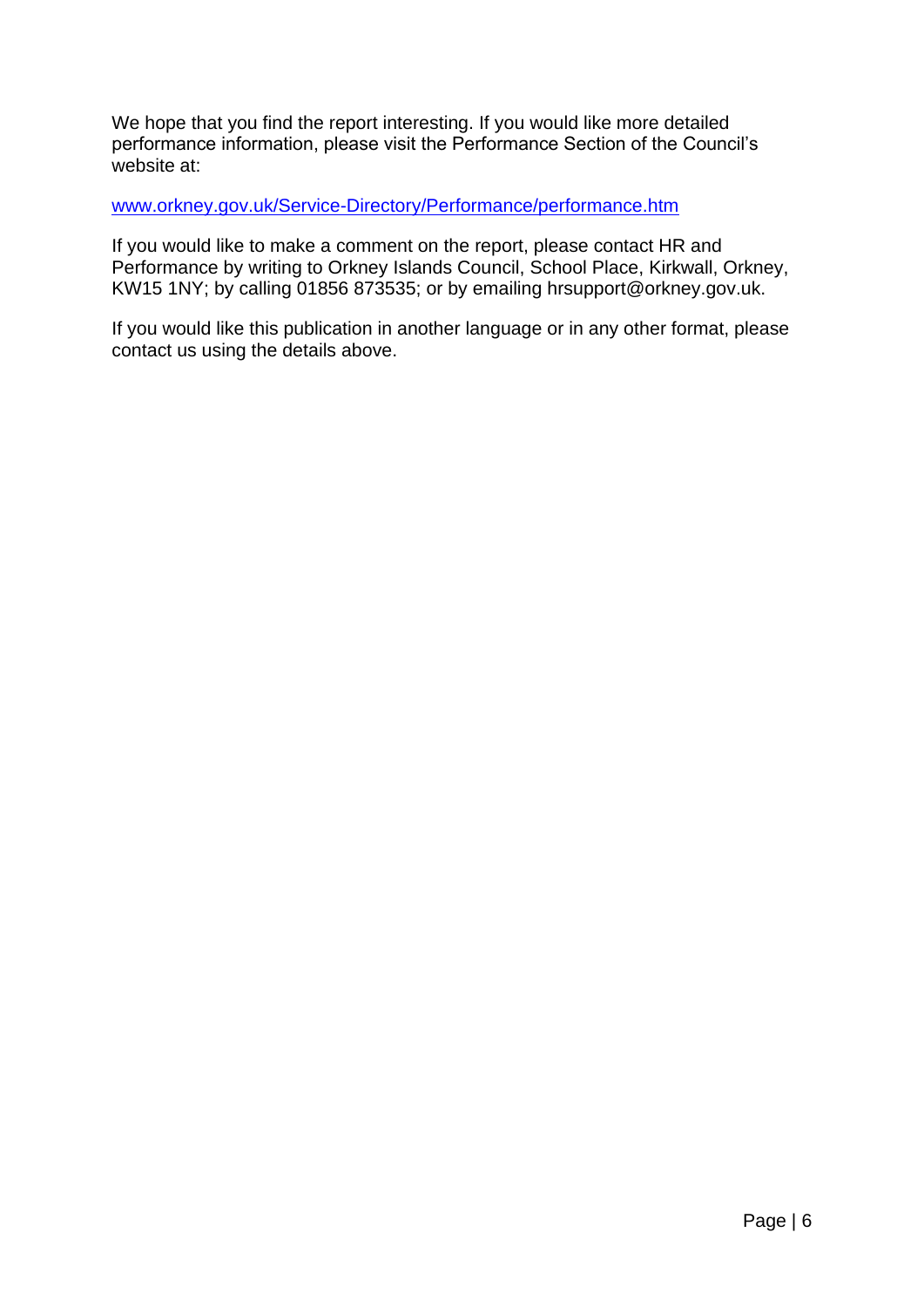## <span id="page-6-0"></span>**CHILDREN'S SERVICES**

### <span id="page-6-1"></span>**Cost per primary school pupil**

In 2019 to 2020, the cost per primary school pupil in Orkney was £8,857, which is more than the 2018 to 2019 figure of £8,754, and significantly more than the 2019 to 2020 Scottish average of £5,595.

| Rank out of 32 Scottish Councils |     |  |
|----------------------------------|-----|--|
| 2018 to 2019                     | .31 |  |
| 2019 to 2020                     | 31  |  |



#### **Performance Analysis**

Cost per pupil in the three island groups (Orkney, Shetland and Western Isles) is noticeably higher than elsewhere. In part this will be due to the 4%+ uplift per pupil created by the distant islands allowance.

Costs per pupil in Orkney are also higher as a significant number of schools are also community facilities.

In smaller schools (which carry a high percentage of surplus places) the cost per pupil is disproportionately large; in 2018 analysis of the data indicated that the cost per pupil for around 70% of pupils is at least £1,500 lower.

### **Future Action**

Review the financial model for schools and learning across Orkney; consider adoption of nationally agreed staffing ratios across all schools; explore efficiencies within non-frontline support services; delineate non-education costs (e.g. community facilities costs); produce 'cost per place' data to ensure discussions are informed.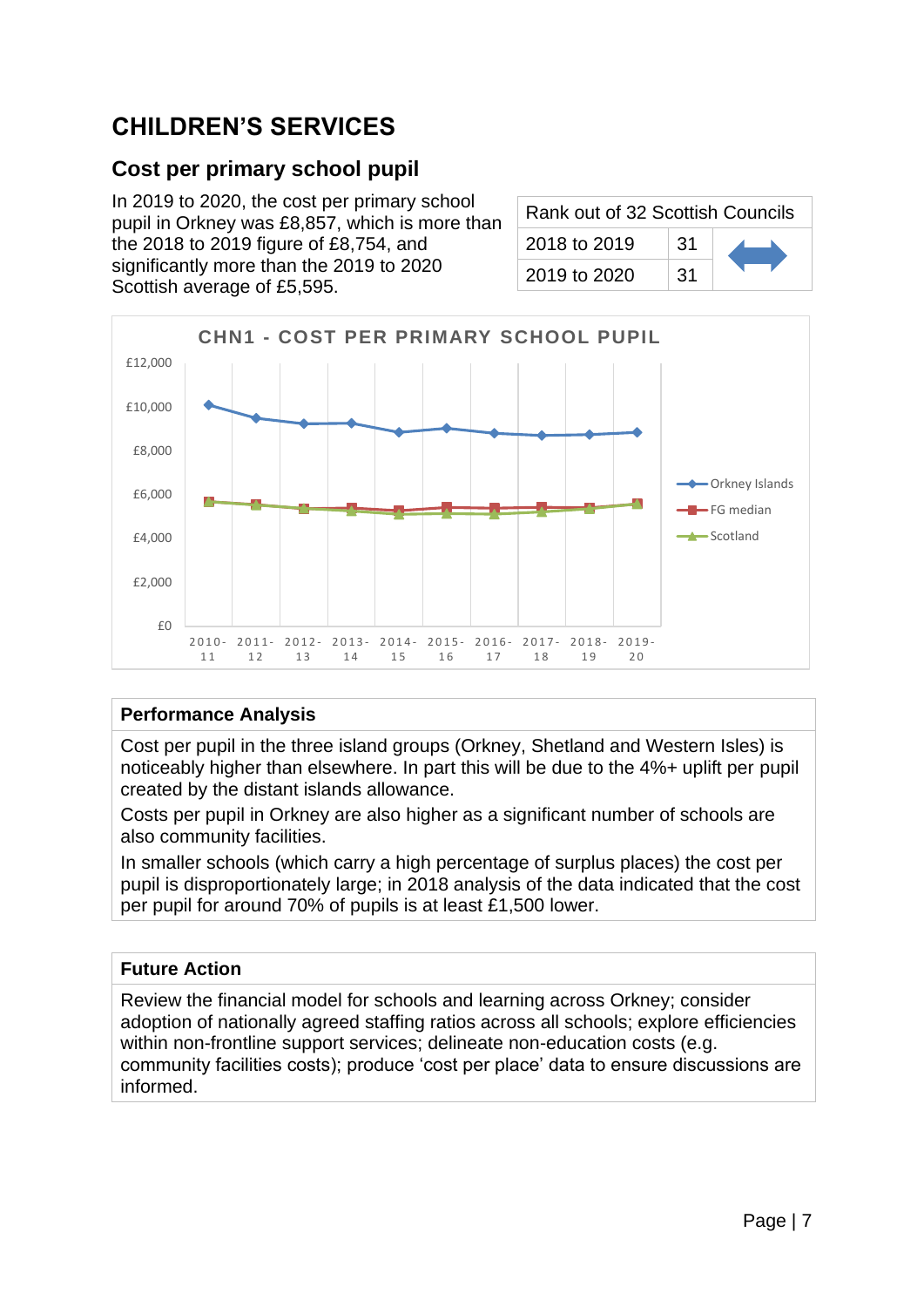### <span id="page-7-0"></span>**Cost per secondary school pupil**

In 2019 to 2020, the cost per secondary school pupil in Orkney was £11,219, which is less than the 2018 to 2019 figure of £11,384, but significantly more than the 2019 to 2020 Scottish average of £7,531.

| Rank out of 32 Scottish Councils |    |  |
|----------------------------------|----|--|
| 2018 to 2019                     | 31 |  |
| 2019 to 2020                     | 30 |  |



#### **Performance Analysis**

Rise in cost per pupil between 2010 and 2017 is in part due to fluctuations in roll and consequently schools carry a disproportionate number of "surplus places".

Increase in roll (particularly at KGS) leads to a small drop in the cost per pupil.

Average for Orkney is significantly impacted by junior highs. KGS (as the biggest school) is closer to the national average once the figure has been adjusted to exclude Distant Islands Allowance.

#### **Future Action**

(As noted above): Review the financial model for schools and learning across Orkney; consider adoption of nationally agreed staffing ratios across all schools; explore efficiencies within non-frontline support services; delineate non-education costs (e.g. community facilities costs); produce 'cost per place' data to ensure discussions are informed.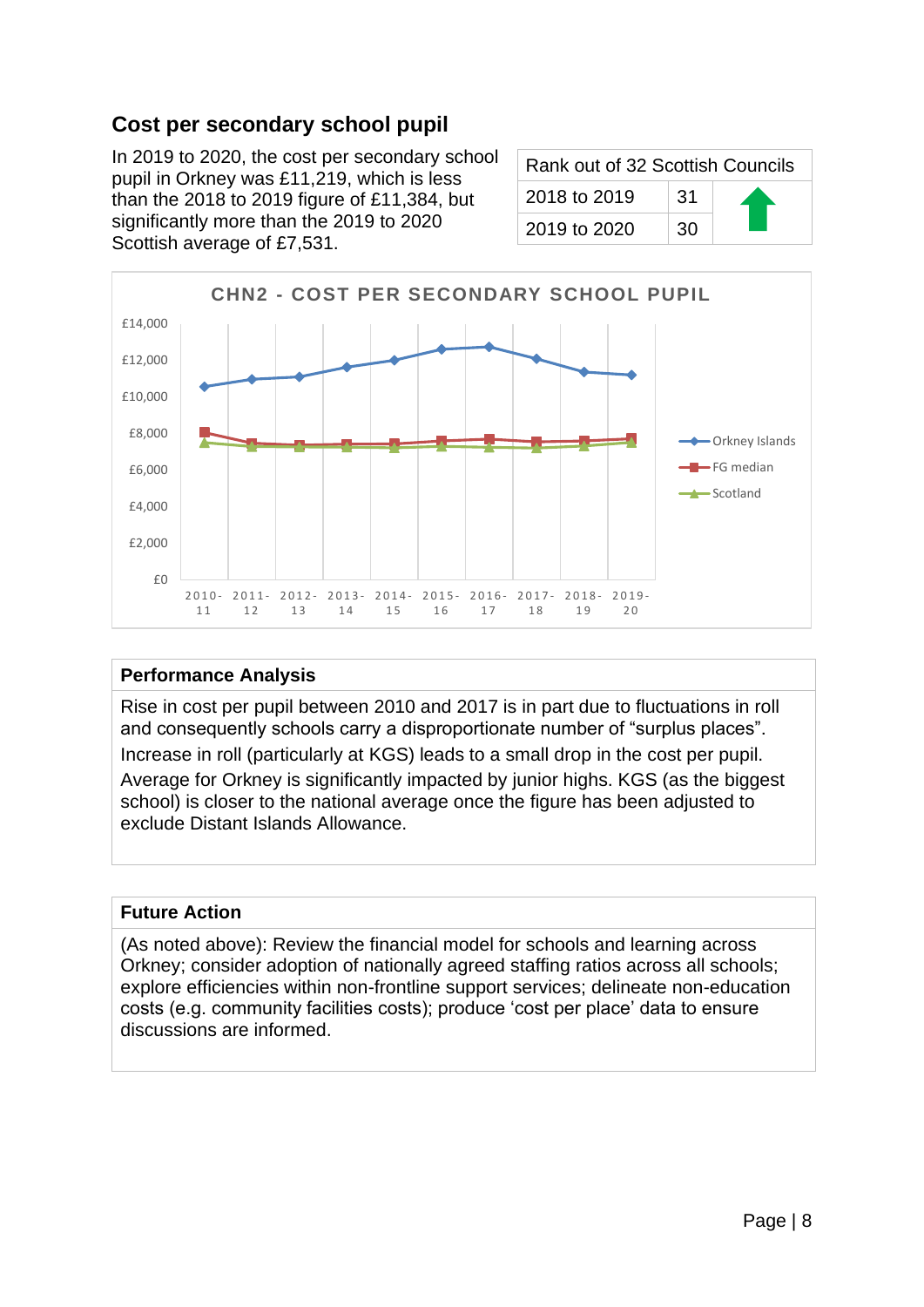### <span id="page-8-0"></span>**The cost of pre-school education place**

In 2019 to 2020, the cost per pre-school education place in Orkney was £5,585, which is more than the 2018 to 2019 figure of £4,769, but less than the 2019 to 2020 Scottish average of £6,783.

| Rank out of 32 Scottish Councils |    |  |
|----------------------------------|----|--|
| 2018 to 2019                     | 14 |  |
| 2019 to 2020                     |    |  |



#### **Performance Analysis**

The overall increase is in line with expectations linked to the expansion of Early Learning and Childcare (ELC).

With increased accuracy in attributing costs to ELC (rather than primary) the change in relative position is not unexpected (by example this means energy costs and administrative support for ELC provision in school is not captured in the cost per registration figure).

#### **Future Action**

Continue to monitor costs as expansion programme enters final phase. Small settings and Distant Islands Allowance may continue to add to the cost per child.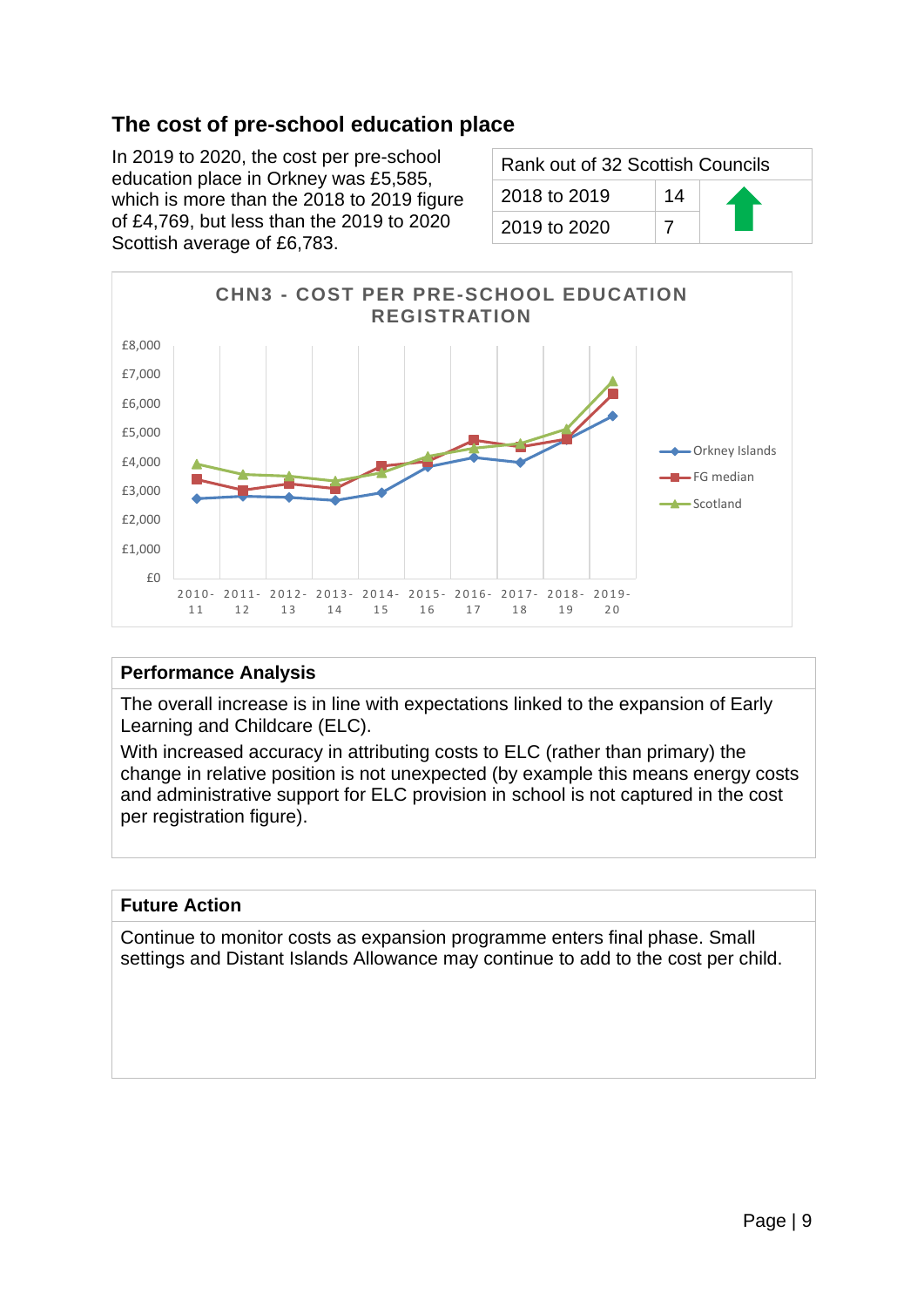### <span id="page-9-0"></span>**The percentage of adults satisfied with local schools**

In 2017 to 2020, 84.73% of adults were satisfied with local schools, which is not as good as the 2016 to 2019 figure of 88.07%, but better than the 2017 to 2020 Scottish average of 71.83%.

| Rank out of 32 Scottish Councils |   |  |
|----------------------------------|---|--|
| 2016 to 2019                     | 2 |  |
| 2017 to 2020                     | З |  |



#### **Performance Analysis**

Overall (slight downward) trend is in line with the Family Group Median and Scottish average. Orkney's schools continue to maintain a strong standing with the local communities (in the family group only Shetland is doing better). Figures do not yet capture the local response to how the service has responded to the global pandemic.

#### **Future Action**

Continue to reflect the importance of education in Orkney through the channels open to the service, including Parent Councils, local media and the staff team itself.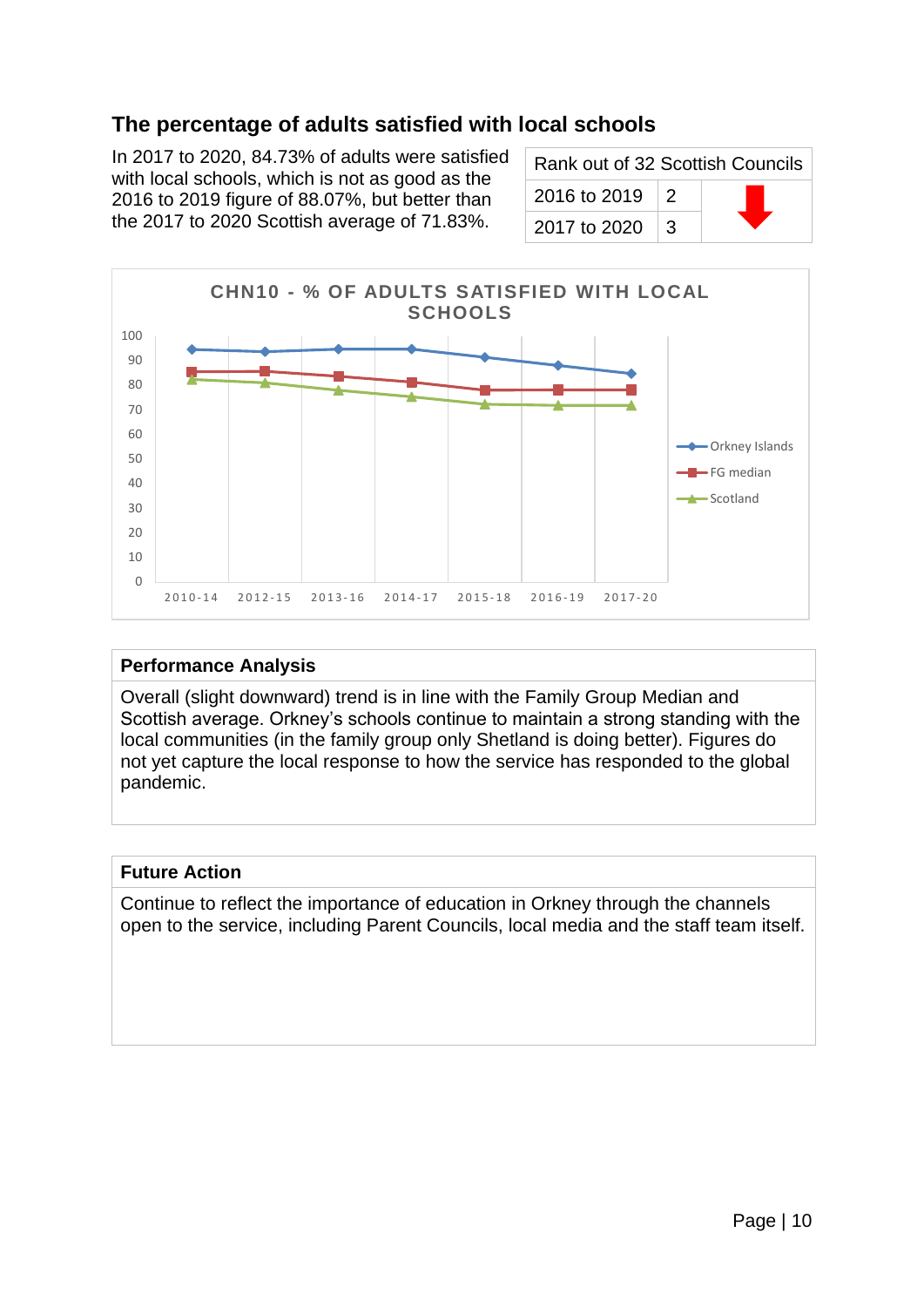### <span id="page-10-0"></span>**The percentage of early years provision which is graded good or better**

In 2019 to 2020, Orkney's funded early years provision which was graded good or better was 90.50%, which is not as good as the 2018 to 2019 figure of 95.24%, but about the same as the 2019 to 2020 Scottish average of 90.20%.

| Rank out of 32 Scottish Councils |  |  |
|----------------------------------|--|--|
| 2018 to 2019   10                |  |  |
| 2019 to 2020   17                |  |  |



#### **Performance Analysis**

Performance of funded provision is consistently high. Each setting adds or deducts in the order of 5% difference, this means the data indicates two settings graded as less than good, one of which is now closed.

#### **Future Action**

Targeted work is underway where settings have been graded as less than good. In addition, the service will continue with the programme of learning, support and quality assurance provided by the Council's Early Years Team. Identify any provision 'at risk' and work with the practitioners and registered manager to bring about the necessary improvements.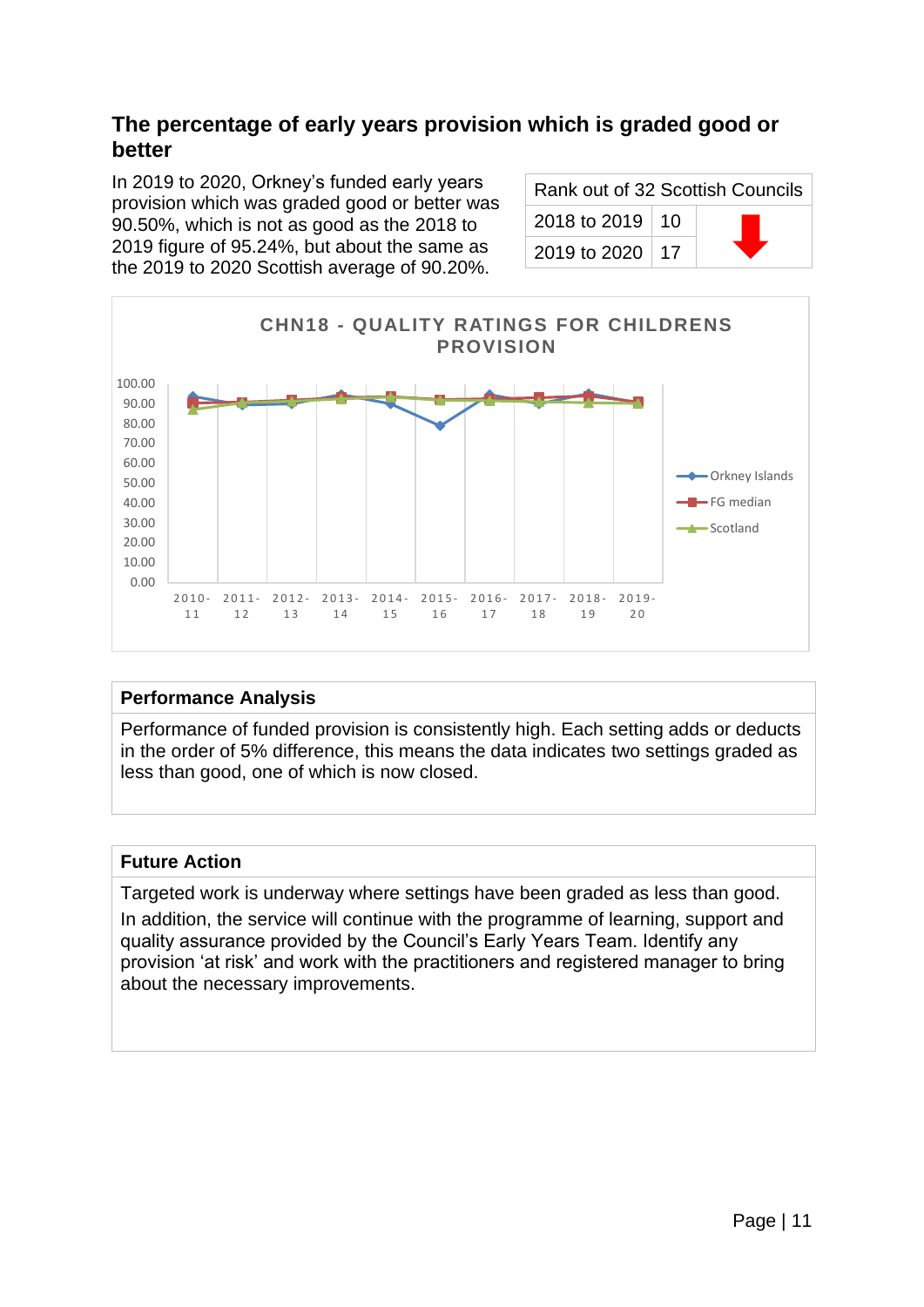### <span id="page-11-0"></span>**Participation rates among 16 to 19-year-olds (per 100)**

In 2019 to 2020, participation in learning, training or work among Orkney's 16 to 19-yearolds was 94.71%, which is slightly less than the 2018 to 2019 figure of 95.45%, but better than the 2019 to 2020 Scottish average of 92.13%.

| Rank out of 32 Scottish Councils |            |  |
|----------------------------------|------------|--|
| 2018 to 2019 $\vert$ 5           |            |  |
| 2019 to 2020                     | $\sqrt{6}$ |  |



#### **Performance Analysis**

While it is important to notice and note the small percentage drop this year, this is yet again a positive outcome for Orkney's young people.

#### **Future Action**

A very good partnership working model, with a significant contribution from Skills Development Scotland (SDS) as well as other key partners, has been established to ensure that young people's participation in education, work and training is monitored and that support or intervention is both timely and proportionate.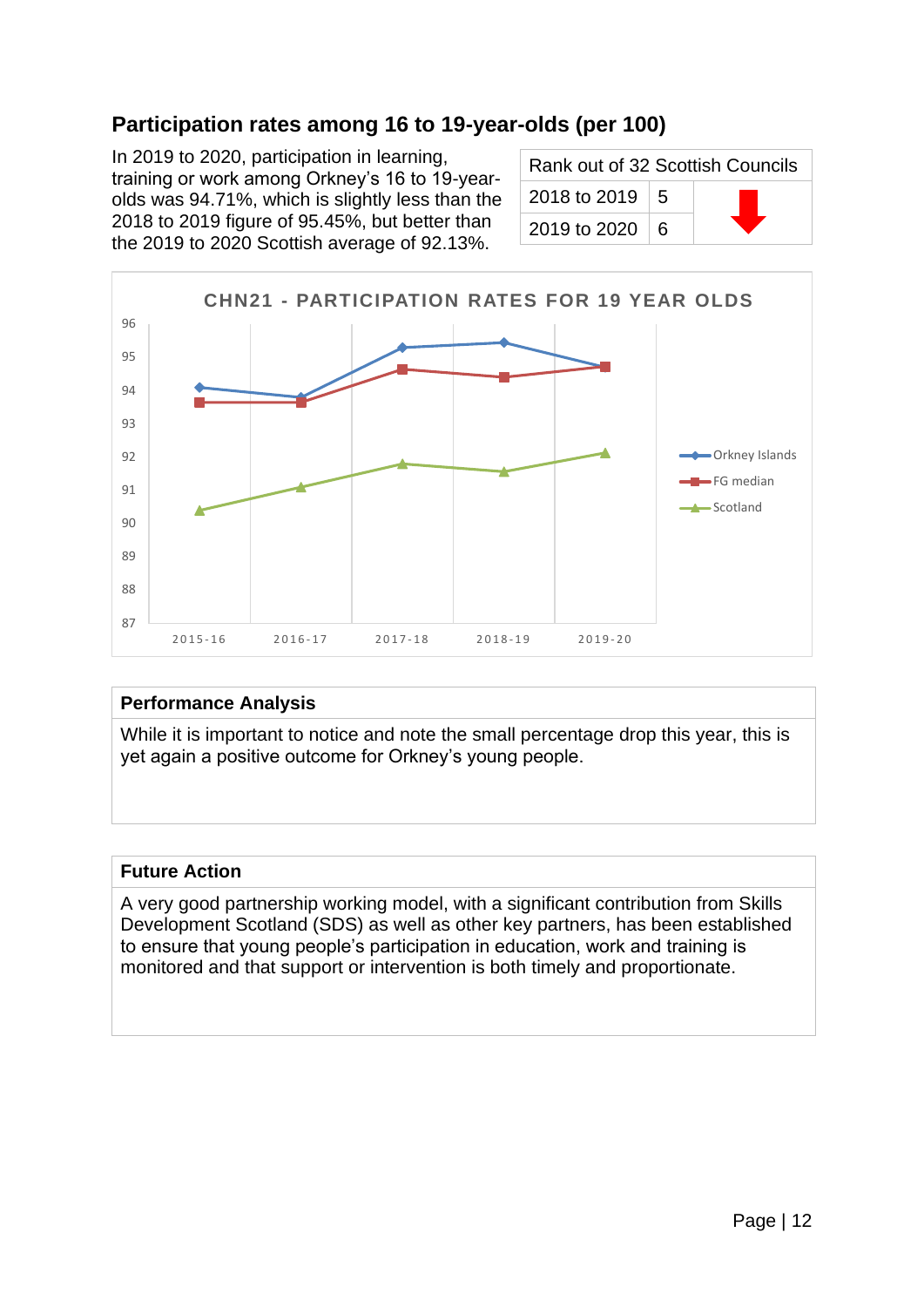## <span id="page-12-0"></span>**ADULT SOCIAL SERVICES**

### <span id="page-12-1"></span>**Home care costs per hour for people aged 65 or over**

In 2019 to 2020, the hourly cost of providing home care for people aged 65 or over in Orkney was £39.26, which is less than the 2018 to 2019 figure of £41.35, but more than the 2019 to 2020 Scottish average of £26.13.

| Rank out of 32 Scottish Councils |     |  |
|----------------------------------|-----|--|
| 2018 to 2019                     | 30. |  |
| 2019 to 2020                     | 30. |  |



#### **Performance Analysis**

Homecare services are predominantly provided within the Council rather than outsourced which will be different to many other Scottish councils. This means our costs are greater. It has not been possible for the service to be contracted out at scale due to the limited independent sector provision. However, work is planned as set out below.

#### **Future Action**

The effects of the COVID-19 pandemic have impacted on the plan to review all the models of care as a priority over the next three years described in the current IJB Strategic Plan. It remains the intention however to meet with third sector partners to look at the issues in providing care at home in Orkney and consider an alternative contracting framework. The Independent Review of Adult Care also signals future changes in service commissioning.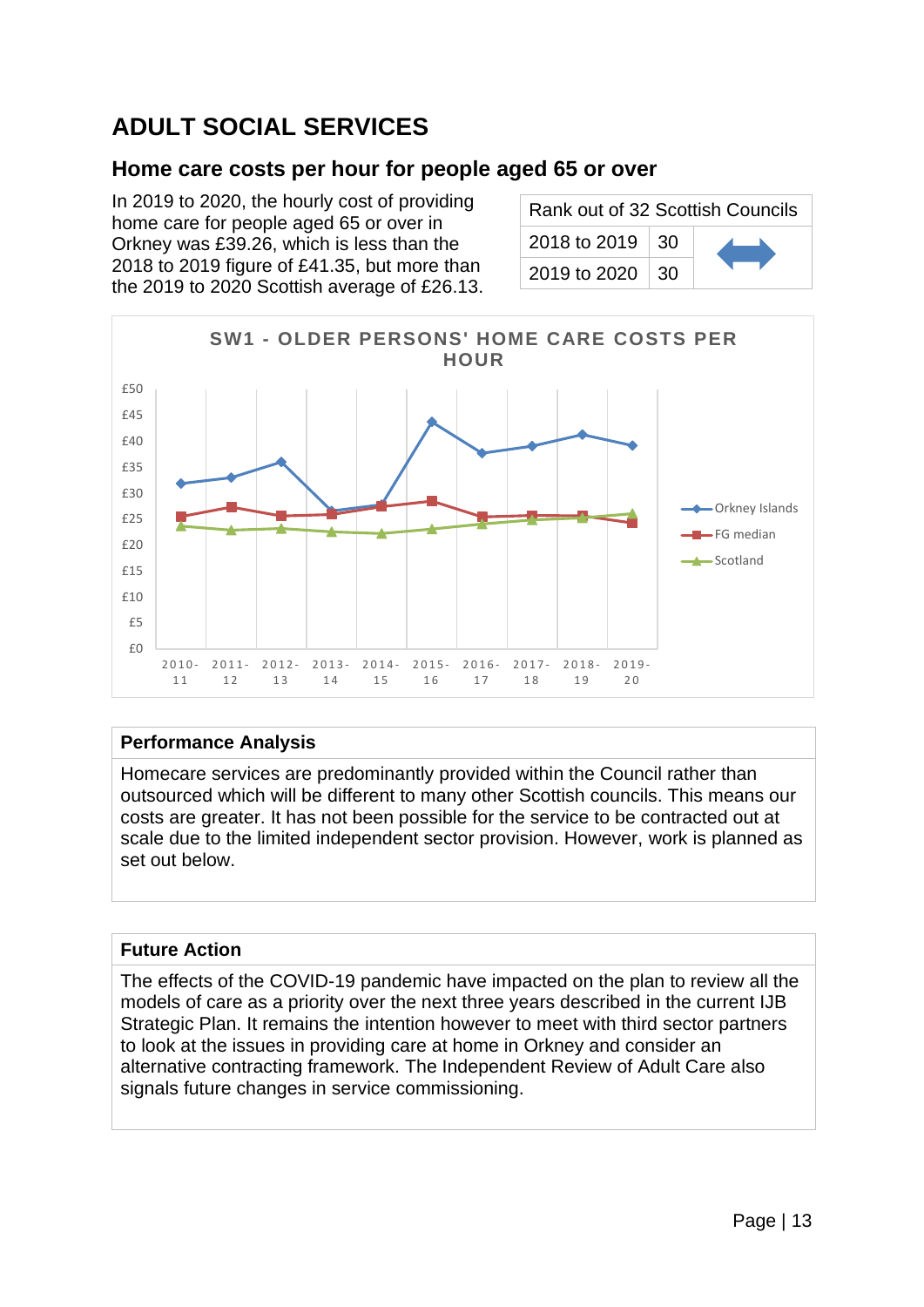### <span id="page-13-0"></span>**Self-directed support (direct payments + managed personalised budgets) spend on adults 18+ as a percentage of total social work spend on adults 18+**

In 2019 to 2020, 5.85% of Orkney's total social work spend went on self-directed support for adults aged 18 years and over, which is less than the 2018 to 2019 figure of 5.99%, and the 2019 to 2020 Scottish average of 8.99%.

| Rank out of 32 Scottish Councils |    |  |
|----------------------------------|----|--|
| 2018 to 2019                     | 10 |  |
| 2019 to 2020                     | 13 |  |



#### **Performance Analysis**

The graph shows that Orkney has had a steady rise in the spend on Direct Payments and managed personalised budgets, in line with the family group median, however this has now become relatively stagnant. We have a small market of external providers from the third and independent sector in comparison to other areas which goes some way to explain the data – i.e. if there is a limited market, individuals, whether service users or professional advisors, are less likely to see the benefits of direct payments.

#### **Future Action**

We have had some turnover in the adult social work team and will therefore take the opportunity to remind and re-energise social workers in relation to the benefits of Self-Directed Support.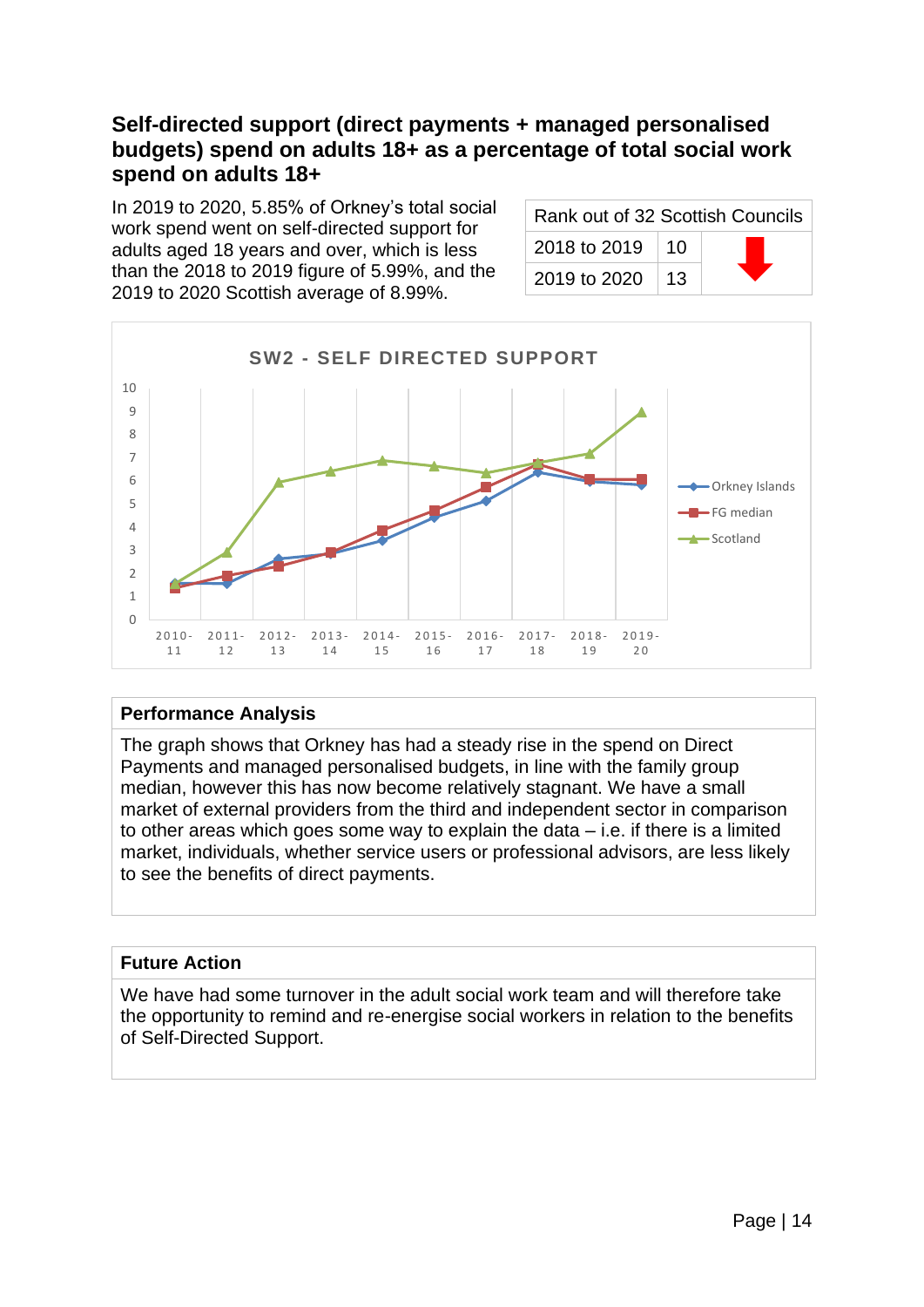### <span id="page-14-0"></span>**The percentage of people aged 65 and over with long-term care needs who are receiving personal care at home**

In 2019 to 2020, 77.31% of people with longterm care needs in Orkney were receiving care at home, which is more than the 2018 to 2019 figure of 72.00%, and the 2019 to 2020 Scottish average of 61.65%.

| Rank out of 32 Scottish Councils |  |
|----------------------------------|--|
| 2018 to 2019   2                 |  |
| 2019 to 2020   1                 |  |



#### **Performance Analysis**

Despite many capacity issues mainly with care at home, we have continued an upward trajectory and are currently ranked number 1 in Scotland. The challenge will be to continue with this positive trend given the aging workforce issues and low unemployment.

#### **Future Action**

There will be discussions held with all agencies providing care at home to look at how collectively we can work together in order to maintain this position. As mentioned earlier we are keen to look at alternative forms of contracting with third sector partners, and to embrace opportunities set out in the Independent Review of Adult Social Care.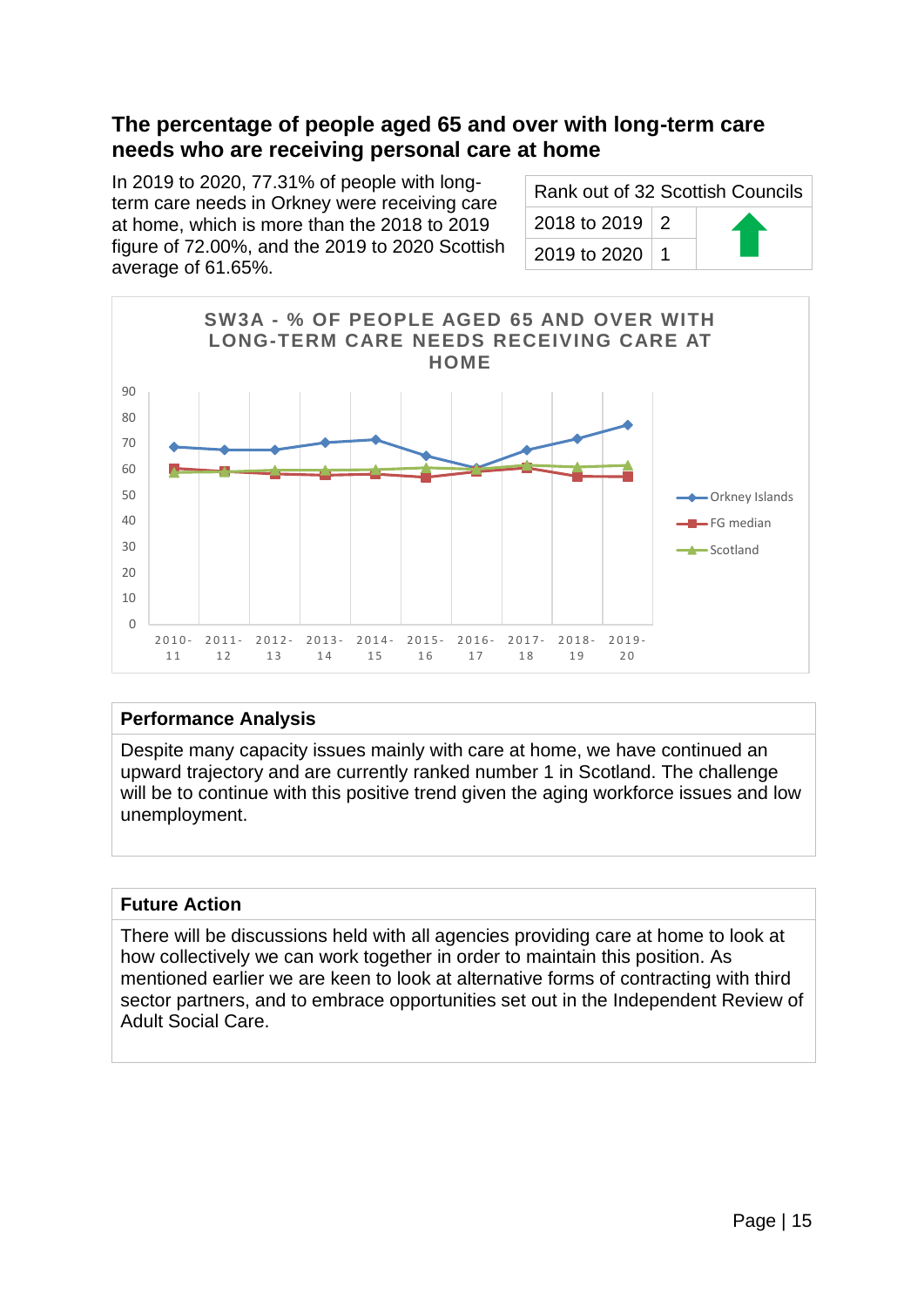### <span id="page-15-0"></span>**The percentage of adults supported at home who agree that their services and support had an impact in improving or maintaining their quality of life**

In 2019 to 2020, 87.33% of adults in Orkney who are supported at home agreed that their care had a positive impact on improving or maintaining their quality of life, which is not as good as the 2017 to 2018 figure of 96.57%, but

| Rank out of 32 Scottish Councils |  |  |
|----------------------------------|--|--|
| 2017 to 2018   1                 |  |  |
| 2019 to 2020   2                 |  |  |

better than the 2019 to 2020 Scottish average of 80.03%.



#### **Performance Analysis**

Despite a dip to the number two position this remains an excellent position in relation to our performance in this outcome.

#### **Future Action**

We will strive to maintain this position and to better understand what it is that contributes to this success.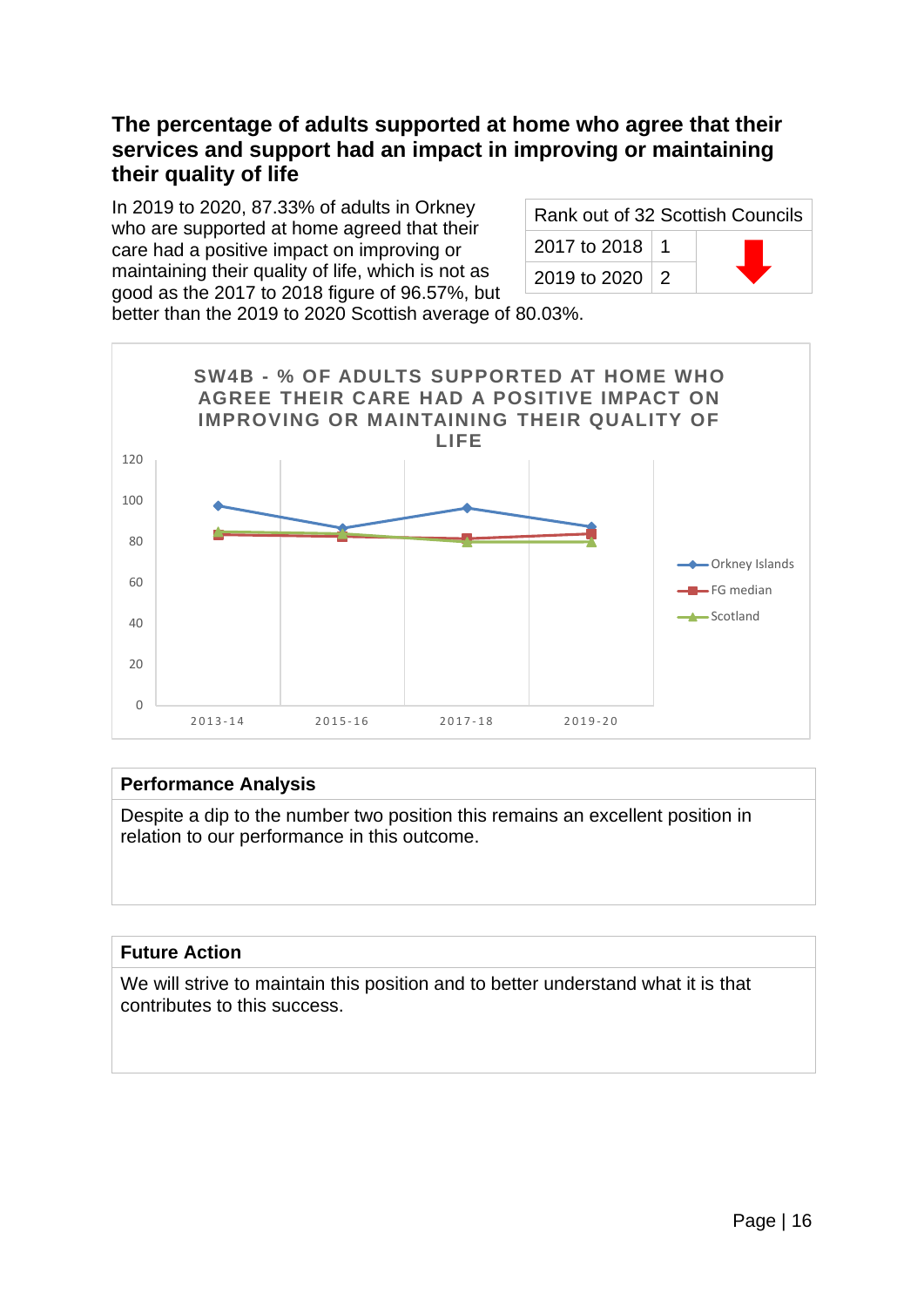### <span id="page-16-0"></span>**Percentage of adults supported at home who agree that they are supported to live as independently as possible**

In 2019 to 2020, 98.32% of adults supported at home agreed that they are supported to live as independently as possible, which is not quite as good as the 2017 to 2018 figure of 99.59%, but better than the 2019 to 2020 Scottish average of 80.78%.

| Rank out of 32 Scottish Councils |  |  |
|----------------------------------|--|--|
| 2017 to 2018   1                 |  |  |
| 2019 to 2020                     |  |  |



#### **Performance Analysis**

Again, a great position in relation to our performance, completely outranking both national and peer group performance.

#### **Future Action**

To continue to support people to be as independent as possible we are looking at different ways of working. We will particularly need to watch performance as we adopt new models, including assistive technology.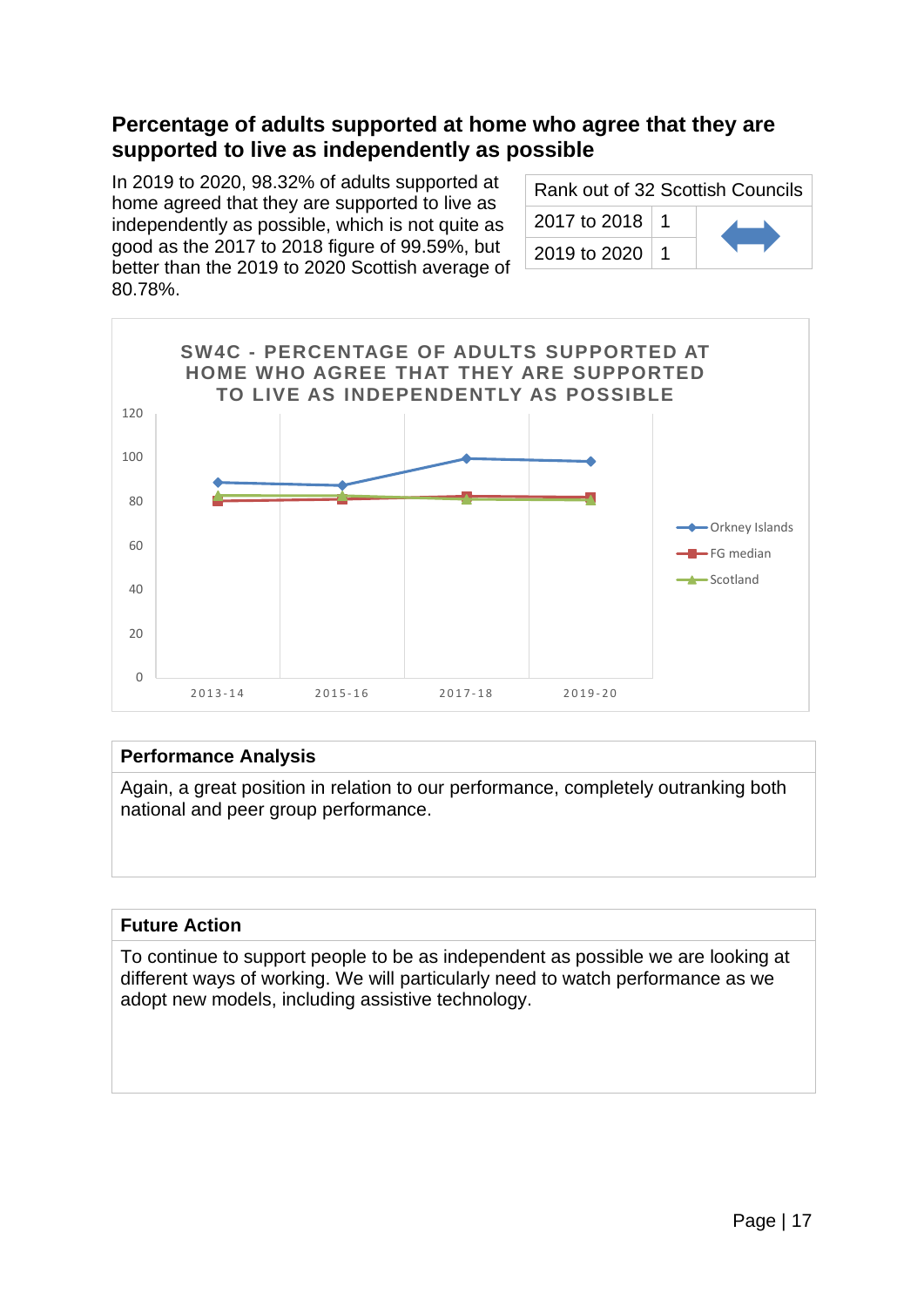### <span id="page-17-0"></span>**Percentage of adults supported at home who agree that they had a say in how their help, care or support was provided**

In 2019 to 2020, 85.56% of people supported at home agreed that they had a say in how their help, care or support was provided, which is better that the 2017 to 2018 figure of 83.34%, and the 2019 to 2020 Scottish average of 75.43%.

| Rank out of 32 Scottish Councils |  |  |
|----------------------------------|--|--|
| 2017 to 2018   3                 |  |  |
| 2019 to 2020 2                   |  |  |



#### **Performance Analysis**

Having climbed to a ranking of second we continue to perform better than the Scottish average and our family group.

#### **Future Action**

We will strive to continue to perform well. It is anticipated the embedding of Community Led Support and the 'good conversations' training undertaken will help increase performance in this area.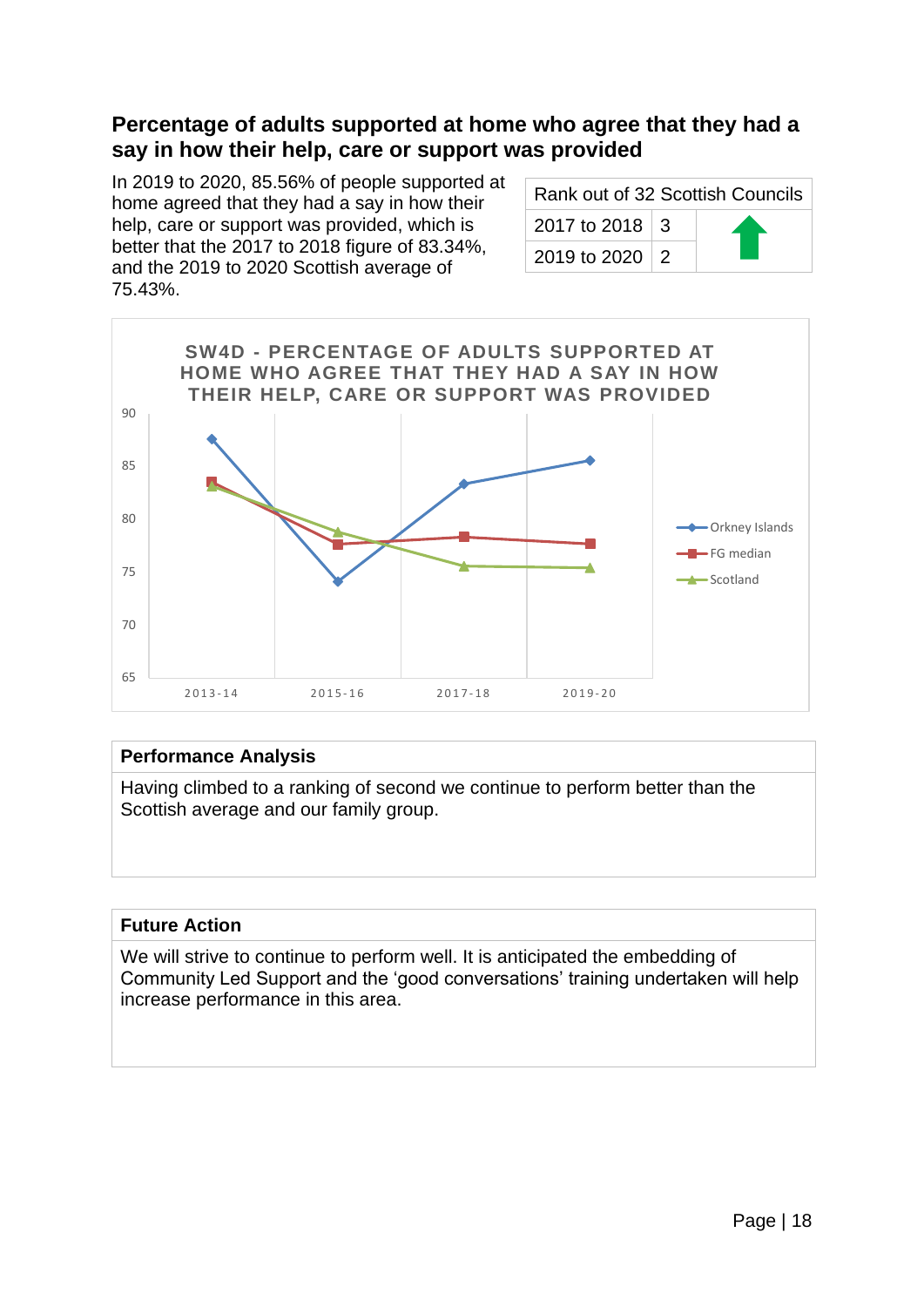### <span id="page-18-0"></span>**Percentage of carers who feel supported to continue in their caring role**

In 2019 to 2020, 41.06% of carers said they felt supported to continue in their caring role, which is not as good as the 2017 to 2018 figure of 48.89%, but better than the 2019 to 2020 Scottish average of 34.28%.

| Rank out of 32 Scottish Councils |  |  |
|----------------------------------|--|--|
| 2017 to 2018   1                 |  |  |
| 2019 to 2020   2                 |  |  |



#### **Performance Analysis**

In overall terms this is a good performance albeit that we have slipped from first to second ranking. In common with our family group and Scotland as a whole our percentage of carers advising they feel well supported to continue in their caring role has slipped further to only 41% of respondents. This performance does not include young carers as the survey to establish performance in this area does not include children and young people.

#### **Future Action**

We re-established the Carers' Strategy Group during 2020 and have carried out some awareness raising. Furthermore, we will discuss how we may capture data better going forward.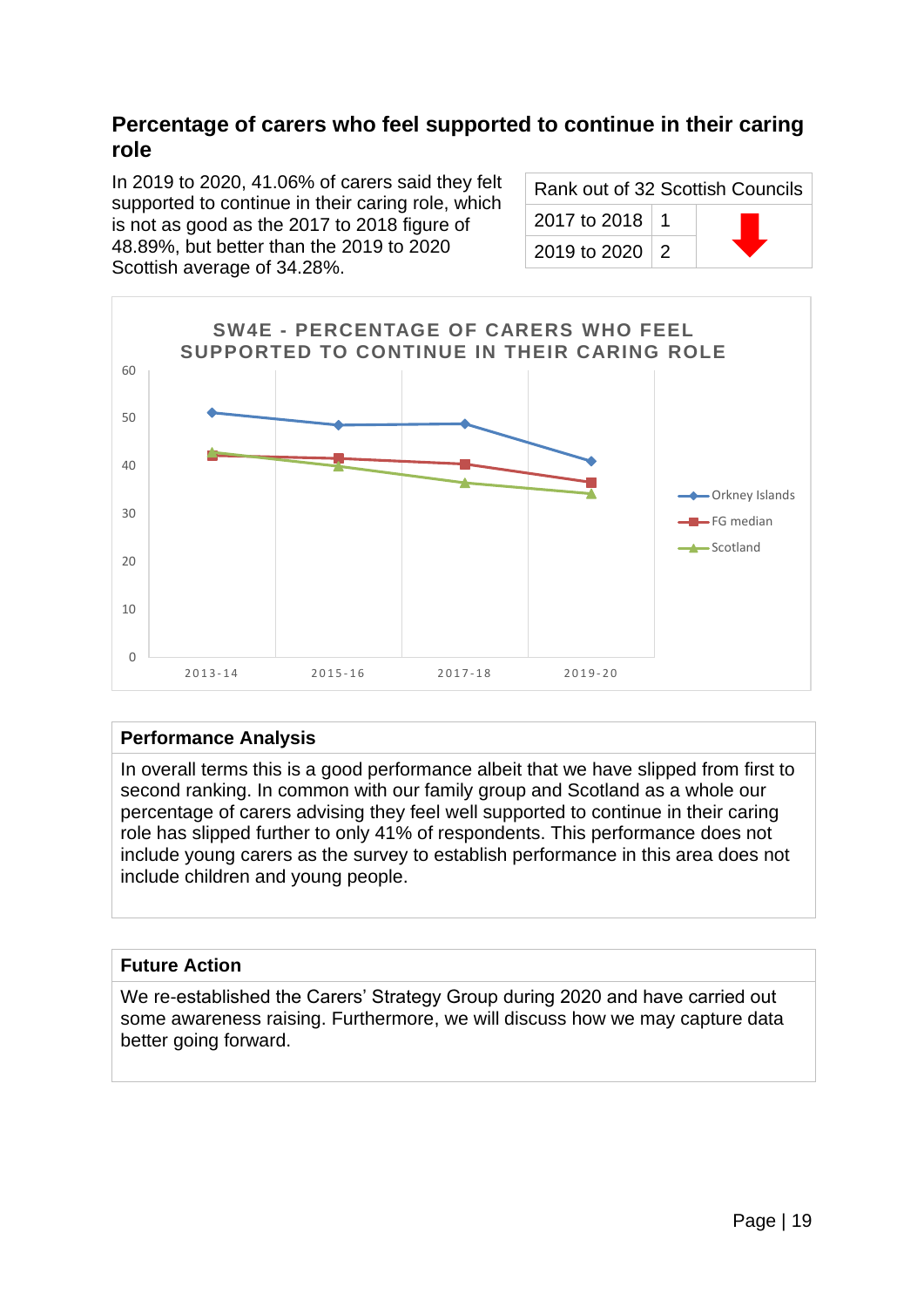### <span id="page-19-0"></span>**Residential cost per week per resident for people aged 65 or over**

In 2019 to 2020, the residential cost per week per resident for people in Orkney aged over 65 or over was £1,155, which was more than the 2018 to 2019 figure of £1,016, and significantly more than the 2019 to 2020 Scottish average of £401.

| Rank out of 32 Scottish Councils |  |  |
|----------------------------------|--|--|
| $   -$<br>$\cdots$               |  |  |





#### **Performance Analysis**

There are several reasons for the higher cost. Our residential care homes meet the needs of individuals with very high dependency as we have no nursing homes on the islands. Rarely are people placed on mainland Scotland. All our care homes are provided by the Council which have higher running costs often due to better staff terms and conditions than those offered by private care home providers on mainland Scotland. Additionally, we are now in the position of having to rely to some extent on agency staff which is more expensive both in salary but also in the need to provide accommodation. This is due to difficulty to recruit and higher levels of sickness for multifactorial reasons but includes an ageing workforce.

#### **Future Action**

We will continue to closely monitor our costs, especially staff costs. We will ensure our reliance on agency staff is minimised by robust sickness management and innovative attempts to recruit locally and 'grow our own'.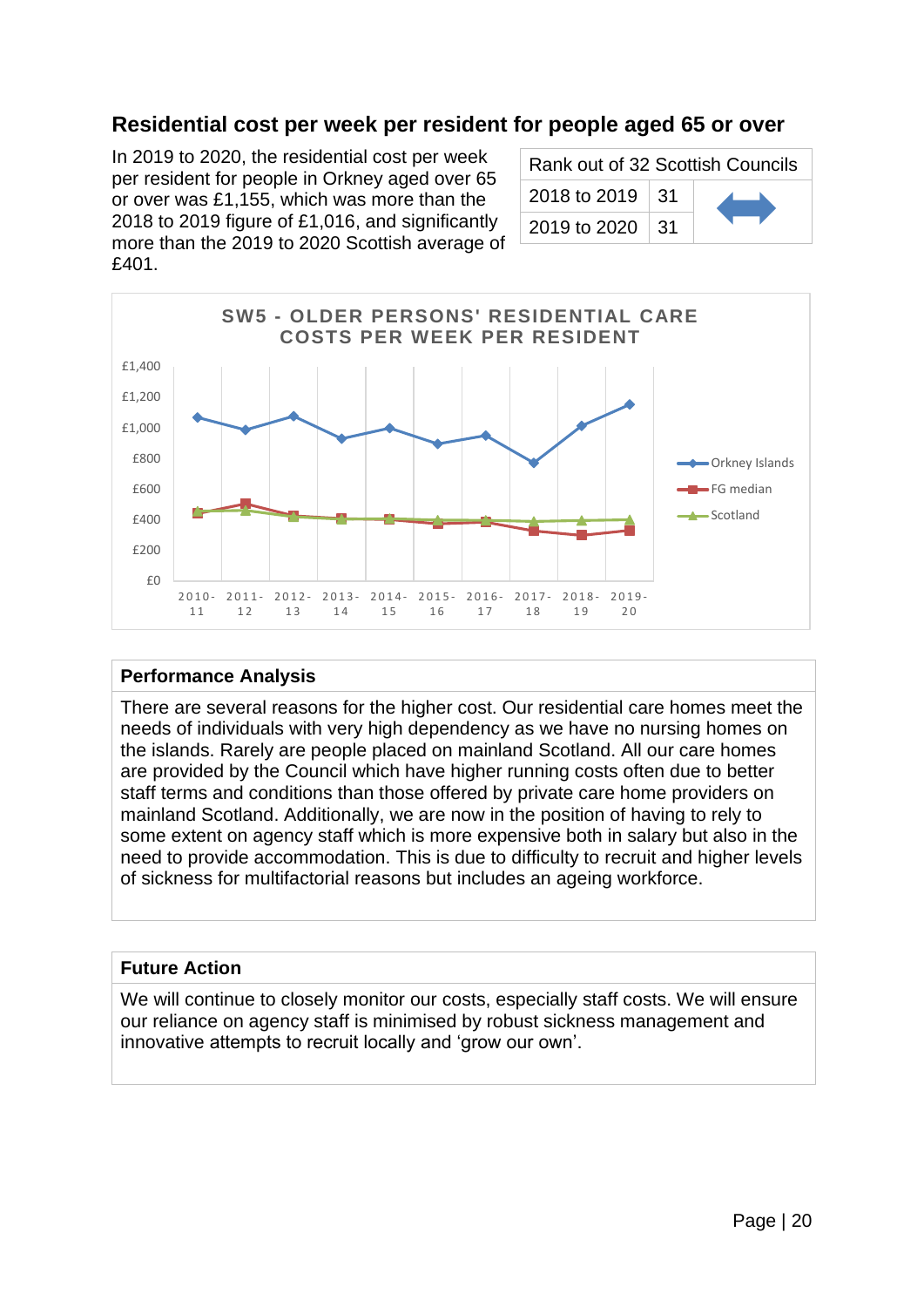### <span id="page-20-0"></span>**Rate of readmission to hospital within 28 days per 1,000 discharges**

In 2019 to 2020, there was a readmission rate to hospital within 28 days of 67.17 per 1,000 discharges, which is better than the 2018 to 2019 figure of 82.10, and the 2019 to 2020 Scottish average of 104.69.

| Rank out of 32 Scottish Councils |  |  |
|----------------------------------|--|--|
| 2018 to 2019 $\vert$ 5           |  |  |
| 2019 to 2020                     |  |  |



#### **Performance Analysis**

Local performance has improved and Orkney was ranked number one for 2019/20.

#### **Future Action**

We need to ensure that routine multi-disciplinary review of readmissions is embedded going forward to build a continuous quality improvement approach around this indicator.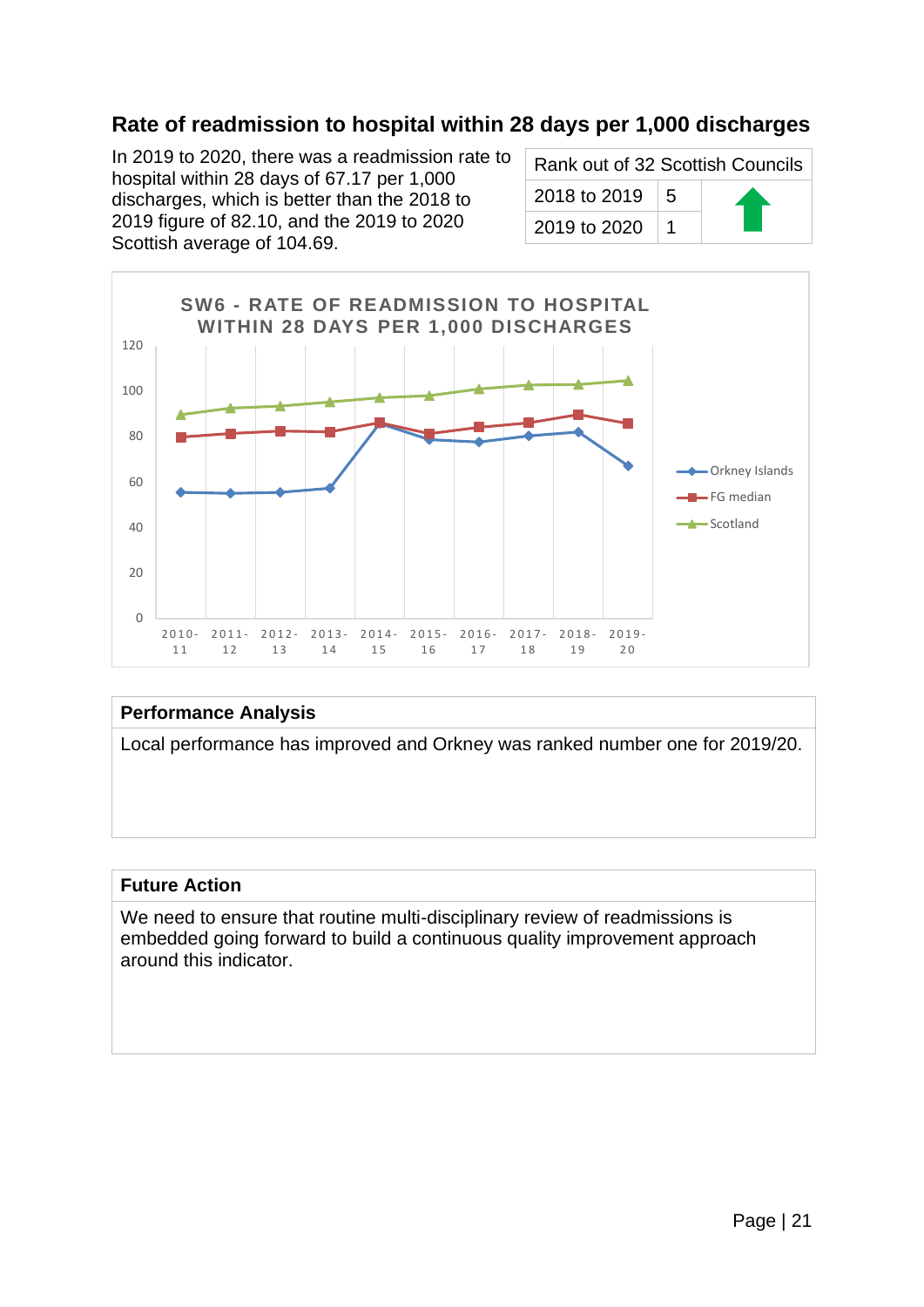### <span id="page-21-0"></span>**Proportion of care services graded 'good' or better in Care Inspectorate inspections**

In 2019 to 2020, 72.97% of care services were graded good or better in Care Inspectorate reports, which is not as good as the 2018 to 2019 figure of 75.68%, and the 2019 to 2020 Scottish average of 81.83%.

| Rank out of 32 Scottish Councils |      |  |
|----------------------------------|------|--|
| 2018 to 2019 27                  |      |  |
| 2019 to 2020                     | ∣ 29 |  |



#### **Performance Analysis**

We are aware that the ageing St Peter's House received poor grades for environment. This may well account for the 2.71% points dropped during 2019/20.

#### **Future Action**

We await an inspection of Hamnavoe House which was put on hold due to the effects of the pandemic. In addition, we will ensure that those Council services managed by OHAC with grades less than good develop action plans to not only meet any recommendations but also are sufficient to improve the grade.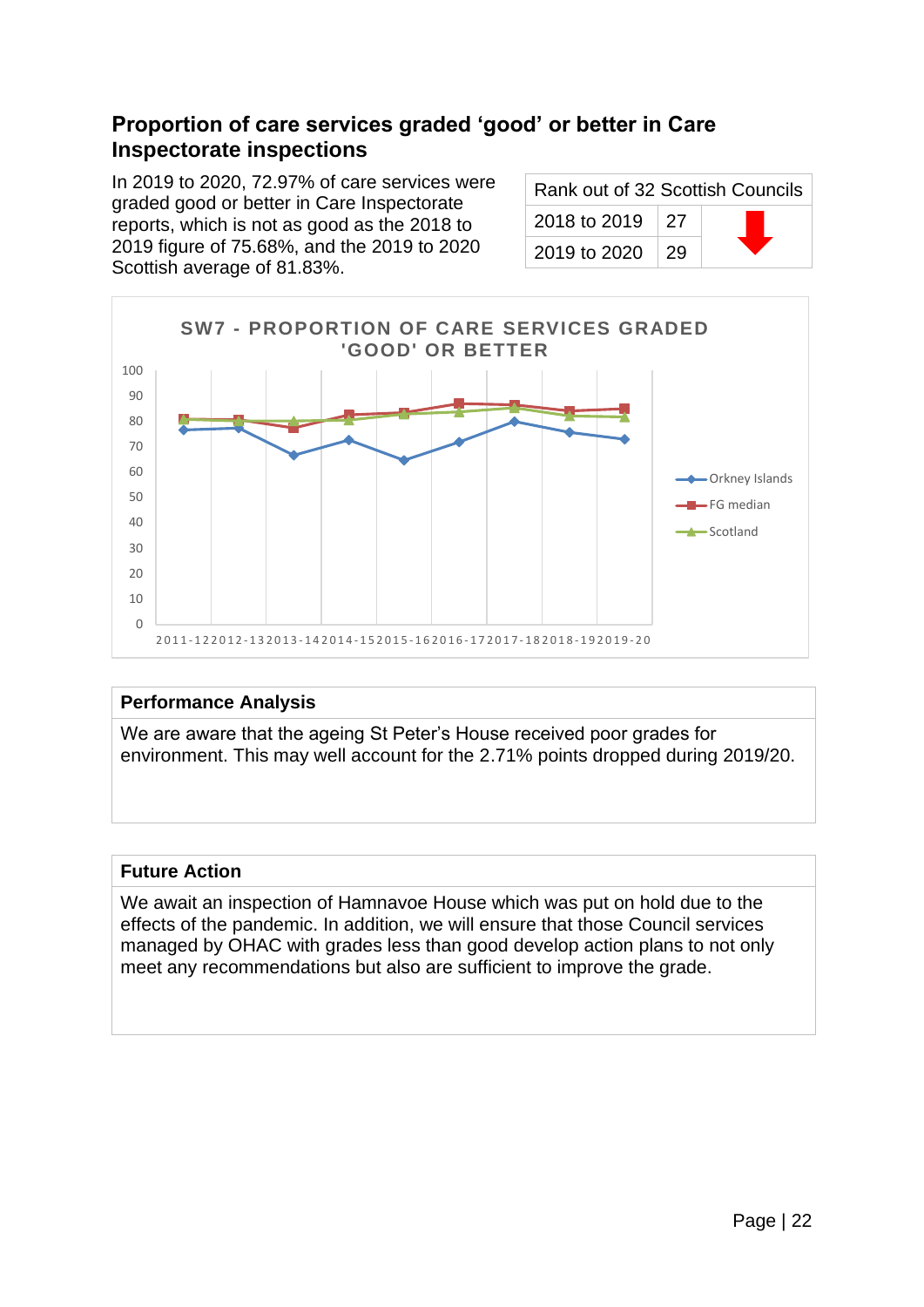### <span id="page-22-0"></span>**Number of days people spend in hospital when they are ready to be discharged, per 1,000 population (75+)**

In 2019 to 2020, the number of days people spent in hospital when they were ready to be discharged, per 1,000 population (75+), was 466.69, which is not as good as the 2018 to 2019 figure of 110.87, but better than the 2019 to 2020 Scottish average of 773.78.

| Rank out of 32 Scottish Councils |  |  |
|----------------------------------|--|--|
| 2018 to 2019   2                 |  |  |
| 2019 to 2020   10                |  |  |



#### **Performance Analysis**

Despite collaborative working and a focus on reducing delays our performance has slipped back to the 2017/18 ranking of 10th. We are aware that applications for Guardianships are increasing significantly and this often brings with it a lengthier stay in hospital.

#### **Future Action**

We have initiated discussions with Shetland to compare data and performance with a view to sharing good practice to improve our performance. A significant strand of analysis will be carried out within the adult Joint Strategic Needs Assessment due to be redrafted during 2021/22.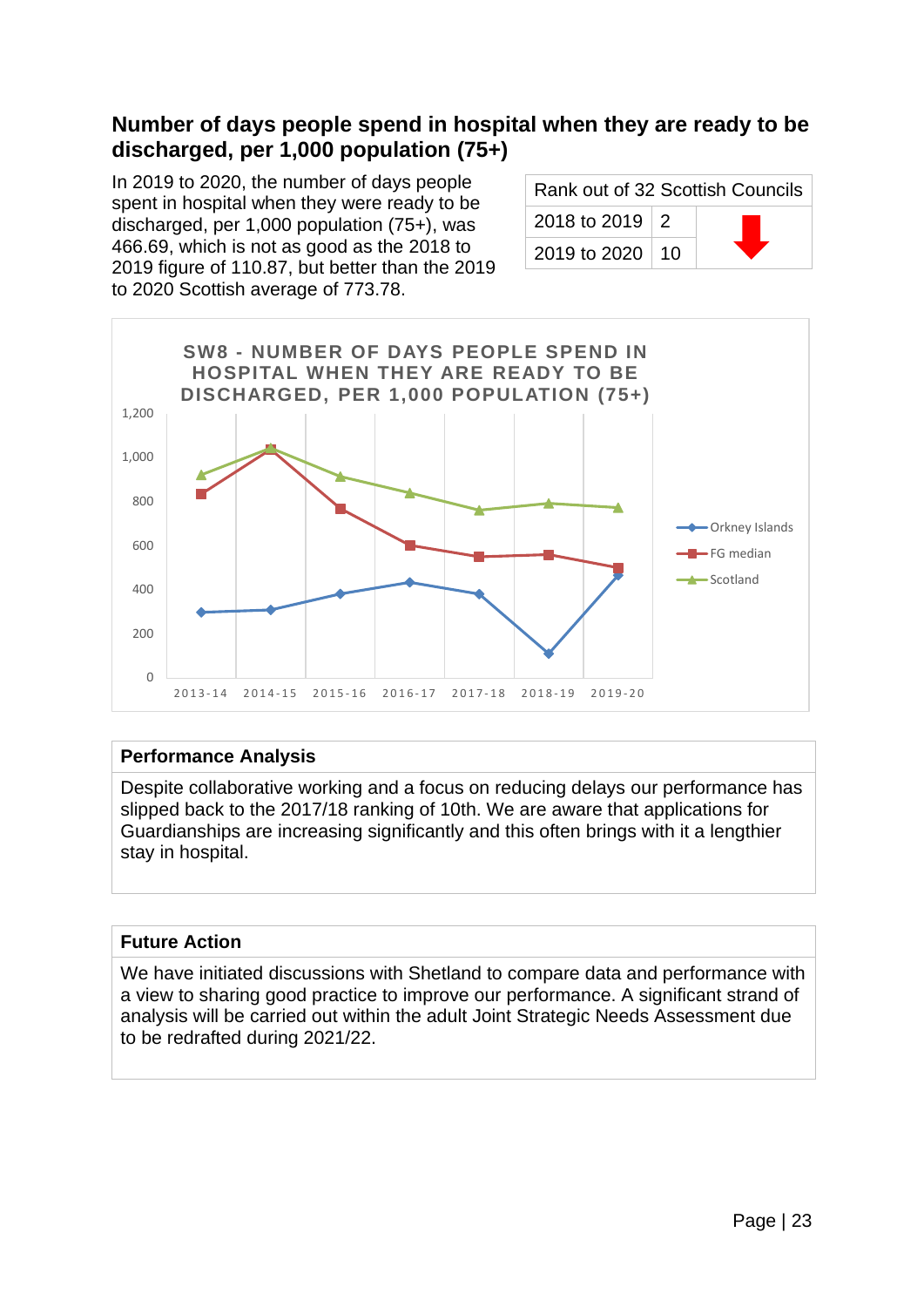## <span id="page-23-0"></span>**CULTURE AND LEISURE**

### <span id="page-23-1"></span>**Cost per attendance at sports facilities**

In 2019 to 2020, the cost per attendance at sports facilities in Orkney was £1.21, which is more than the 2018 to 2019 figure of £1.11, but less than the 2019 to 2020 Scottish average of £2.71.

| Rank out of 32 Scottish Councils |   |  |
|----------------------------------|---|--|
| 2018 to 2019                     | 4 |  |
| 2018 to 2019                     | 6 |  |



#### **Performance Analysis**

Overall, the cost per visit continues to reduce. Comparing this data element to C&L5a (satisfaction) indicates that the services continue to provide good value for money.

#### **Future Action**

Continue to look at ways to reduce the cost of the service (including extending opportunity for income generation) as part of the Council's overall approach to budget management.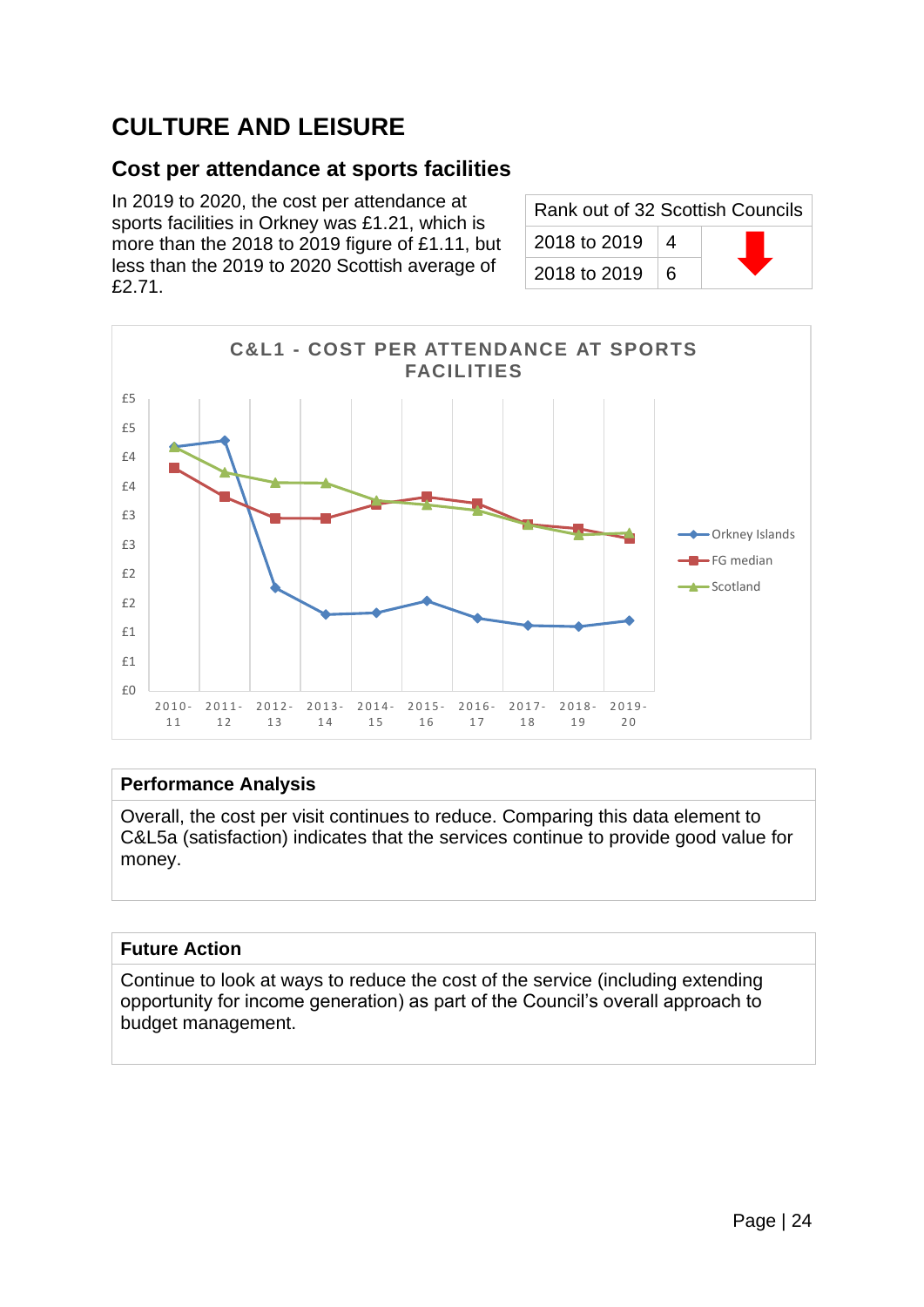### <span id="page-24-0"></span>**Cost per library visit**

In 2019 to 2020, the cost per library visit in Orkney was £0.53, which is more than the 2018 to 2019 figure of £0.32, but less than the 2019 to 2020 Scottish average of £2.00.

| Rank out of 32 Scottish Councils |  |  |
|----------------------------------|--|--|
| 2018 to 2019   1                 |  |  |
| 2019 to 2020                     |  |  |



#### **Performance Analysis**

Overall, the cost per visit has seen a dramatic fall since 2010 due to several costsaving and efficiency measures that have been introduced. When compared to C&L5a (satisfaction) the overall picture is a high-quality service which offers good value for money.

#### **Future Action**

Continue to look at ways to ensure service is effective and efficient as part of the Council's overall approach to budget management.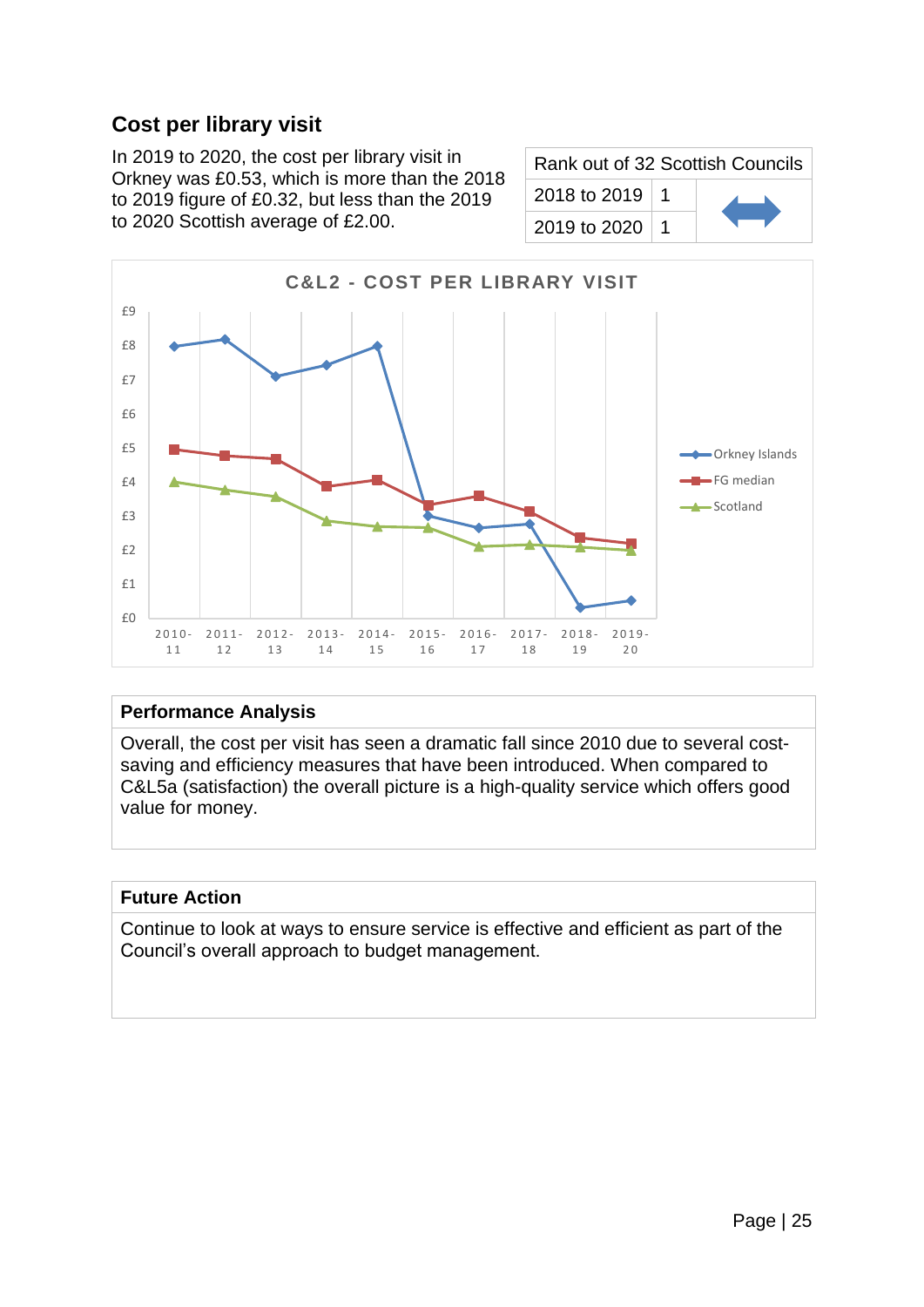### <span id="page-25-0"></span>**Cost of museums per visit**

In 2019 to 2020, the cost of museums per visit in Orkney was £5.85, which is less than the 2018 to 2019 figure of £6.57, but more than the 2019 to 2020 Scottish average of £3.27.

| Rank out of 32 Scottish Councils |      |  |
|----------------------------------|------|--|
| 2018 to 2019 24                  |      |  |
| 2019 to 2020                     | ∣ 20 |  |



#### **Performance Analysis**

While the overall picture and trend is for reducing costs, cost per visitor is perhaps inevitably at the higher end (as opposed to museums in large urban settings) – each facility could accommodate more visitors but there is a finite potential number of visitors based primarily on the numbers of people visiting Orkney.

The additional and temporary burden of managing the Scapa Flow Visitor Centre project is leading to significant overrun in expenditure.

#### **Future Action**

Continue to review both short-term (project-based) costs and underlying (baseline) costs as part of the Council's overall approval for budget management.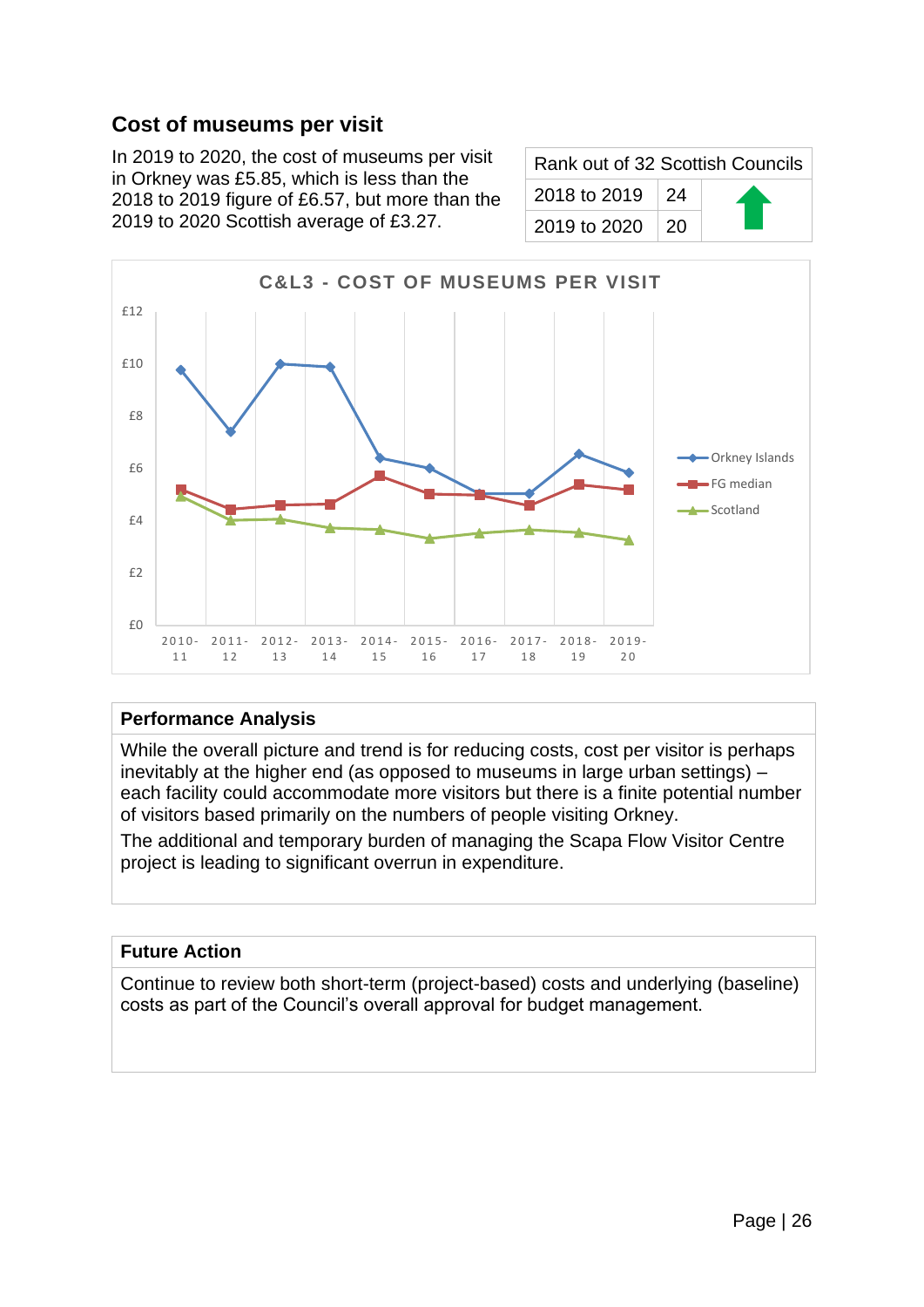### <span id="page-26-0"></span>**Cost of parks and open spaces per 1,000 population**

In 2019 to 2020, the cost of parks and open spaces per 1,000 population in Orkney was £16,480, which is more than the 2018 to 2019 figure of £15,143, but less than the 2019 to 2020 Scottish average of £20,107.

| Rank out of 32 Scottish Councils |  |  |
|----------------------------------|--|--|
| 2018 to 2019   10                |  |  |
| 2019 to 2020   10                |  |  |



#### **Performance Analysis**

The overall (downward) trend mirrors the Scottish average. Comparing this trend with the satisfaction figures (C&L5b) might indicate that more is needed to be done in order to provide value for money in this service area.

#### **Future Action**

Review the business plan that supports activity within this area to ensure best value.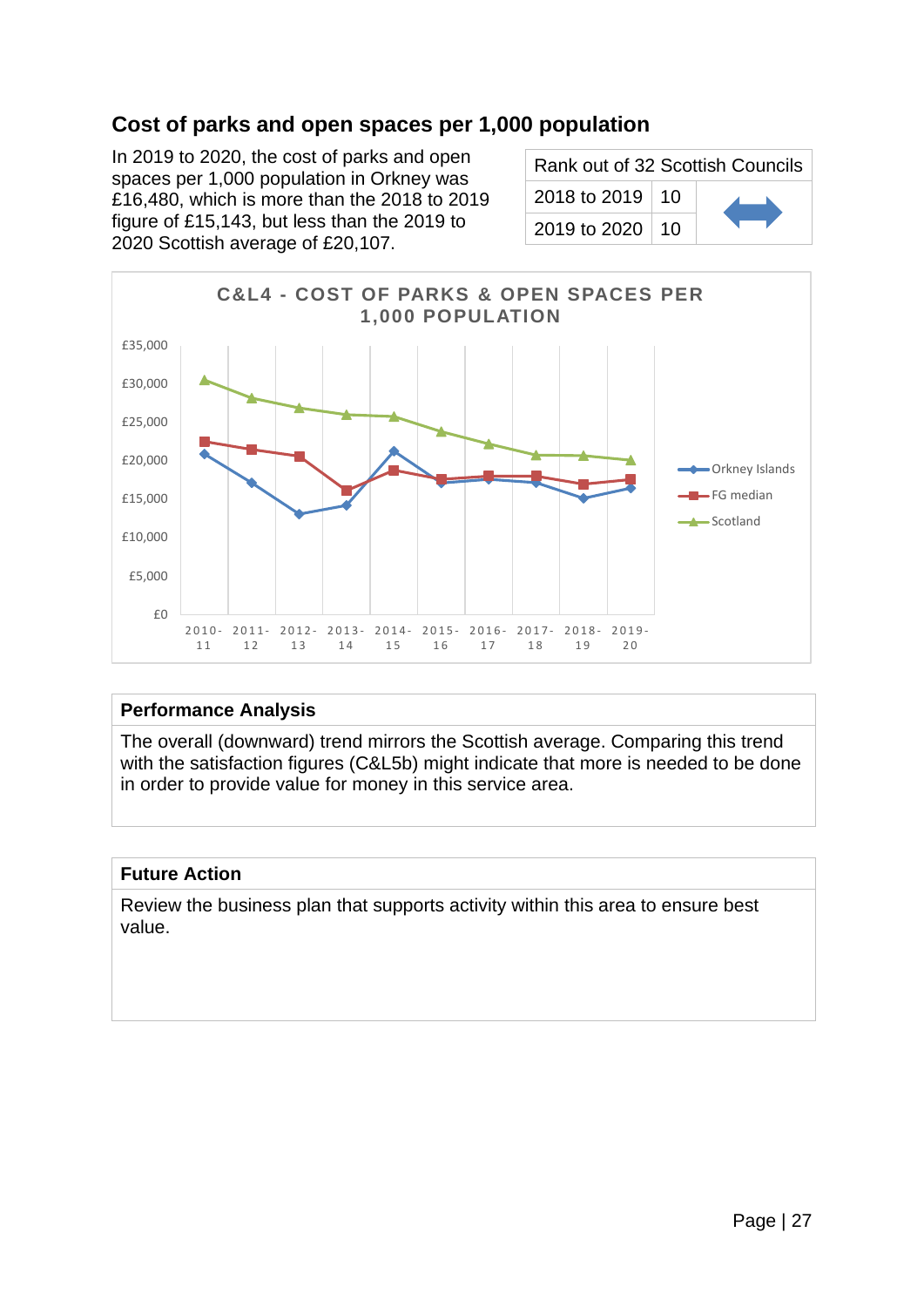### <span id="page-27-0"></span>**Percentage of adults satisfied with libraries**

In 2017 to 2020, 91.67% of adults in Orkney were satisfied with libraries, which slightly better than the 2016 to 2019 figure of 91.00%, and the 2017 to 2020 Scottish average of 72.37%.

| Rank out of 32 Scottish Councils |  |  |
|----------------------------------|--|--|
| 2016 to 2019                     |  |  |
| 2017 to 2020                     |  |  |



#### **Performance Analysis**

The percentage of adults satisfied with libraries remains high. When compared to C&L2 (cost per visit), the overall picture is of a high-quality service which offers good value for money.

#### **Future Action**

Continue to look at ways to ensure service is effective and efficient as part of the Council's overall approach to budget management without this affecting service ability to deliver the successful Library and Archive service.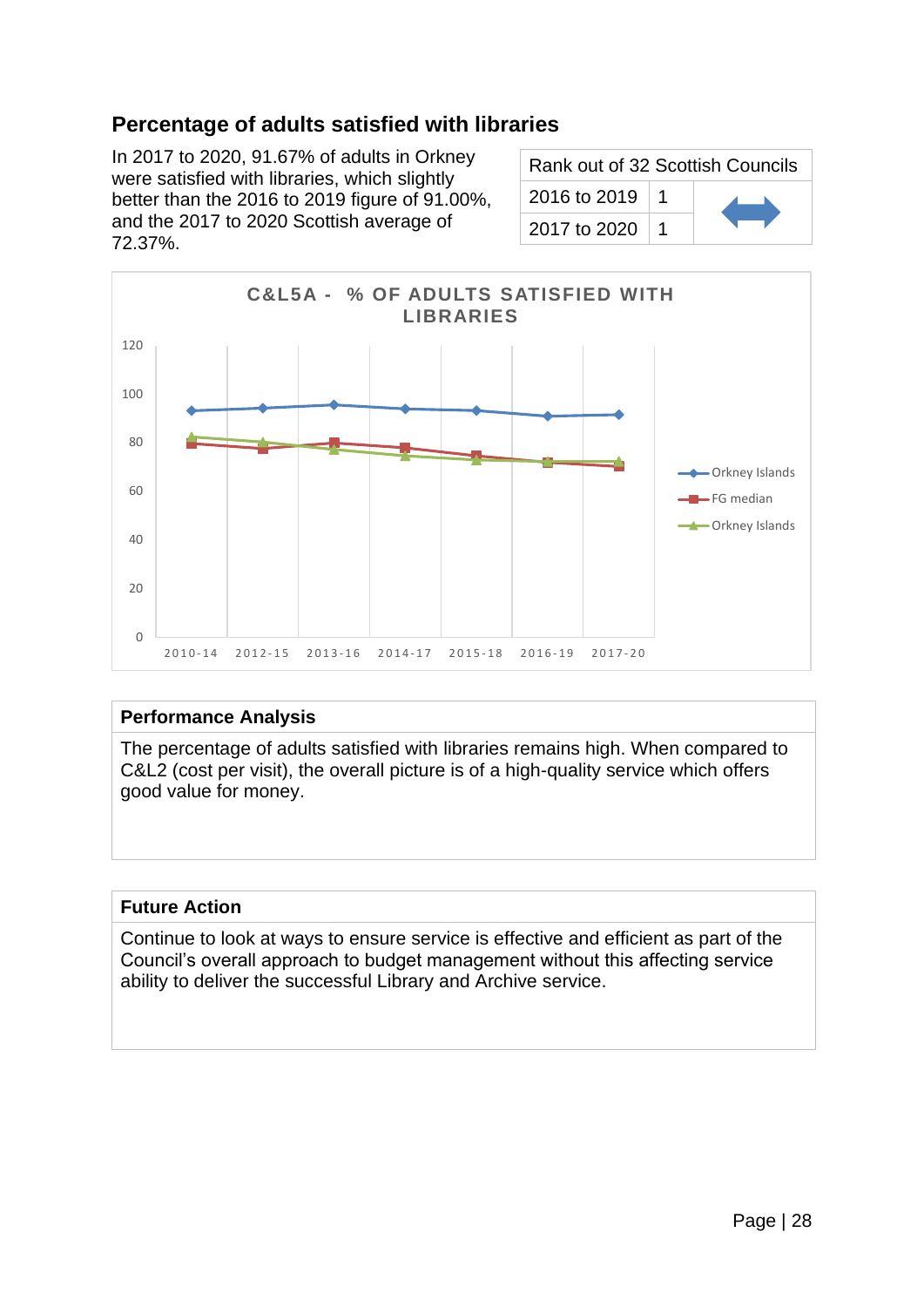### <span id="page-28-0"></span>**Percentage of adults satisfied with parks and open spaces**

In 2017 to 2020, 73.13% of adults in Orkney were satisfied with parks and open spaces, which is not as good as the 2016 to 2019 figure of 78.13%, or the 2017 to 2020 Scottish average of 83.50%.

| Rank out of 32 Scottish Councils |    |  |
|----------------------------------|----|--|
| 2016 to 2019                     | 29 |  |
| 2017 to 2020                     | 29 |  |



#### **Performance Analysis**

The overall (downward) trend is different to the national picture, but similar to the family mean. A reduction in investment / spend is likely to be a causal factor as the assets are deteriorating with a consequential reduction in levels of satisfaction.

#### **Future Action**

Review business plan for the sector and financial support for the play area strategy; continue to work with local communities and encourage community participation / leadership in the development of schemes to enhance the local community.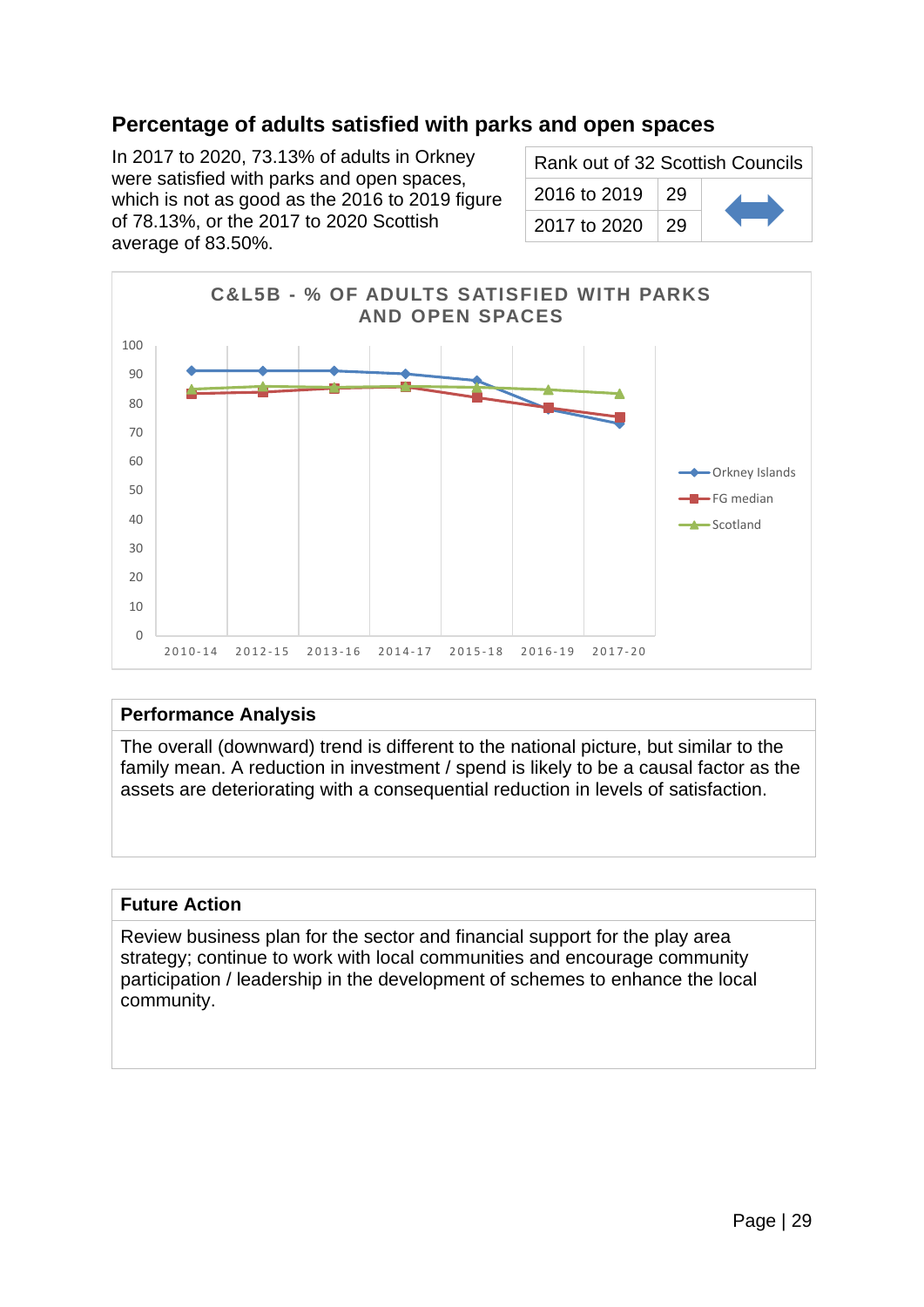### <span id="page-29-0"></span>**Percentage of adults satisfied with museums and galleries**

In 2017 to 2020, 86.13% of adults in Orkney were satisfied with museums and galleries, which is slightly better than the 2016 to 2019 figure of 85.80%, and better than the 2017 to 2020 Scottish average of 69.30%.

| Rank out of 32 Scottish Councils |   |  |
|----------------------------------|---|--|
| 2016 to 2019                     | 3 |  |
| 2017 to 2020                     | 4 |  |



#### **Performance Analysis**

The local longitudinal trend appears to mirror an overall national reduction in satisfaction. Bearing in mind the long period of closure, site-specific feedback, remains positive.

#### **Future Action**

Continue to look at new ways of making the collection accessible (including developing online and virtual exhibitions as part of the wider offer); continue with planning for the opening of the new visitor centre at Lyness (which is anticipated to boost numbers) to ensure positive feedback from visitors.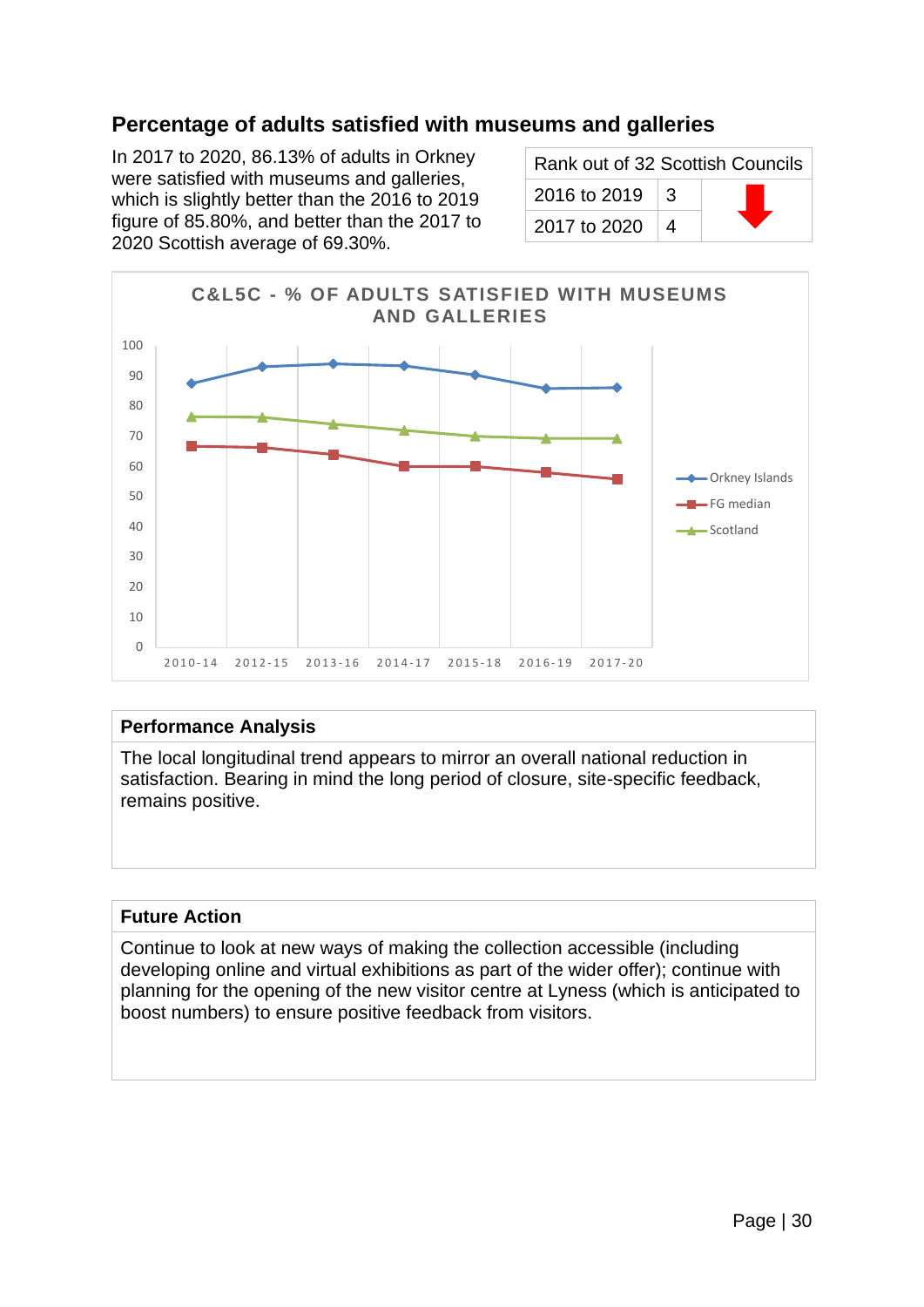### <span id="page-30-0"></span>**Percentage of adults satisfied with leisure facilities**

In 2017 to 2020, 87.27% of adults in Orkney were satisfied with leisure facilities, which is the same as the 2016 to 2019 figure, and better than the 2017 to 2020 Scottish average of 70.10%.

| Rank out of 32 Scottish Councils |               |  |  |
|----------------------------------|---------------|--|--|
| 2016 to 2019   2                 |               |  |  |
| 2019 to 2020                     | $\mathcal{P}$ |  |  |



#### **Performance Analysis**

Satisfaction level remains buoyant, with the relative position being maintained. Actual satisfaction rate shows small decline which is mirrored nationally and within the family group.

#### **Future Action**

Continue to review and develop plans to maintain/enhance both facilities and activities, including participation in the Pickaquoy Centre Trust's 'Active Life scheme.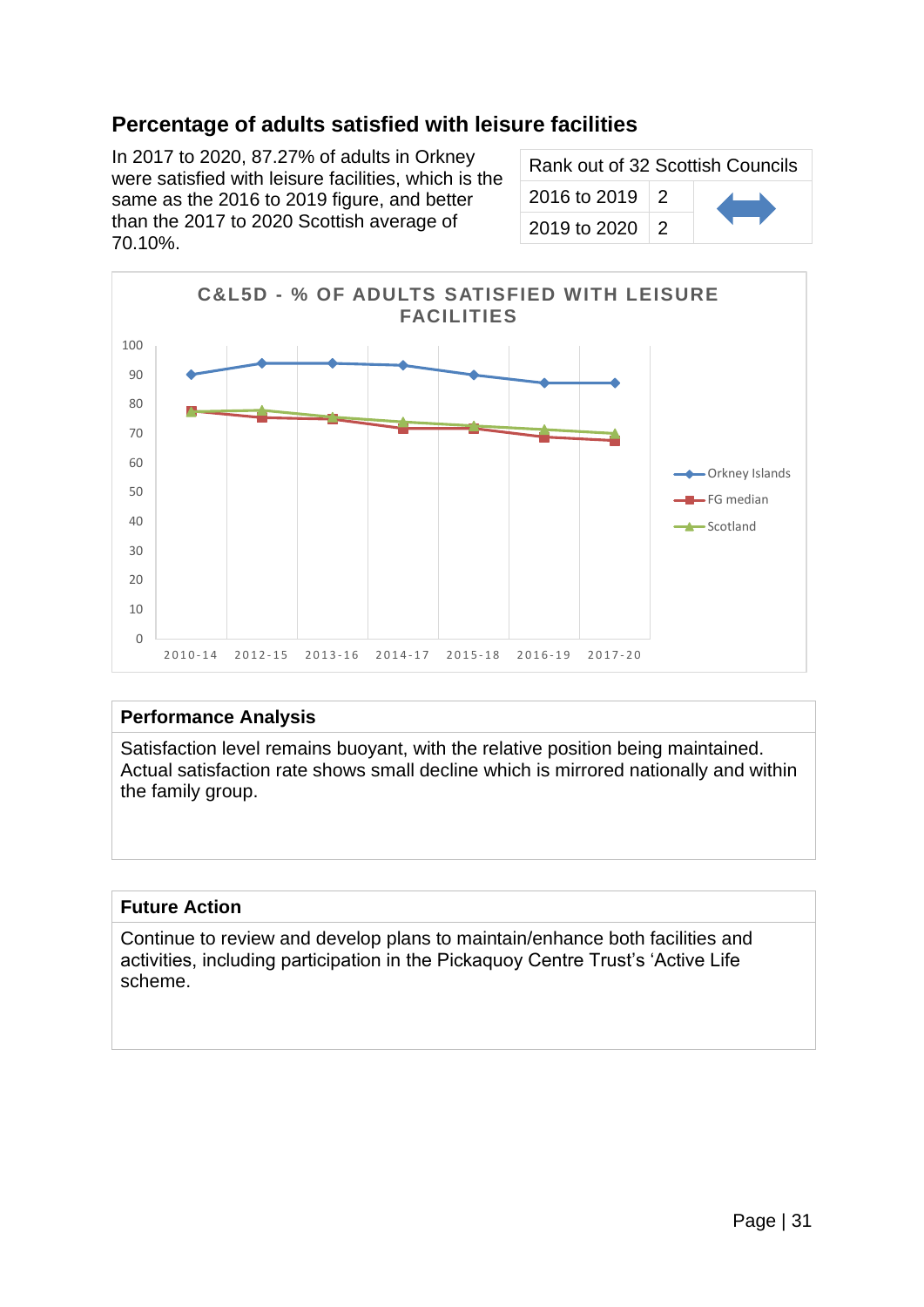## <span id="page-31-0"></span>**ECONOMIC DEVELOPMENT**

### <span id="page-31-1"></span>**Percentage of unemployed people assisted into work from Council operated/funded employability programmes**

In 2019 to 2020, 3.50% of unemployed people were assisted into work from Council operated/funded employability programmes, which is less than the 2018 to 2019 figure of 5.67%, and the 2019 to 2020 Scottish average of 12.66%.

| Rank out of 32 Scottish Councils |  |  |
|----------------------------------|--|--|
| 2018 to 2019   25                |  |  |
| 2019 to 2020   30                |  |  |



#### **Performance Analysis**

Orkney saw a decrease in the number of people supported into work from Council funded / operated employability programmes during 2019/20, following two years of increases. We are now slightly lower than other councils in our family group, although still significantly below the Scottish average. This is due in part to Orkney's low unemployment rates, prior to COVID-19, and also the availability of national employability scheme places allocated to Orkney during this time.

#### **Future Action**

The creation of the Scottish Government No-One Left Behind approach, incorporates various funds with which local authorities previously had no direct involvement. No-One Left Behind will be administered by local authorities and will increase over the coming years. From 2020 the Community Learning and Development Team, within Education, Leisure and Housing, have taken on responsibility for employability support including the No-One Left Behind agenda. We will likely see an increase in the number of people supported by Council funded / operated employability programmes as No-One Left Behind is rolled out. Employment has also been identified as a core area of interest for the COVID Economic Recovery Steering Group.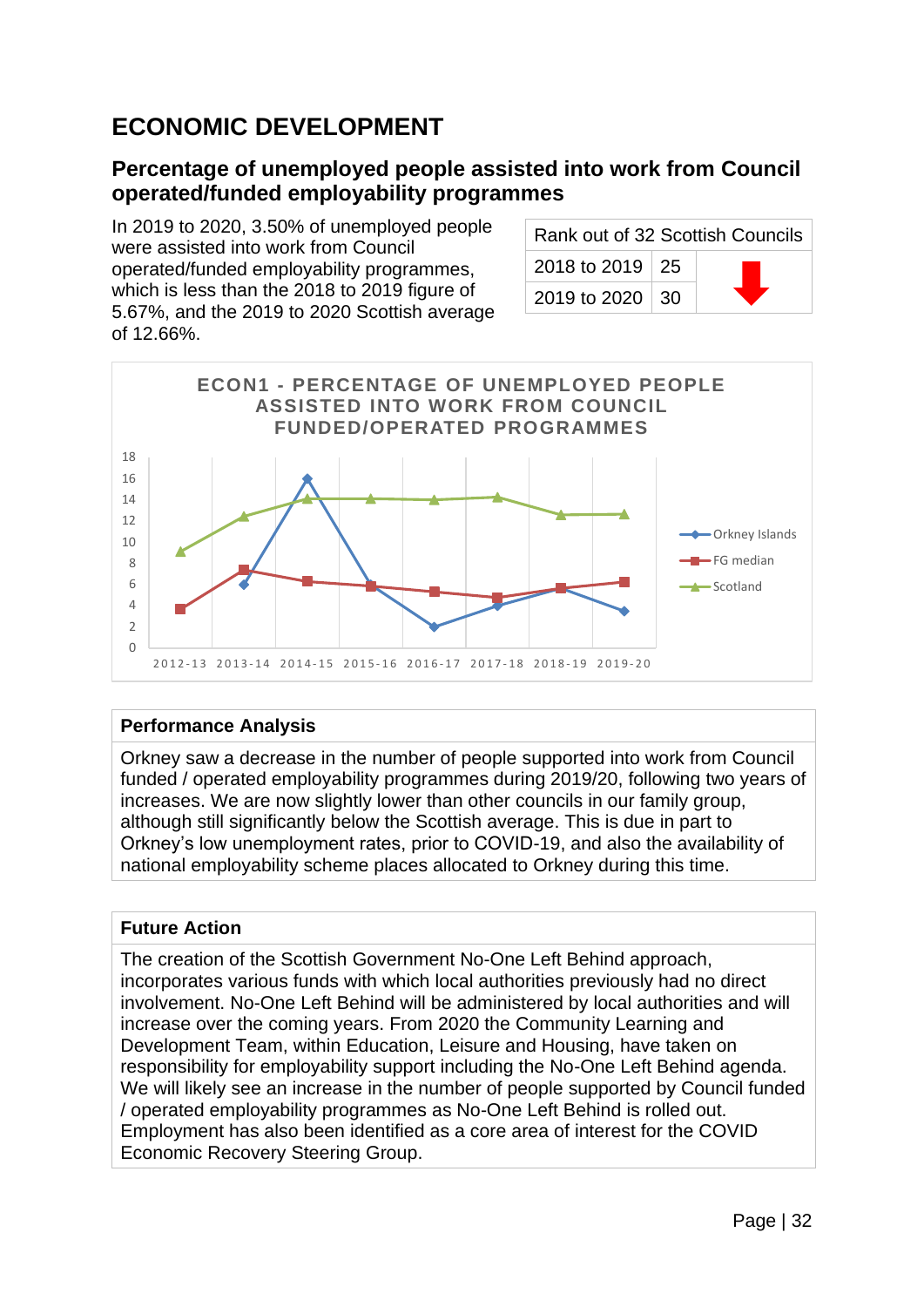### <span id="page-32-0"></span>**Cost of planning and building standards per planning application**

In 2019 to 2020, the cost per planning application in Orkney was £7,502, which is more than the 2018 to 2019 figure of £4,517, and the 2019 to 2020 Scottish average of £4,385.

| Rank out of 32 Scottish Councils |     |  |  |
|----------------------------------|-----|--|--|
| 2018 to 2019                     | -17 |  |  |
| 2019 to 2020                     | 32  |  |  |



#### **Performance Analysis**

Unfortunately, the published figure for 2019/20 is not accurate. This is because the costs of the North Isles Landscape Partnership project have been wrongly allocated to the Planning Service in the budget analysis process. This explains the dramatic increase in the figure but means that a direct comparison with the previous year's figure is not possible.

#### **Future Action**

Ensure that in the 2020/21 Local Finance Return expenditure on the North Isles Landscape Partnership is allocated to Economic Development rather than Planning.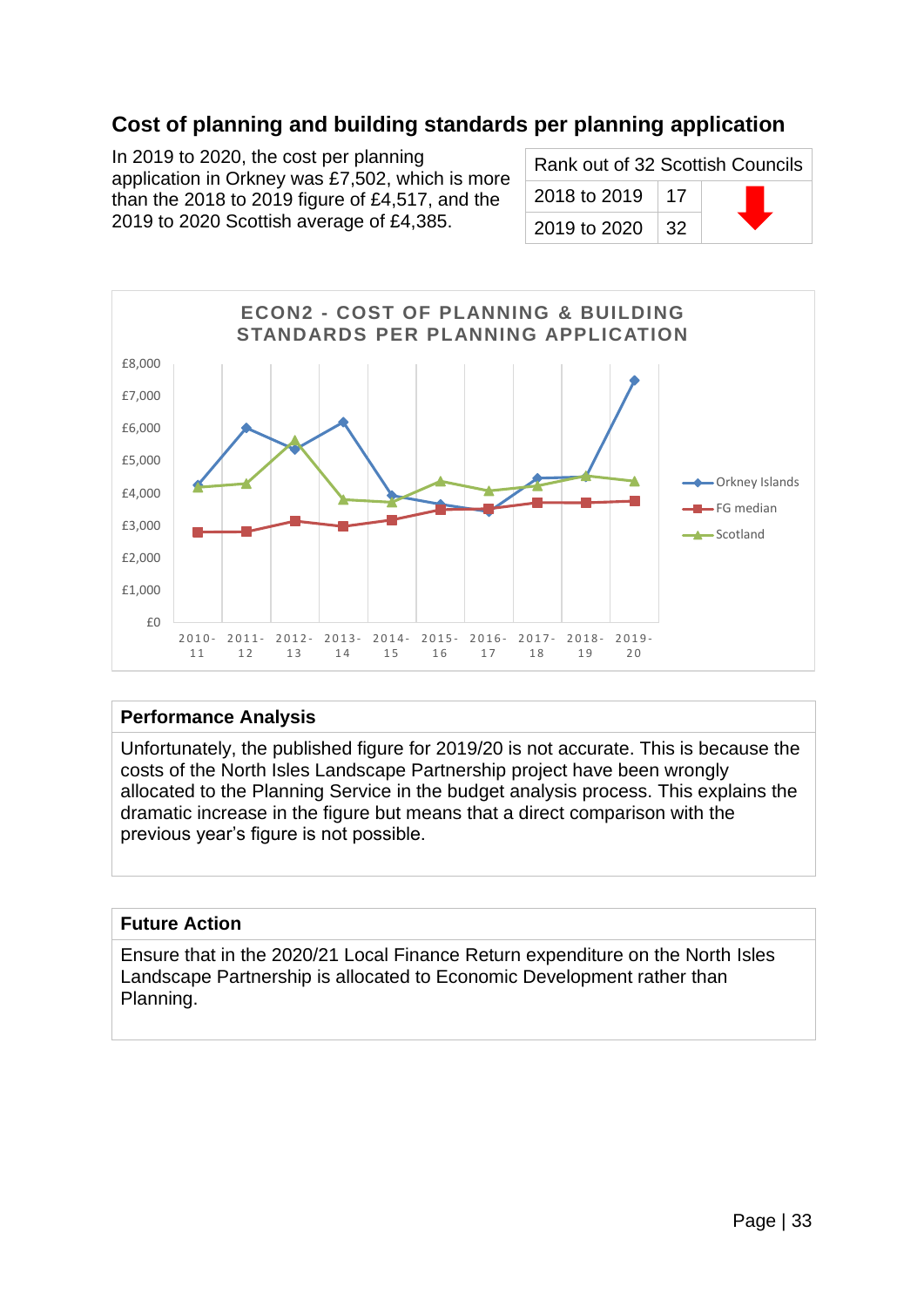### <span id="page-33-0"></span>**Average time per business and industry planning application (weeks)**

In 2019 to 2020, the average time per business and industry planning application in Orkney was 10.27 weeks, which is more than the 2018 to 2019 figure of 8.06 weeks, and about the same as the 2019 to 2020 Scottish average of 10.54 weeks.

| Rank out of 32 Scottish Councils |  |  |
|----------------------------------|--|--|
| 2018 to 2019   12                |  |  |
| 2019 to 2020   20                |  |  |



#### **Performance Analysis**

Given the relatively small number of applications submitted in Orkney, a small number of individual complex applications, which require additional time for determination, can affect the overall average time. Performance remains marginally ahead of the Scottish average. There has been a growth in more complex applications over this period.

#### **Future Action**

We will work towards maintaining performance and continue to provide an efficient a service as possible, noting that there continue to be a number of complex and substantial applications in the system for 2020.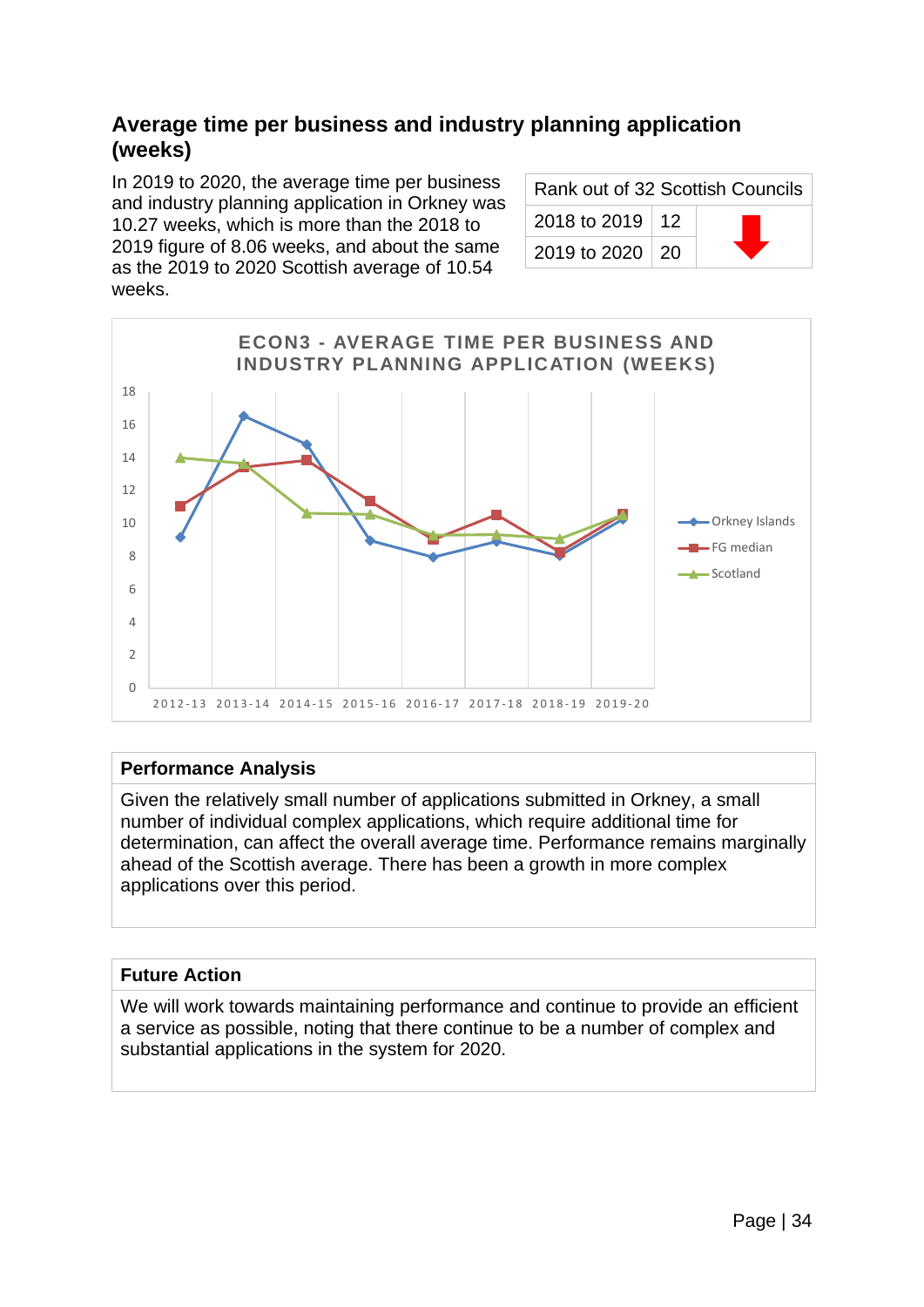### <span id="page-34-0"></span>**Percentage of procurement spent on local enterprises**

In 2019 to 2020, 40.64% of Council procurement was spent on local enterprises, which is not as much as the 2018 to 2019 figure of 47.69%, but more than 2019 to 2020 Scottish average of 28.51%.

| Rank out of 32 Scottish Councils |  |  |
|----------------------------------|--|--|
| 2018 to 2019   2                 |  |  |
| 2019 to 2020   3                 |  |  |



#### **Performance Analysis**

All Officers in the Council are aware of the need to support local enterprises as far as possible, while working within the legal framework that procurement must comply with. It is notable that, despite this drop, Orkney remains a good deal higher than the Scottish average. As a result, opportunities are taken to encourage the establishment of local frameworks and letting of contracts, where that is appropriate, to encourage local enterprises to bid for Council contracts, as well as encouraging local enterprises to apply for Scotland Excel and other frameworks. An annual Meet the Buyer event is held to publicise the Council's future contracts in partnership with Orkney Business Gateway and the Supplier Development Programme. Our Sustainable Procurement Policy outlines our strategic approach.

#### **Future Action**

Work will continue to seek opportunities to support local enterprises as outlined above. Note the circular economy is also a key part of the COVID-19 Recovery/ ASPIRE programme.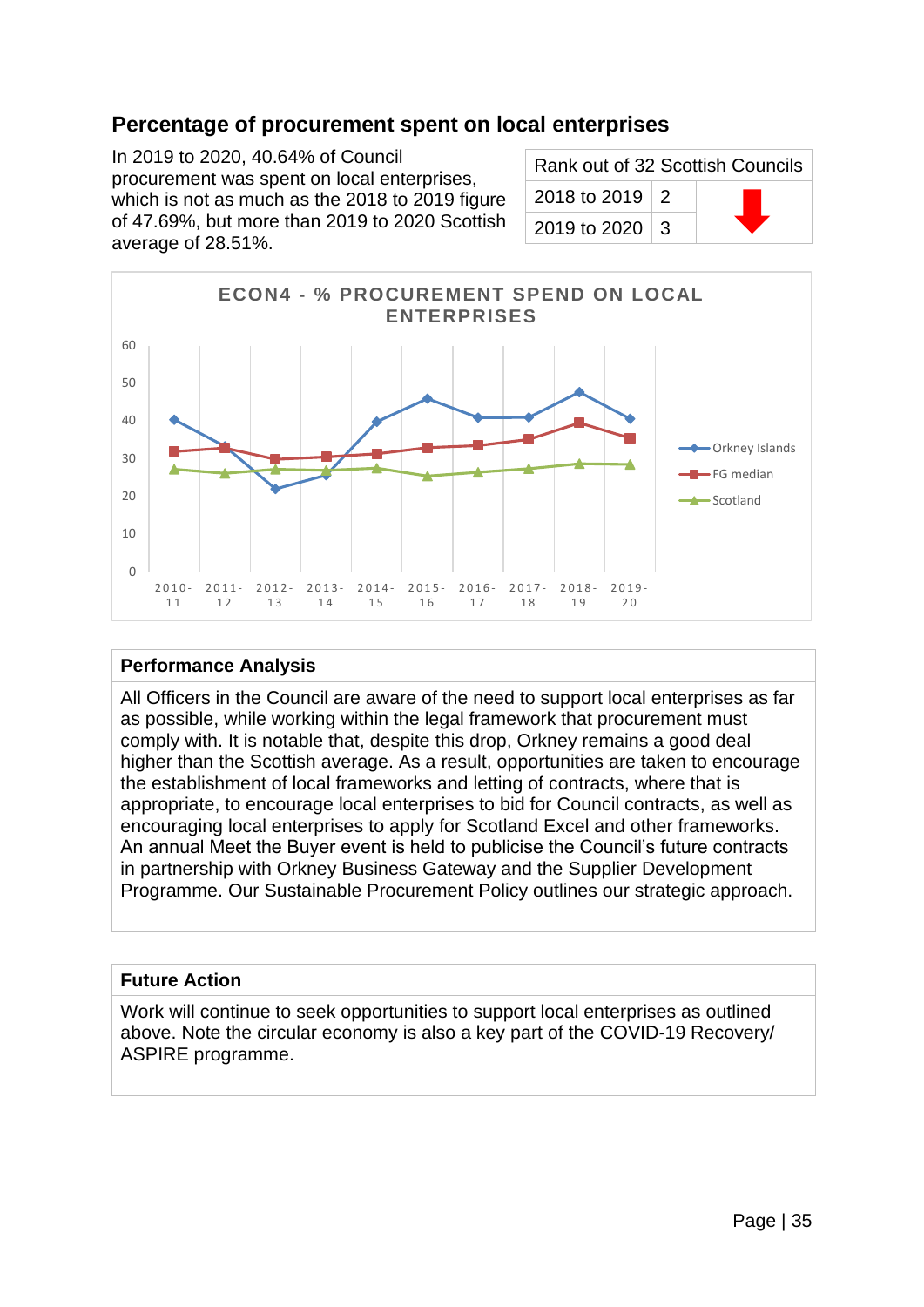### <span id="page-35-0"></span>**Number of business gateway start-ups per 10,000 population**

In 2019 to 2020, the number of business gateway start-ups in Orkney per 10,000 population was 14.82, which is less than the 2018 to 2019 figure of 19.83, and the 2019 to 2020 Scottish average of 16.41.

| Rank out of 32 Scottish Councils |    |  |
|----------------------------------|----|--|
| 2018 to 2019                     | 12 |  |
| 2019 to 2020                     | 27 |  |



#### **Performance Analysis**

The national figures under-report Business start-ups in Orkney since a large number of new starts are sole traders that are not captured. That said a drop in line with these figures was recorded for 2019/20. Quarter four of 2019/20 was low for start-ups in comparison to previous years. This could be a consequence of COVID-19 damaging confidence and instilling a cautious approach.

#### **Future Action**

2020/21 figures are expected to be dramatically impacted by COVID-19 and focus will be on supporting economic recovery.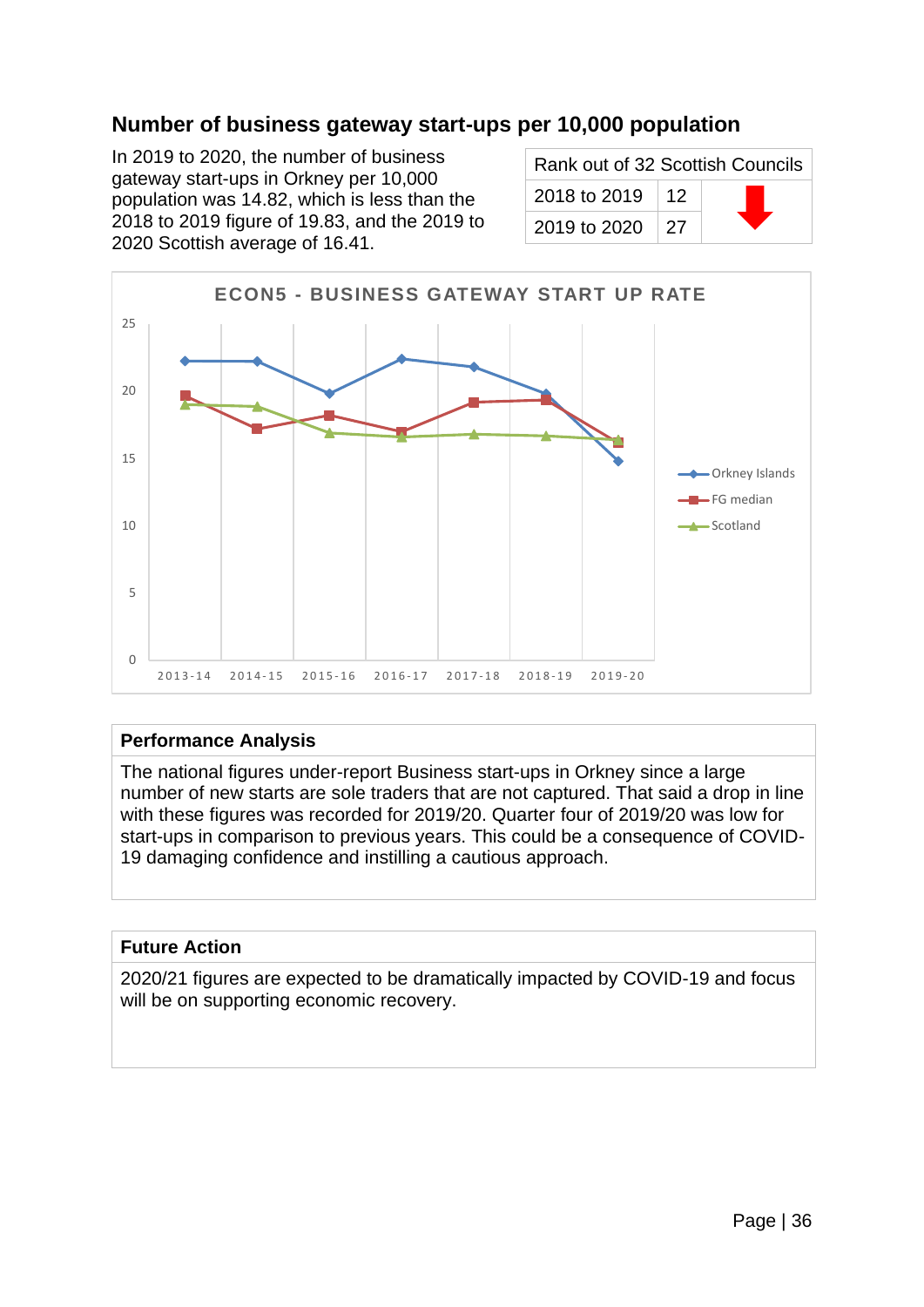# **Investment in economic development and tourism per 1,000 population**

In 2019 to 2020, investment in economic development and tourism per 1,000 population in Orkney was £138,482, which is less than the 2018 to 2019 figure of £148,425, but more than the 2019 to 2020 Scottish average of £103,194.

Rank out of 32 Scottish Councils 2018 to 2019 | 26 2019 to 2020  $\vert$  26



### **Performance Analysis**

Public sector support for investment has remained relatively stable but 2019/20 saw examples of considerable private sector investment which is not captured in this metric.

### **Future Action**

2020/21 figures are expected to be dramatically impacted by COVID-19 and focus will be on supporting and investing in recovery subject to budgets. Note the significant effort which has been applied to the COVID-19 response phase with over £13M of support being administered by the team to 8 March 2021.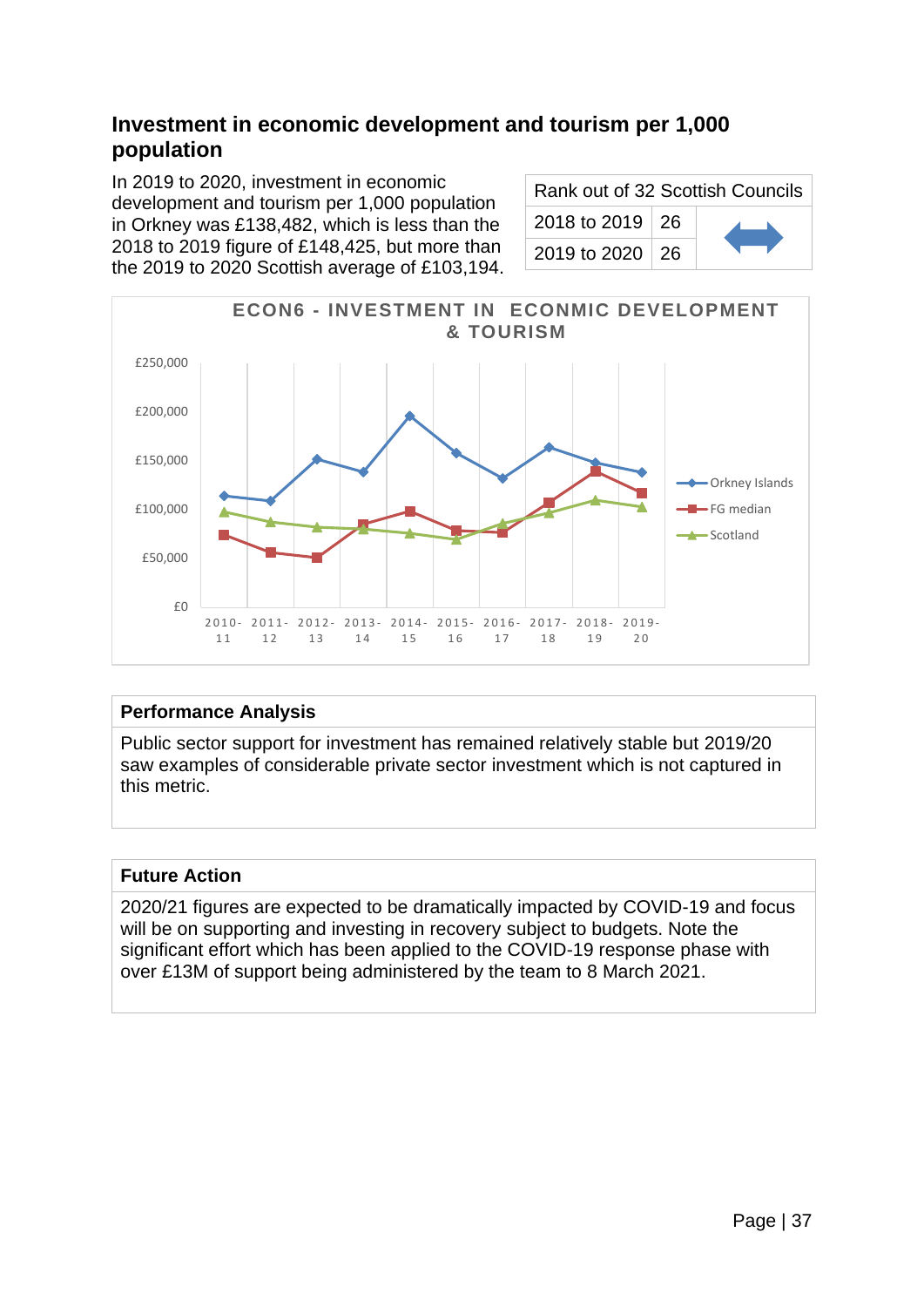# **Proportion of properties receiving superfast broadband**

In 2019 to 2020, 63.40% of properties in Orkney were receiving superfast broadband, which is slightly better than the 2018 to 2019 figure of 62.50%, but not as good as the 2019 to 2020 Scottish average of 93.27%.

| Rank out of 32 Scottish Councils |  |  |
|----------------------------------|--|--|
| 2018 to 2019   32                |  |  |
| 2019 to 2020   32                |  |  |



#### **Performance Analysis**

Orkney remains the poorest Local Authority area in terms of availability of superfast broadband in Scotland.

#### **Future Action**

Orkney Islands Council continues to lobby both the UK and Scottish Governments to invest in improved coverage and speeds throughout Orkney. We continue to press for an "outside-in" approach for future Government funded broadband infrastructure programmes. We await details of the Scottish Government's R100 North lot project for details of investment at a local authority level. The Council is investigating alternative technologies such as fixed wireless infrastructure and respond to relevant consultations from the regulator Ofcom.

Digital Connectivity has also been identified by the COVID Economic Recovery Steering Group as a key priority,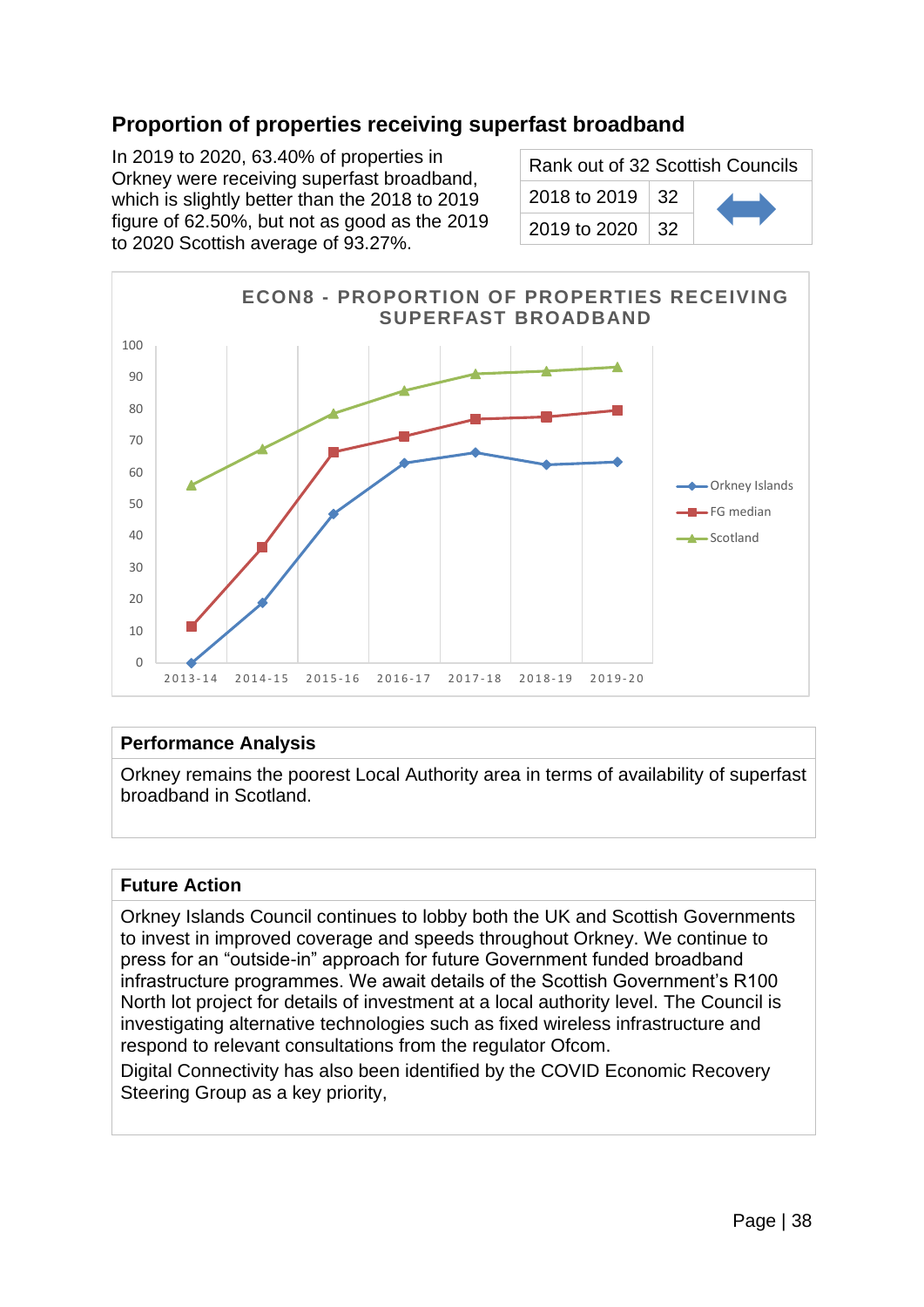### **Town vacancy rates**

In 2019 to 2020, the town vacancy rate in Orkney was 2.27%, which is better than the 2018 to 2019 figure of 3.79%, and the 2019 to 2020 Scottish average of 11.71%.

| Rank out of 32 Scottish Councils |  |  |
|----------------------------------|--|--|
| 2018 to 2019   3                 |  |  |
| 2019 to 2020   1                 |  |  |



#### **Performance Analysis**

Orkney. and particularly Kirkwall. remained fairly vibrant over the reporting period with lower vacancies on the high street from a relatively low level anyway.

#### **Future Action**

With the pandemic impacting severely on retail over 2020 and beyond some significant changes are expected and focus on sustaining the hitherto vibrancy of the town centres will likely require some focussed support to avoid some gaps appearing in the town.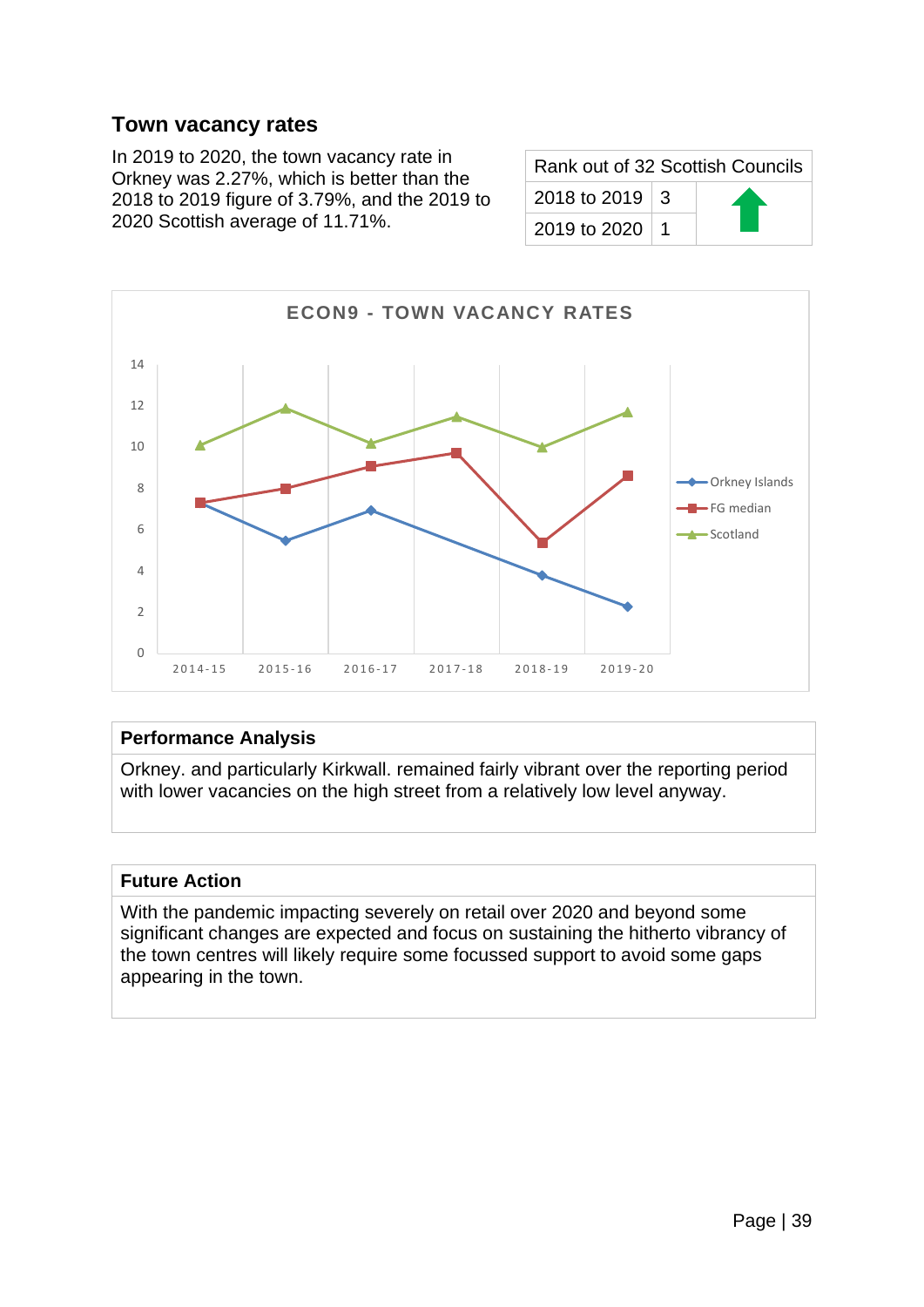# **Immediately available employment land as a percentage of total land allocated for employment purposes in the local development plan**

In 2019 to 2020, 7.30% of land allocated for employment purposes in the local development plan was immediately available, which is the same as the 2018 to 2019 figure, but less than the 2019 to 2020 Scottish average of 36.23%.

| Rank out of 32 Scottish Councils |      |  |
|----------------------------------|------|--|
| 2018 to 2019 $\vert$ 30          |      |  |
| 2019 to 2020                     | ∣ 29 |  |



#### **Performance Analysis**

Immediately available employment land refers to land that is serviced and marketed as available for development. The low percentage in Orkney reflects the fact that the public sector is the only provider. It would appear that the figures for 2014/15 and 2015/16 have been incorrectly recorded.

### **Future Action**

Consideration of future employment land requirements will be undertaken during the next review of the Local Development Plan.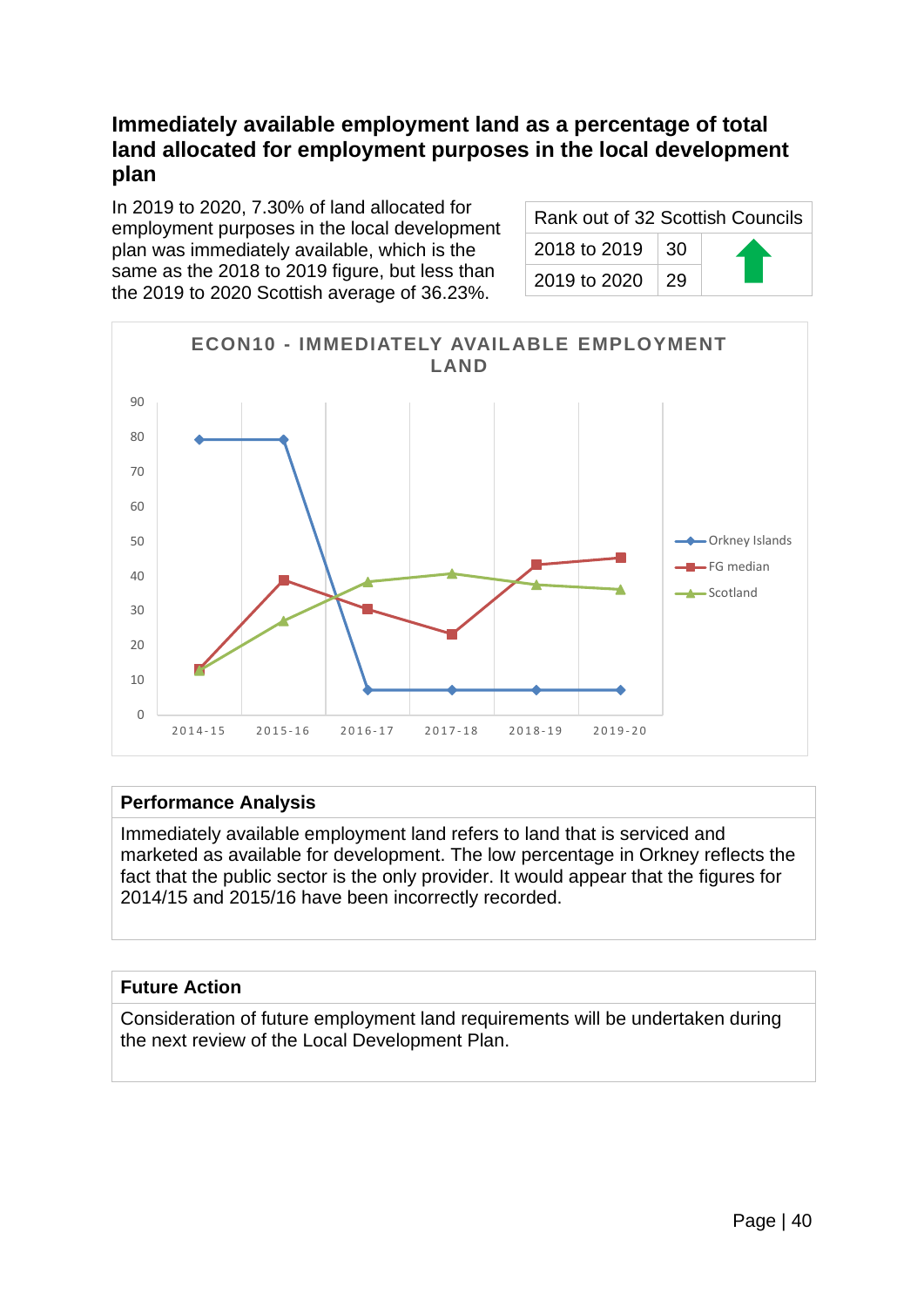# **ENVIRONMENTAL SERVICES**

### **Net cost of waste collection per premise**

In 2019 to 2020, the net cost of waste collection per premise in Orkney was £35.87, which is less than the 2018 to 2019 figure of £64.20, and the 2019 to 2020 Scottish average of £68.77.

| Rank out of 32 Scottish Councils |    |  |
|----------------------------------|----|--|
| 2018 to 2019                     | 19 |  |
| 2019 to 2020                     |    |  |



### **Performance Analysis**

There has been a review of the waste and roads budget charge costing arrangements which is intended to ensure a more accurate and targeted application of cost to individual cost codes. This is indicating that the 2018/19 cost charge out to Collection was not as accurate as it should have been, hence the substantial change being recorded to this present year statistic. It is important to note that this indicator measures the cost of collection only, and does not account for other elements of the full cost of waste services, for example the disposal elements. Hence the re-costing process is now establishing a more accurate picture for the individual cost points, and a new baseline for this indicator.

#### **Future Action**

Work is ongoing to review Orkney's waste strategy, including analysis of collection methods with a view to identifying the most efficient and effective strategies. Work will also continue on the cost centre re-alignment, noting the new baseline for collections now established.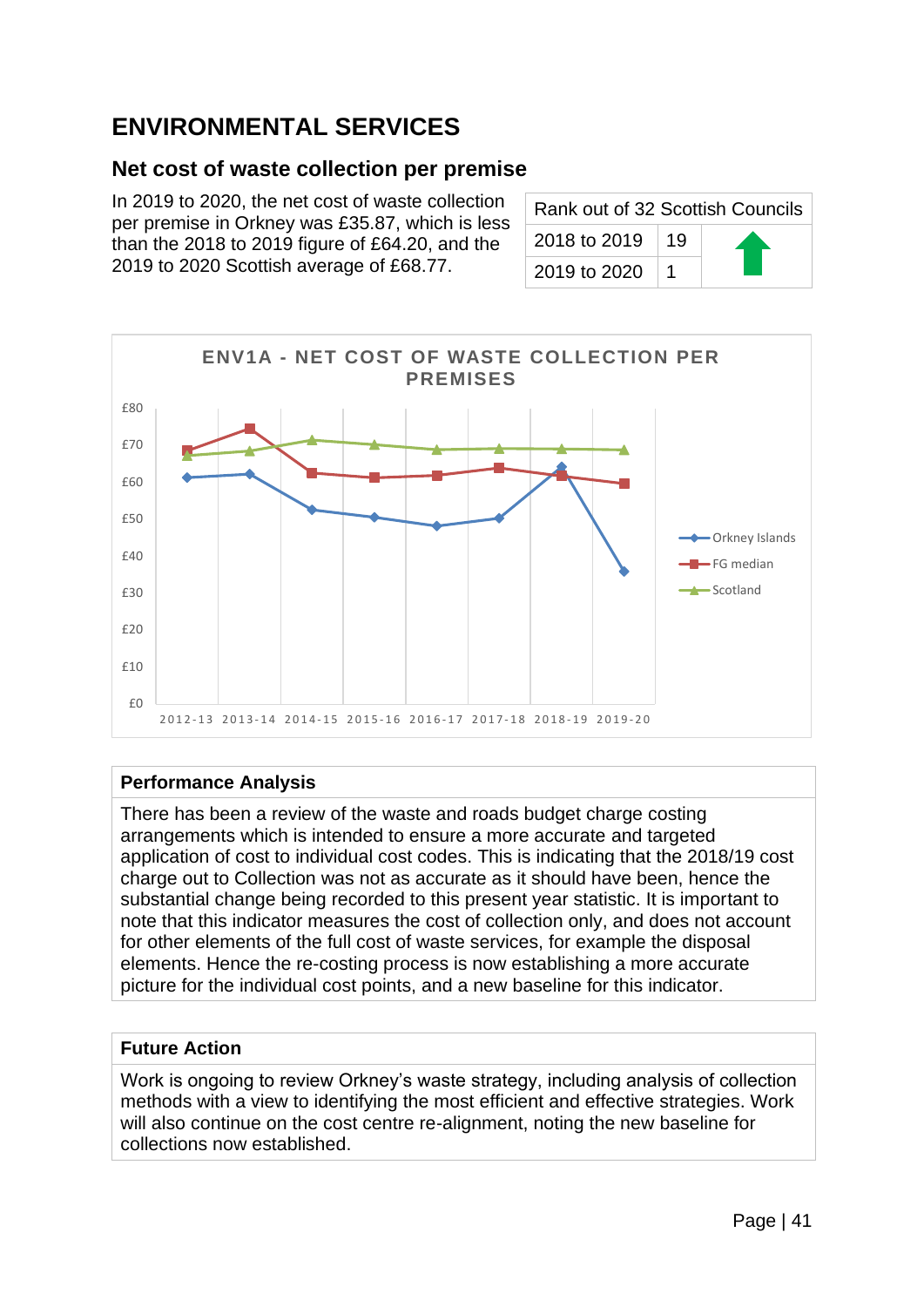## **Net cost of waste disposal per premise**

In 2019 to 2020, the net cost of waste disposal per premise in Orkney was £164.56, which more than the 2018 to 2019 figure of £151.73, and the 2019 to 2020 Scottish average of £98.65.

| Rank out of 32 Scottish Councils |  |  |
|----------------------------------|--|--|
| 2018 to 2019   30                |  |  |
| 2019 to 2020   31                |  |  |



#### **Performance Analysis**

Cost of waste disposal in Orkney continues to be higher than the national average due to the remote location and hence significant transport costs associated with disposal.

#### **Future Action**

The review of Orkney's waste strategy includes investigation of alternative disposal options. However, given Orkney's location and relative distance from disposal facilities, there are no current viable alternatives.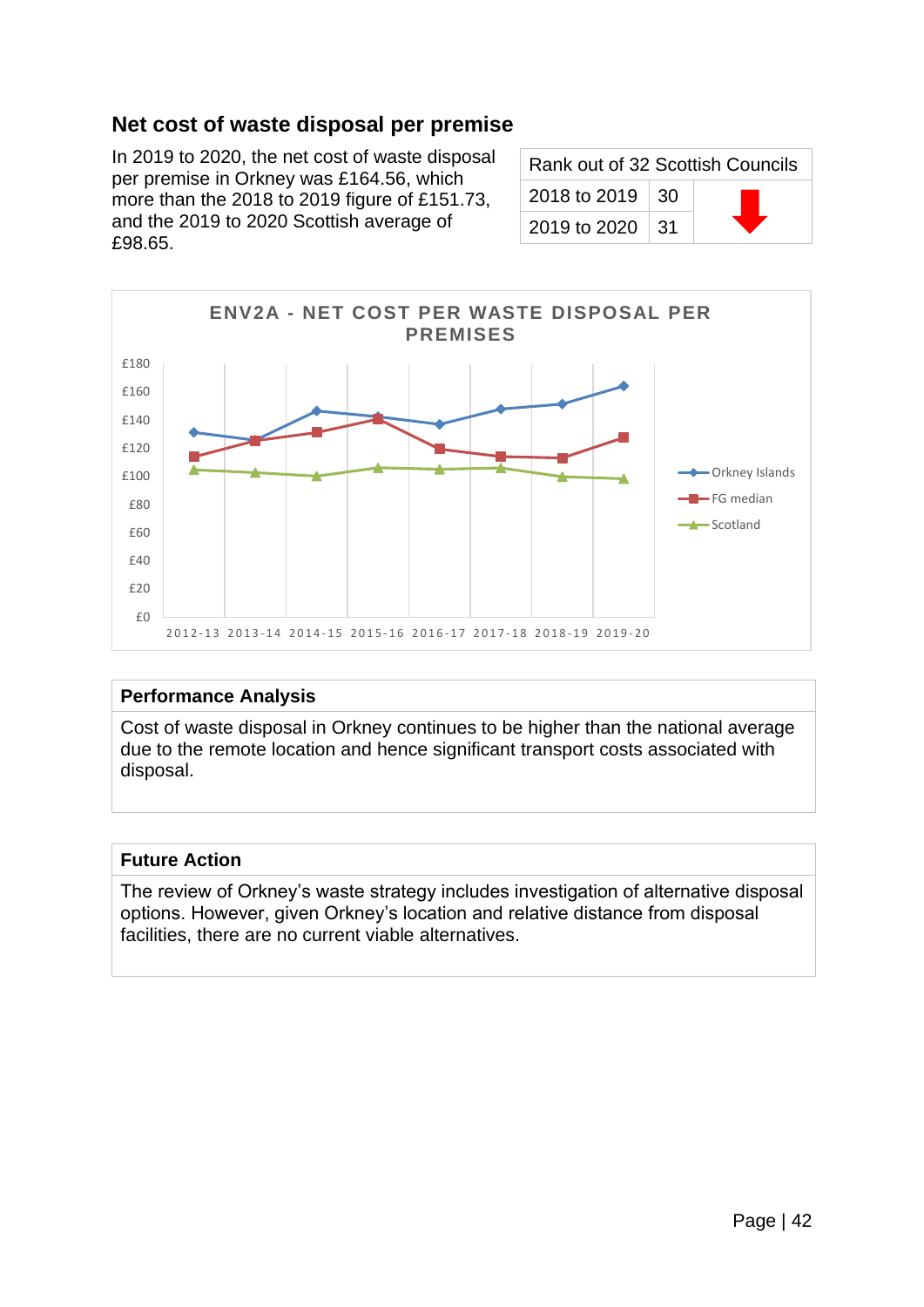# **Net cost of street cleaning per 1,000 population**

In 2019 to 2020, the net cost of street cleaning per 1,000 population in Orkney was £15,447, which is more than the 2018 to 2019 figure of £13,896, and about the same as the 2019 to 2020 Scottish average of £15,440.

| Rank out of 32 Scottish Councils |  |  |
|----------------------------------|--|--|
| 2018 to 2019   19                |  |  |
| 2019 to 2020   22                |  |  |



#### **Performance Analysis**

Street cleaning processes in Orkney continue to focus on the major population centres of Kirkwall and Stromness with the approach being a mixture of scheduled cleans plus "on-demand" as required. Costs are largely related to operative worked hours and so reflect the resource required to provide this service. Any reduction in cost would require an associated reduction in resource.

#### **Future Action**

The Service continues to monitor and review the costs of street cleaning and to ensure that resources are directed to the most appropriate areas in order to focus on maintaining the appearance and amenity of the most heavily used areas.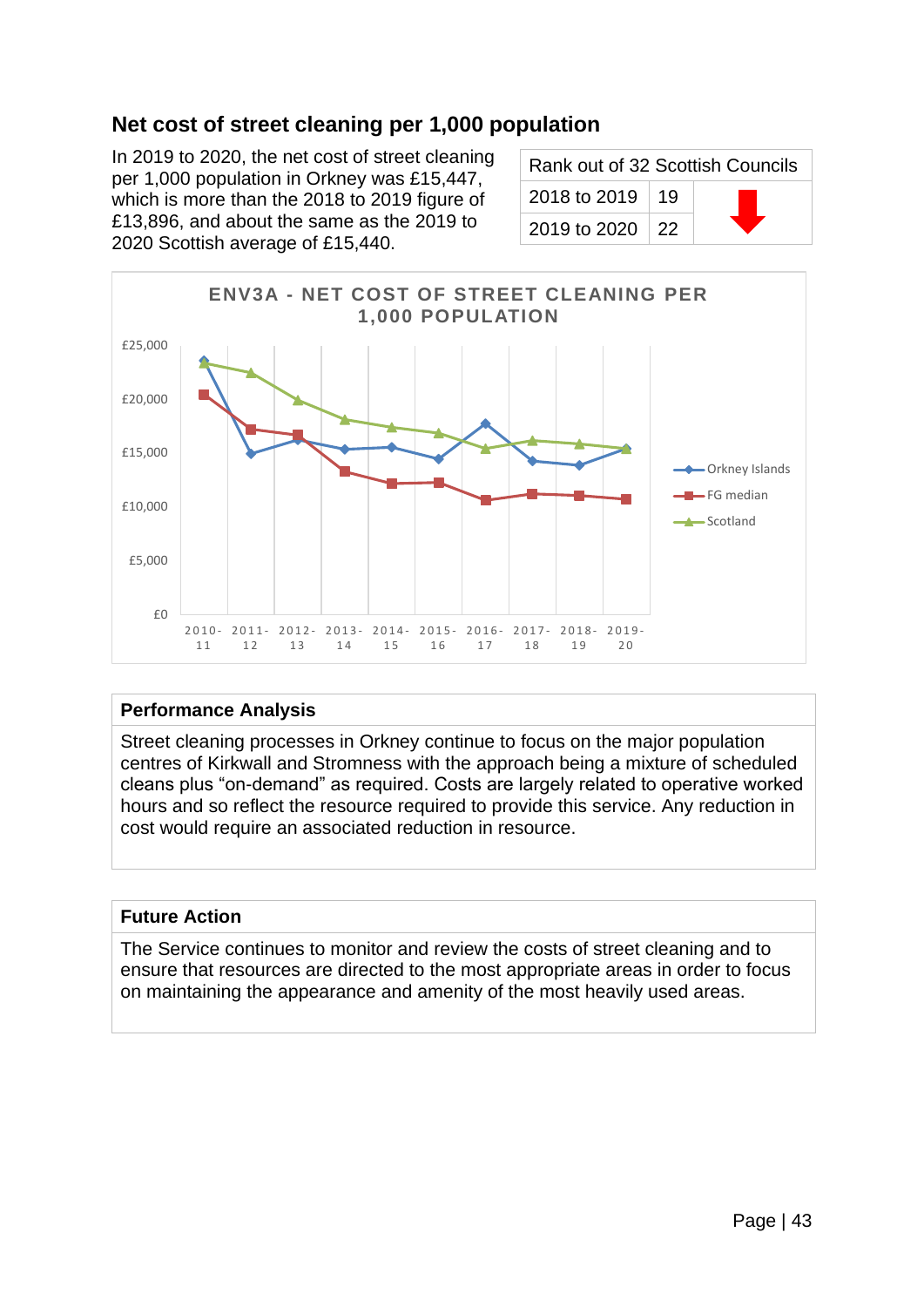### **Street cleanliness score**

In 2019 to 2020, the street cleanliness score in Orkney was 99.40%, which is not quite as good as the 2018 to 2019 figure of 100.00%, but better than the 2019 to 2020 Scottish average of 92.25%.

| Rank out of 32 Scottish Councils |  |  |
|----------------------------------|--|--|
| 2018 to 2019                     |  |  |
| 2019 to 2020                     |  |  |



#### **Performance Analysis**

Orkney continues to benefit from a relatively low level of littering, resulting in an extremely good performance compared to other Scottish Local Authorities.

#### **Future Action**

The Service continues to work with national agencies and to participate in benchmarking schemes to ensure that current good performance is maintained as far as practicable within resource and budgetary constraints.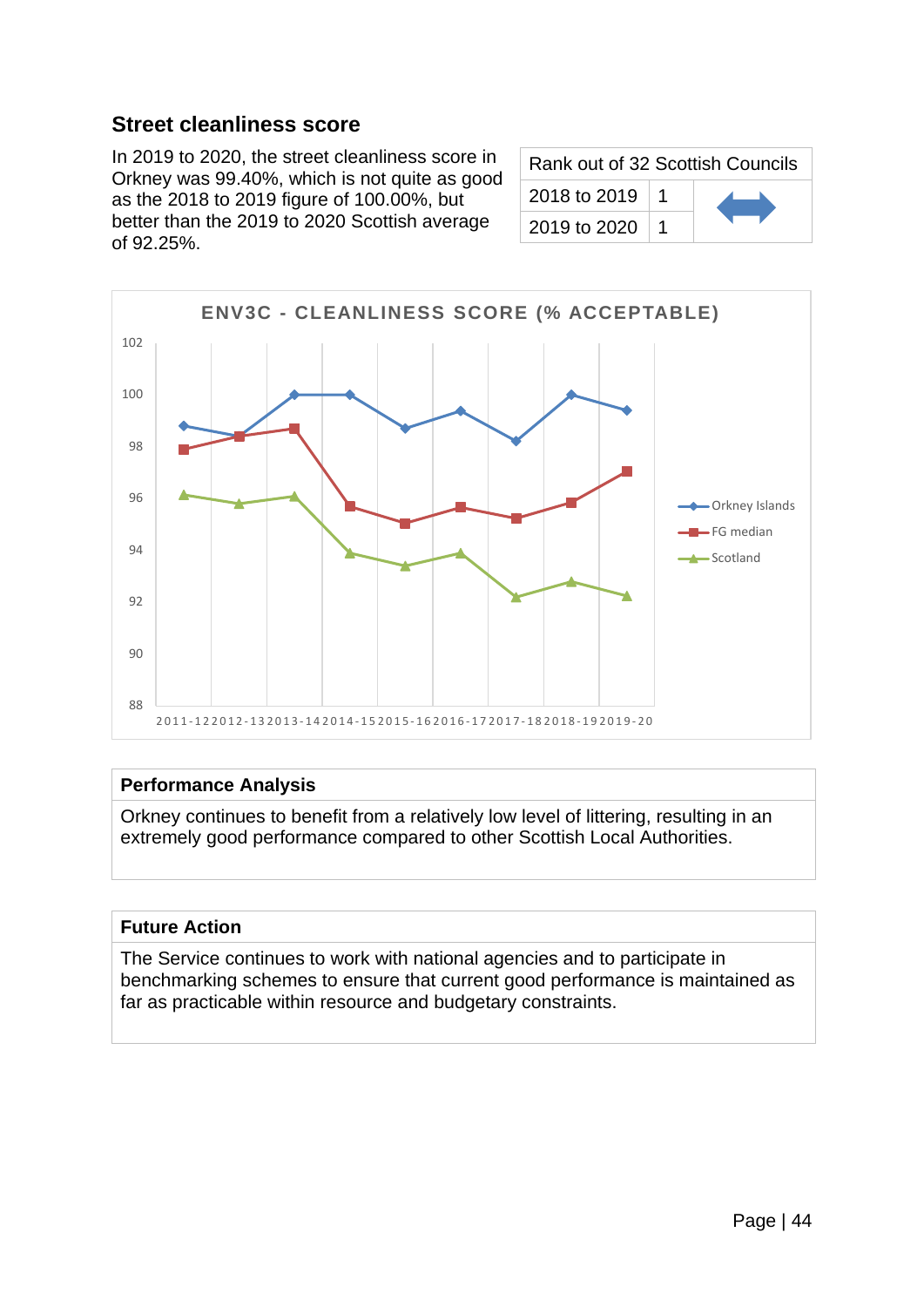## **Cost of maintenance per kilometre of roads**

In 2019 to 2020, the cost of maintenance per kilometre of roads in Orkney was £5,464, which is more than the 2018 to 2019 figure of £5,253, but less than the 2019 to 2020 Scottish average of £11,262.

| Rank out of 32 Scottish Councils |  |  |
|----------------------------------|--|--|
| 2018 to 2019   3                 |  |  |
| 2019 to 2020   4                 |  |  |



#### **Performance Analysis**

The cost in maintenance remains relatively low compared to the rest of Scotland due in part to the strong roads budgets of our past in creating a very good overall road condition in Orkney. However, this has seen substantial reductions over the last eight years which is now coming through the system as road conditions have declined decline. This increase in cost per km of road network is anticipated as we face increasing numbers of reactive repairs. As budgets are below "steady state" we anticipate long-term degradation and the increased reactive repair costs which are associated. Not only are reactive repairs costly but they are also time consuming on an already stretched resource. This reduces our ability to undertake other routine tasks such as clearing ditches and offlets.

#### **Future Action**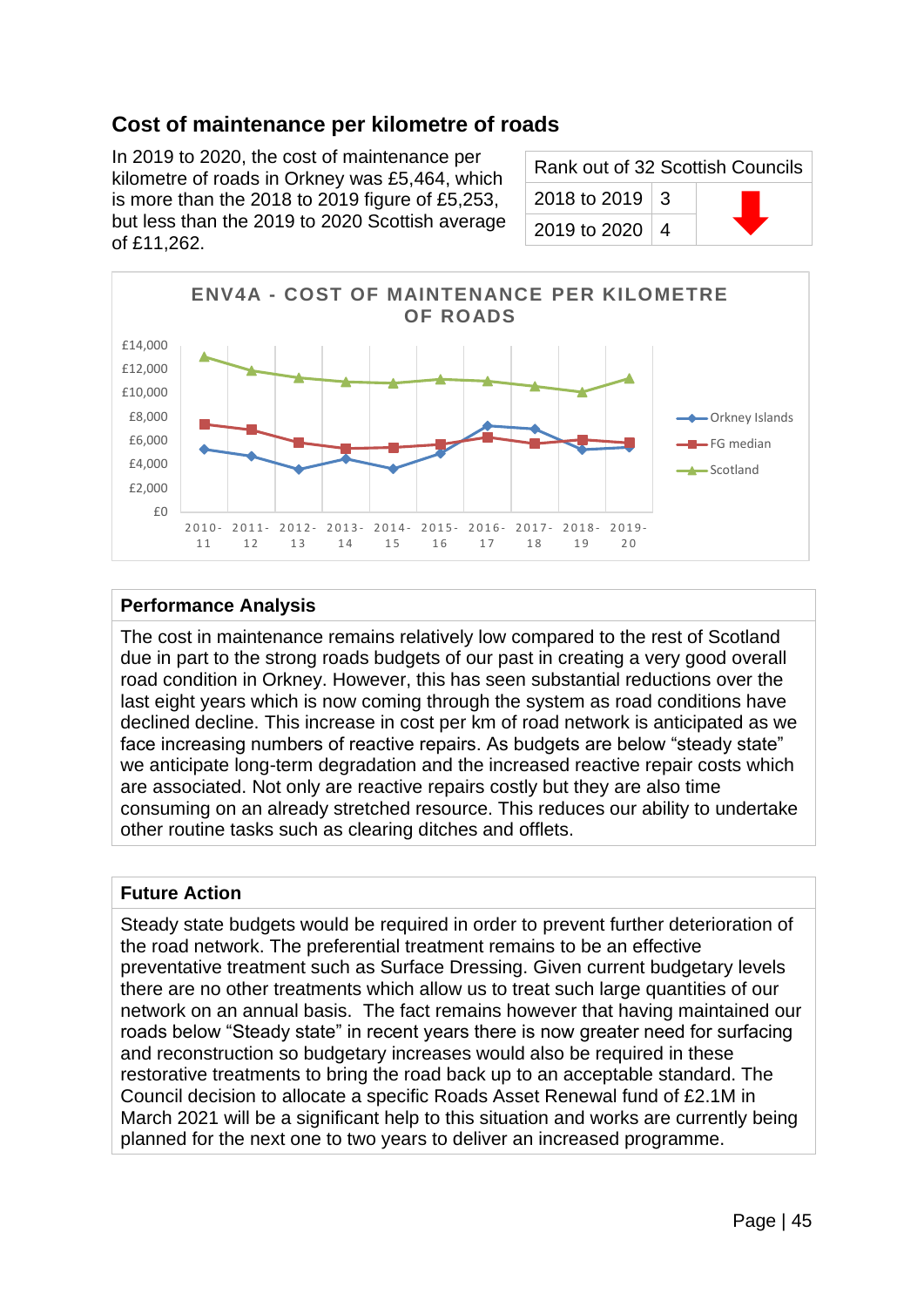# **Percentage of A class roads that should be considered for maintenance treatment**

In 2018 to 2020, 26.79% of class A roads in Orkney should have been considered for maintenance treatment, which is more than the 2017 to 2019 figure of 24.66%, but less than the 2018 to 2020 Scottish average of 30.57%.

| Rank out of 32 Scottish Councils |    |  |
|----------------------------------|----|--|
| 2017 to 2019                     | 11 |  |
| 2018 to 2020                     | 14 |  |



### **Performance Analysis**

Compared to other carriageway categories, our A class roads are starting to show consistent degradation over the long-term. This is a reflection of budgetary levels being maintained below the "steady state" level and perhaps highlights the anticipated fall in condition of the rest of our road network. It is highly likely that deterioration is showing earliest on our A-road network due to the higher volumes of traffic which have been bolstered in recent years by the steady increase in coach traffic in the tourism industry.

### **Future Action**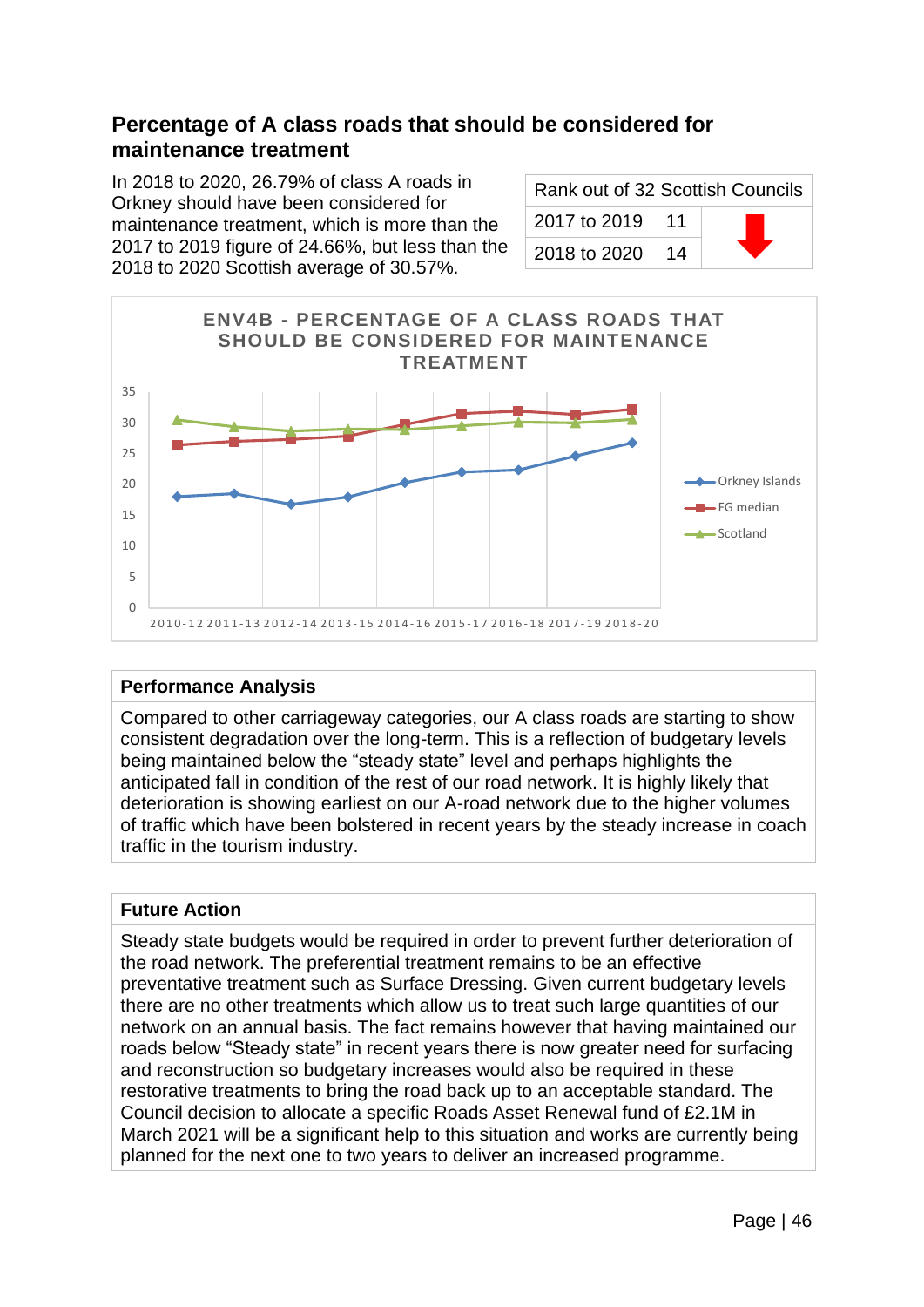# **Percentage of B class roads that should be considered for maintenance treatment**

In 2018 to 2020, 21.63% of class B roads in Orkney should have been considered for maintenance treatment, which is more than the 2017 to 2019 figure of 23.31%, but less than the 2018 to 2020 Scottish average of 34.96%.

| Rank out of 32 Scottish Councils |   |  |
|----------------------------------|---|--|
| 2017 to 2019                     | 8 |  |
| 2018 to 2020                     | 5 |  |



#### **Performance Analysis**

The high performance in this category is undoubtedly due to the emphasis in previous years to undertake preventative treatments such as Surface Dressing. This budget has been reduced in recent years to below a "steady state" level however, so it is therefore anticipated that long-term degradation will occur should budgets not be increased. This is beginning to show on our network and there is quickly becoming a greater need for resurfacing and even reconstruction, which are both much more costly repairs.

### **Future Action**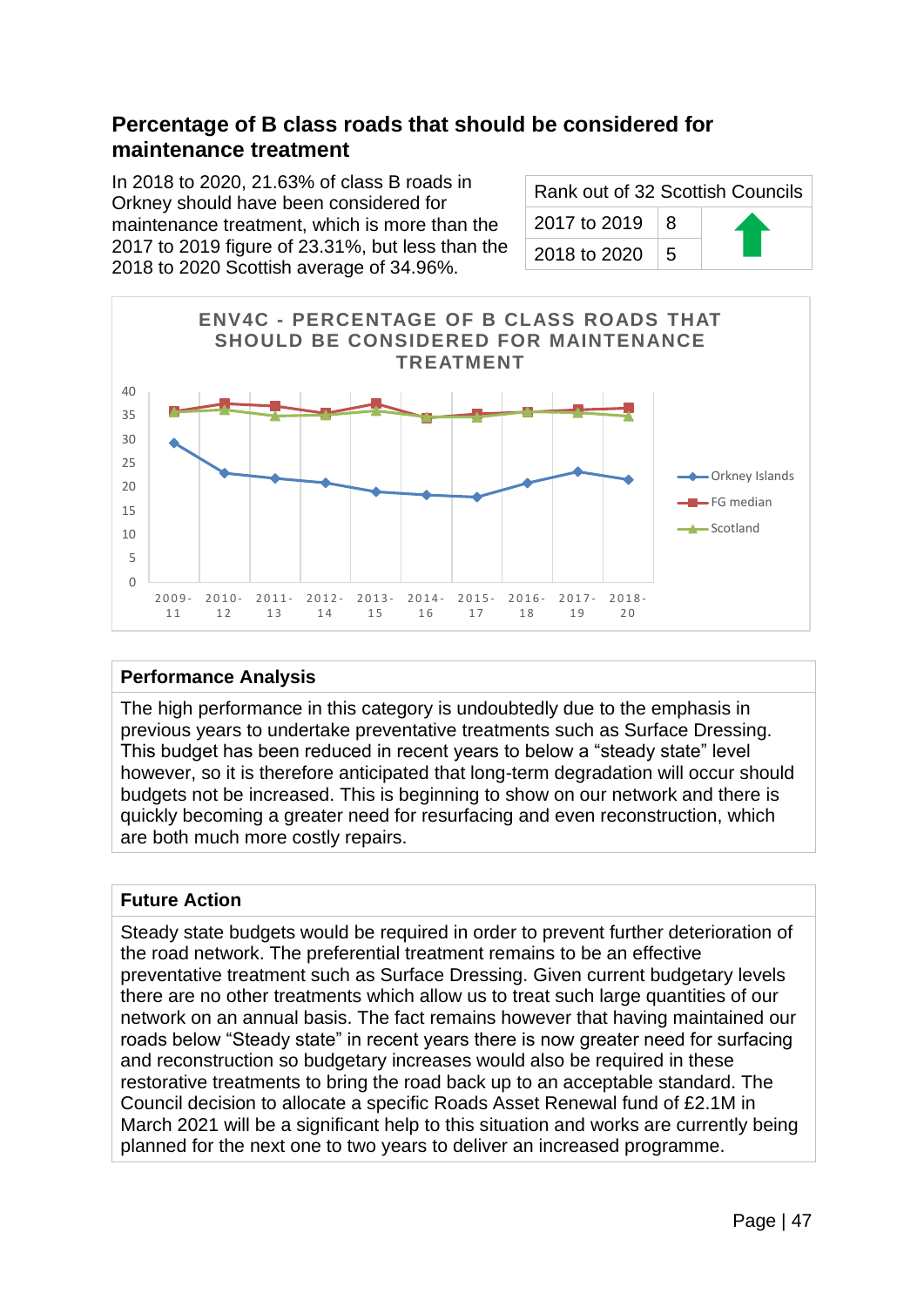# **Percentage of C class roads that should be considered for maintenance treatment**

In 2018 to 2020, 14.49% of class C roads in Orkney should have been considered for maintenance treatment, which is less than the 2017 to 2019 figure of 15.26%, and the 2018 to 2020 Scottish average of 35.14%.

| Rank out of 32 Scottish Councils |                 |  |
|----------------------------------|-----------------|--|
| 2017 to 2019                     | $\vert 2 \vert$ |  |
| 2018 to 2020                     | -2              |  |



#### **Performance Analysis**

The high performance in this category is undoubtedly due to the emphasis in previous years to undertake preventative treatments such as Surface Dressing. This budget has been reduced in recent years to below a "steady state" level however, so it is therefore anticipated that long-term degradation will occur should budgets not be increased. This is beginning to show on our network and there is quickly becoming a greater need for resurfacing and even reconstruction, which are both much more costly repairs.

#### **Future Action**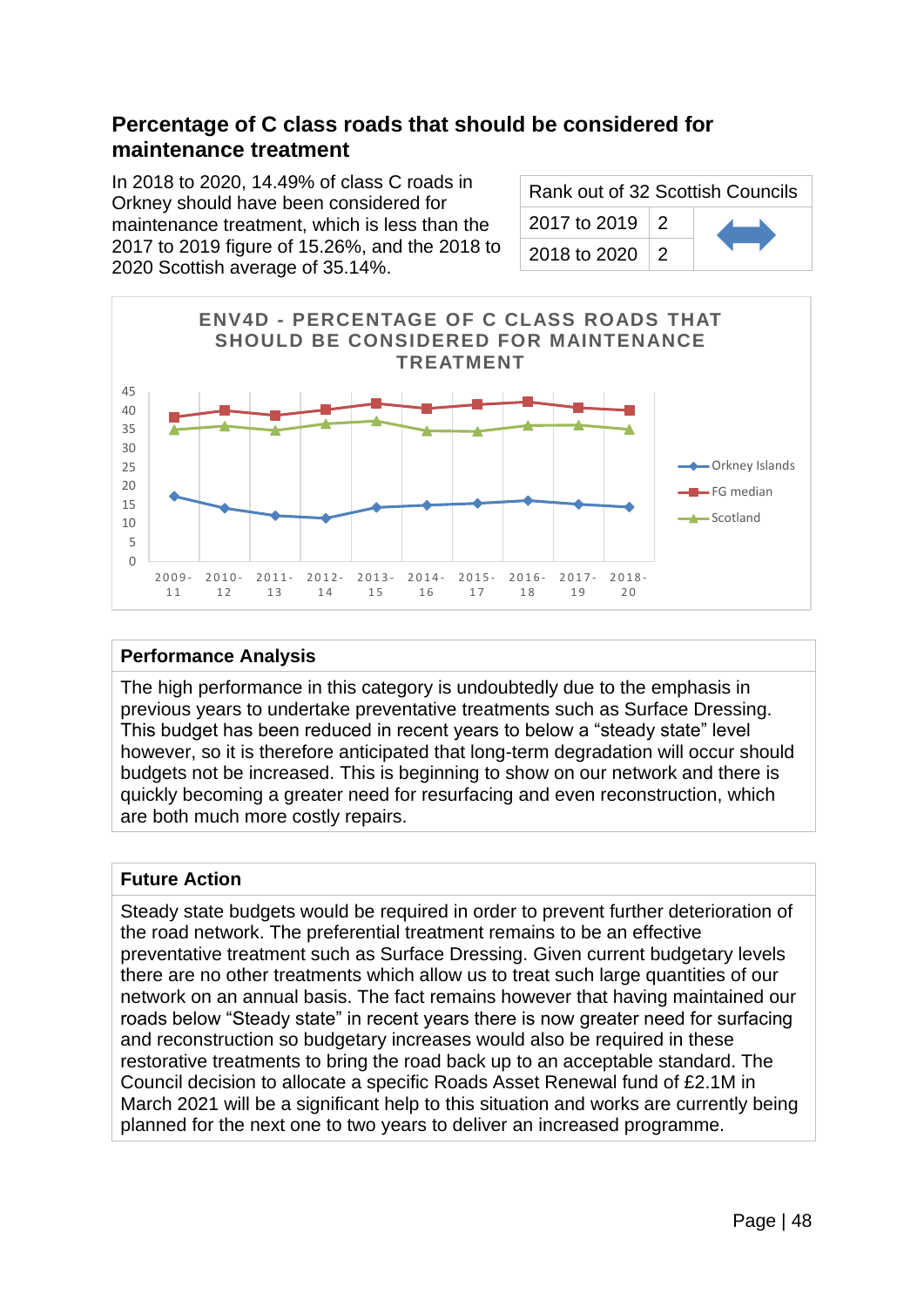## **Percentage of unclassified roads that should be considered for maintenance treatment**

In 2016 to 2020, 21.30% of unclassified roads in Orkney should have been considered for maintenance treatment, which is more than the 2015 to 2019 figure of 19.51%, but less than the 2016 to 2020 Scottish average of 37.83%.

| Rank out of 32 Scottish Councils |  |  |
|----------------------------------|--|--|
| 2015 to 2019                     |  |  |
| 2016 to 2020                     |  |  |



#### **Performance Analysis**

The high performance in this category is undoubtedly due to the emphasis in previous years to undertake preventative treatments such as Surface Dressing. This budget has been reduced in recent years to below a "steady state" level however, so it is therefore anticipated that long-term degradation will occur should budgets not be increased. This is beginning to show on our network and there is quickly becoming a greater need for resurfacing and even reconstruction, which are both much more costly repairs.

### **Future Action**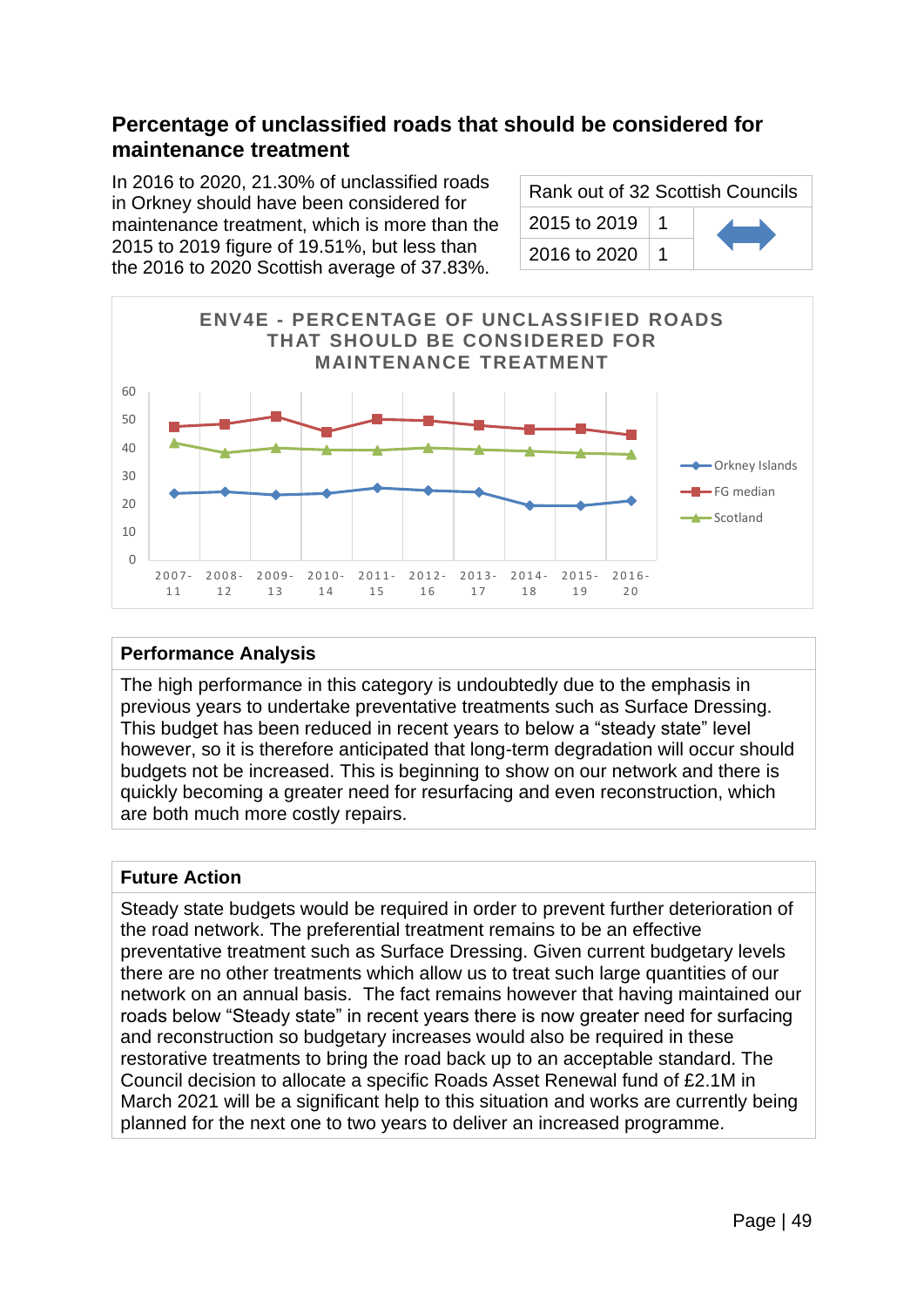# **Cost of trading standards and environmental health per 1,000 population**

In 2019 to 2020, the cost of trading standards and environmental health per 1,000 population in Orkney was £32,241, which is less than the 2018 to 2019 figure of £35,465, but more than the 2019 to 2020 Scottish average of £19,723.

| Rank out of 32 Scottish Councils |  |  |
|----------------------------------|--|--|
| 2018 to 2019   29                |  |  |
| 2019 to 2020   29                |  |  |



#### **Performance Analysis**

These services have to provide the full range of statutory services which are wide ranging and diverse, with small numbers of staff meaning that there are no economies of scale savings. The cost of providing the services has reduced in the financial year but not as a result of a reduced workload. The reduction is attributable to staff vacancies and difficulty recruiting to the vacant positions.

#### **Future Action**

One of the vacant posts has been filled and there is presently an external review of the Environmental Health Service being undertaken.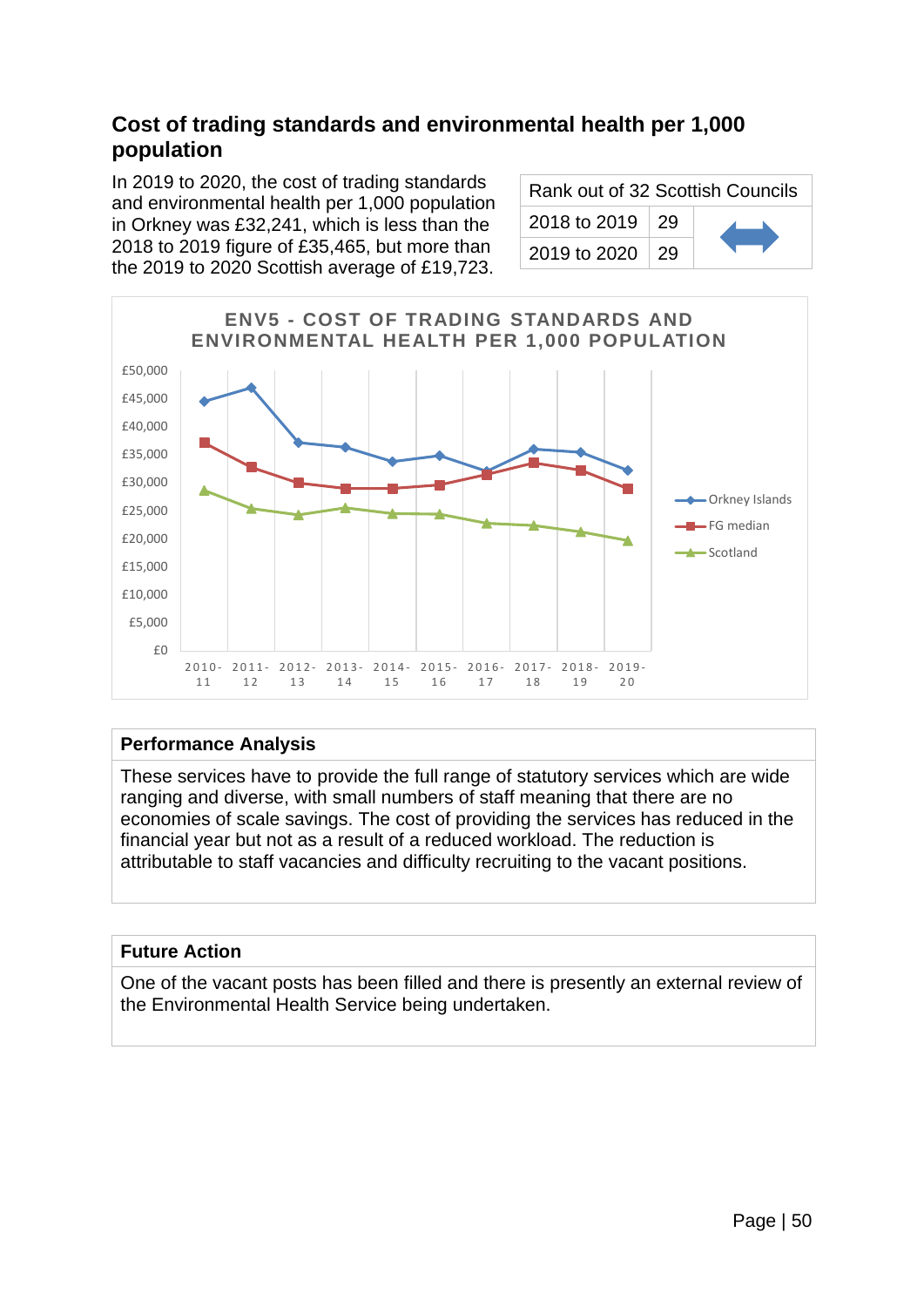# **Cost of trading standards, money advice and citizen advice per 1,000 population**

In 2019 to 2020, the cost of trading standards, money advice and citizen advice per 1,000 population in Orkney was £8,172, which is less than the 2018 to 2019 figure of £9,049, but more than the 2019 to 2020 Scottish average of £5,952.

| Rank out of 32 Scottish Councils |  |  |
|----------------------------------|--|--|
| 2018 to 2019   24                |  |  |
| 2019 to 2020   24                |  |  |



#### **Performance Analysis**

This service has to provide the full range of statutory services which are wide ranging and diverse, with small numbers of staff meaning that there are no economies of scale savings. The cost of providing the services has reduced in the financial year but not as a result of a reduced workload. The reduction is attributable to staff vacancies and difficulty recruiting to the vacant position caused by COVID-19.

#### **Future Action**

The vacant post has now been filled with the postholder commencing employment on 8 March 2021.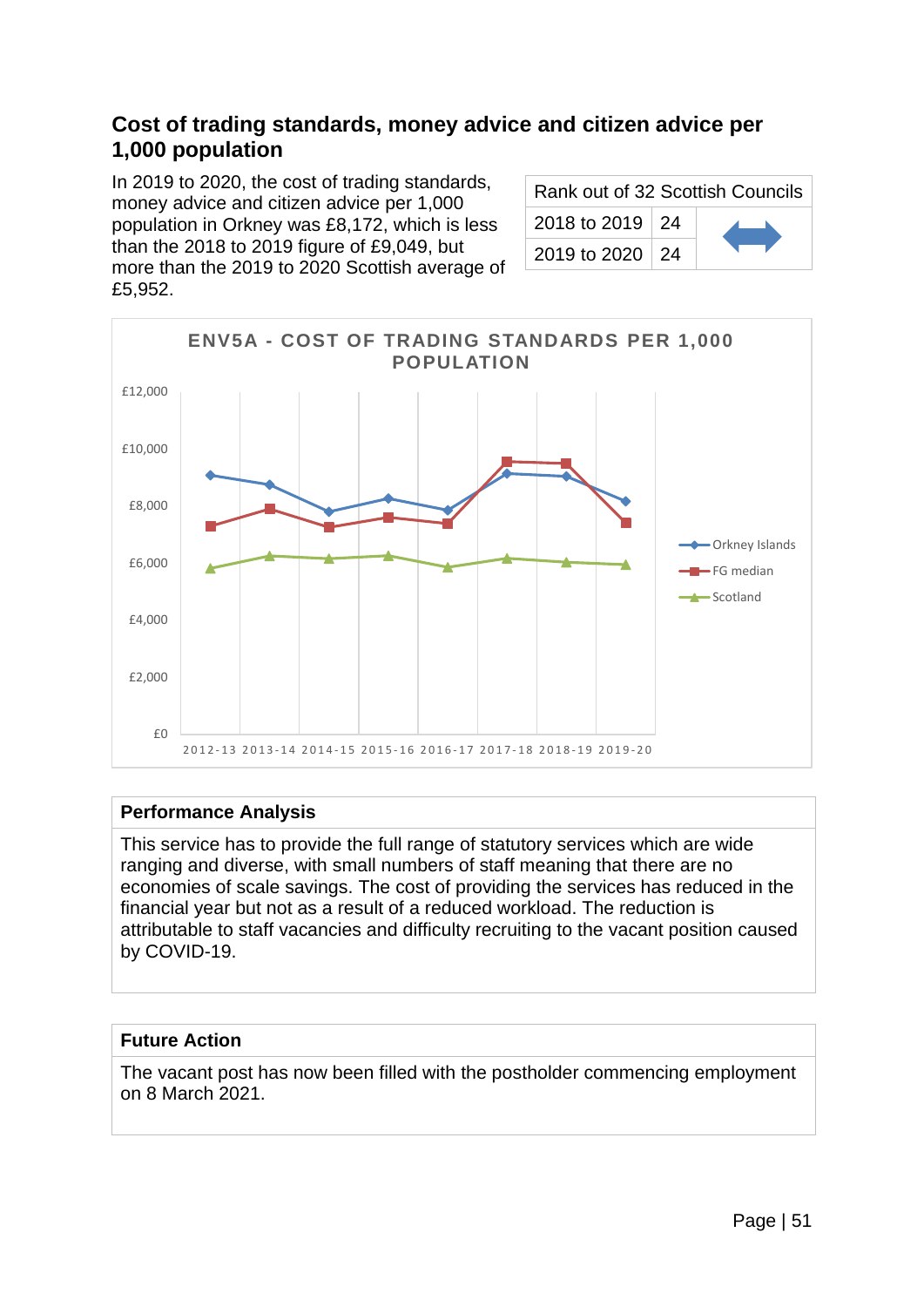# **Cost of environmental health per 1,000 population**

In 2019 to 2020, the cost of environmental health per 1,000 population in Orkney was £24,068, which is less than the 2018 to 2019 figure of £26,407, but more than the 2019 to 2020 Scottish average of £13,771.

| Rank out of 32 Scottish Councils |     |  |
|----------------------------------|-----|--|
| 2018 to 2019   30                |     |  |
| 2019 to 2020                     | -30 |  |



#### **Performance Analysis**

This service has to provide the full range of statutory services which are wide ranging and diverse, with small numbers of staff meaning that there are no economies of scale savings. The cost of providing the services has reduced in the financial year but not as a result of a reduced workload. The reduction is attributable to staff vacancies and difficulty recruiting.

### **Future Action**

One of the vacant posts has been filled and there is presently an external review of the Environmental Health Service being undertaken with a target completion of early 2021/22 financial year; this may lead to a redesign of the Environmental Health Service with the aim of reducing long standing recruitment/retention issues. However, a key constraint to this will remain the national shortage of professional qualified individuals to fill these critical posts.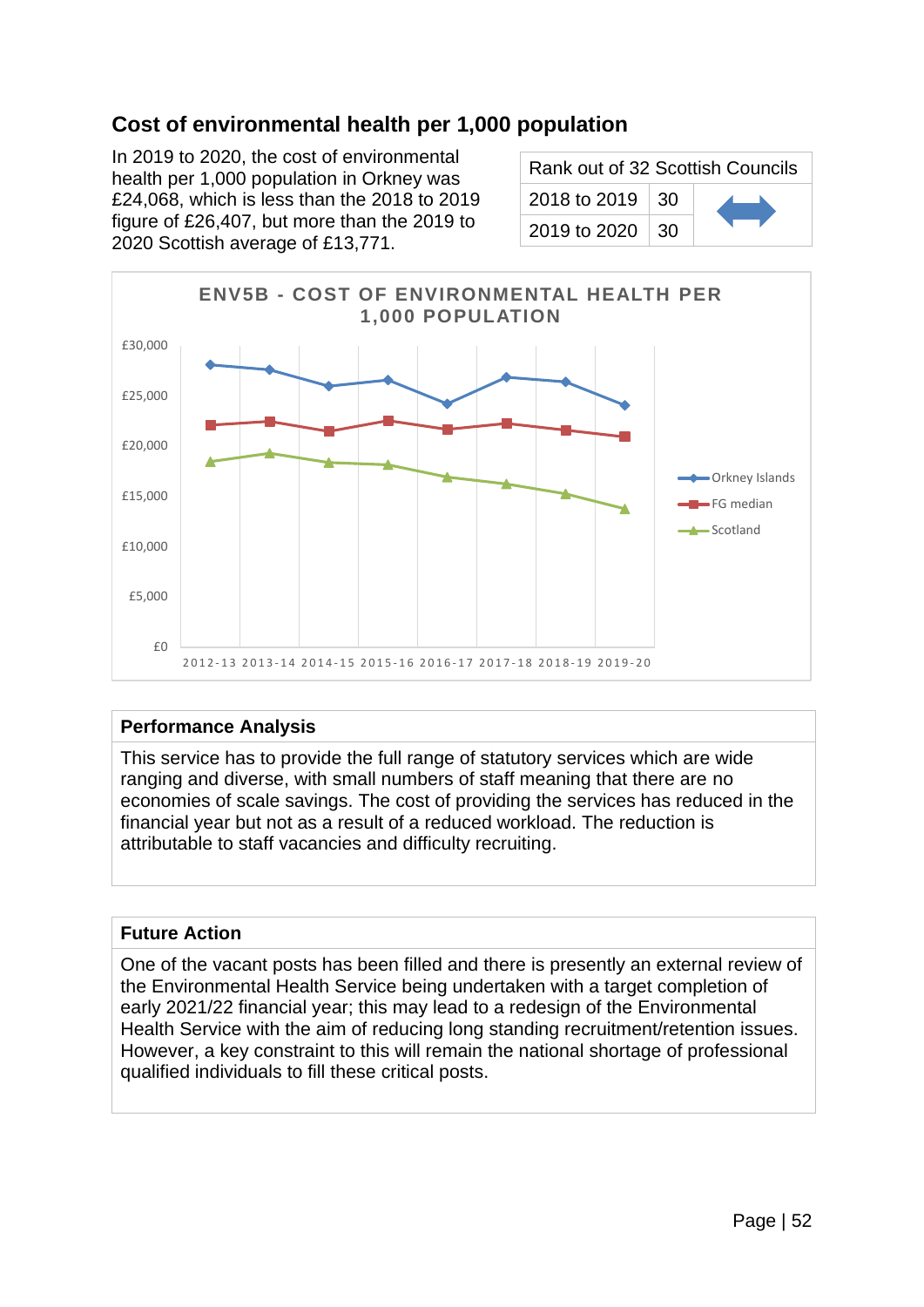# **Percentage of household waste arising that is recycled**

In 2019 to 2020, 18.81% of household waste in Orkney was recycled, which is less than the 2018 to 2019 figure of 21.10%, and the 2019 to 2020 Scottish average of 44.85%.

| Rank out of 32 Scottish Councils |  |  |
|----------------------------------|--|--|
| 2018 to 2019   31                |  |  |
| 2019 to 2020   31                |  |  |



#### **Performance Analysis**

Orkney's recycling performance is impacted by the fact that garden waste cannot be treated to the appropriate standard necessary for it to be included in the recycling figures. In addition, the types of material streams which can be collected separately for recycling are limited due to both constrained infrastructure and very low volumes, rendering these streams unattractive to the market.

#### **Future Action**

The ongoing development of Orkney's future waste strategy incorporates options for increasing the types and volumes of materials which can be recycled and will also enable flexibility to react to future Government or industry strategies and targets.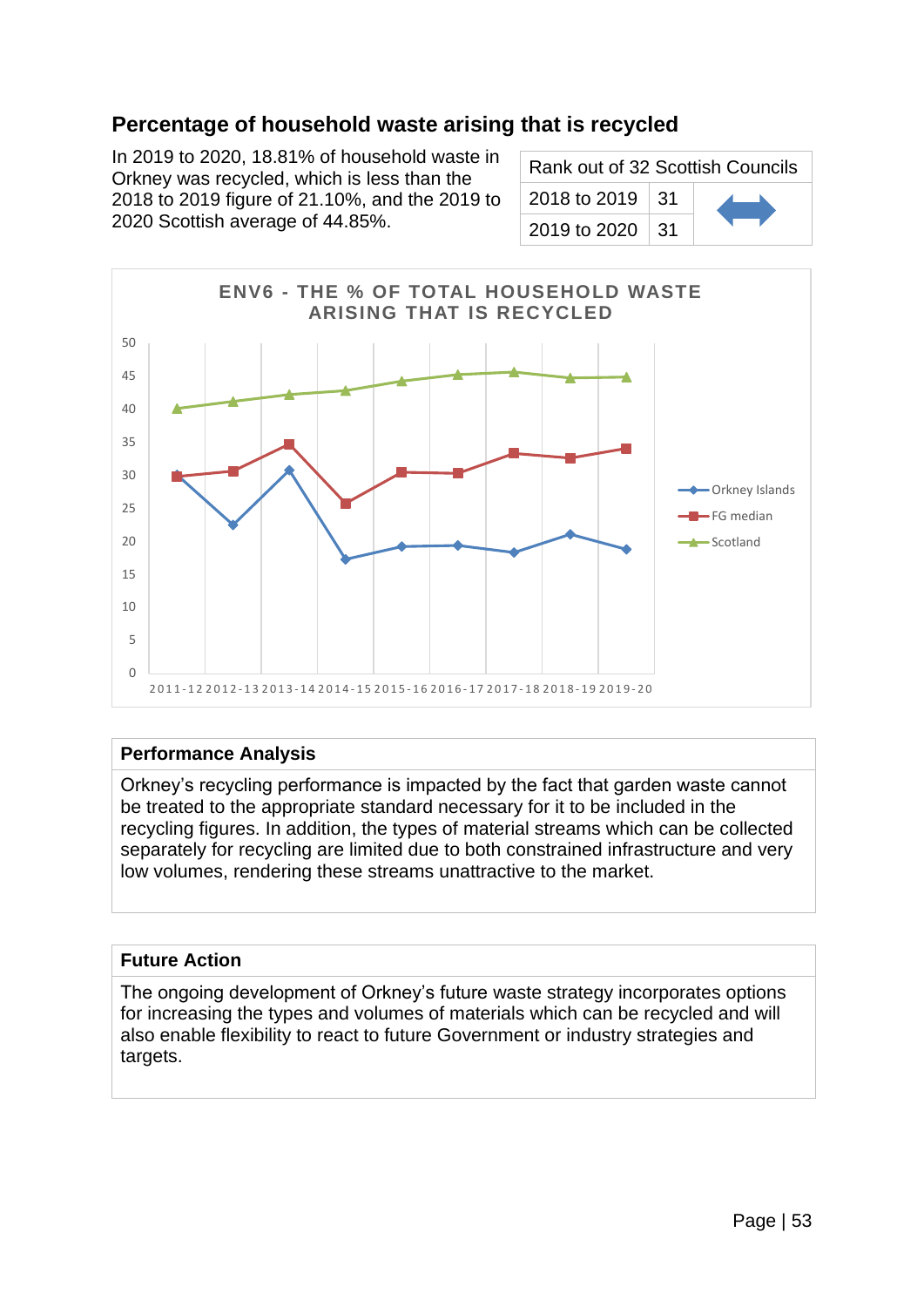# **Percentage of adults satisfied with refuse collection**

In 2017 to 2020, 81.30% of adults in Orkney were satisfied with refuse collection, which is not as good as the 2016 to 2019 figure of 82.97%, but better than the 2017 to 2020 Scottish average of 74.30%.

| Rank out of 32 Scottish Councils |  |  |
|----------------------------------|--|--|
| 2016 to 2019   10                |  |  |
| 2017 to 2020   10                |  |  |



### **Performance Analysis**

The Service continues to engage as far as possible with residents, as resources allow, and to respond appropriately to any concerns or issues raised.

#### **Future Action**

Where particular issues are repeatedly raised or there are clear and growing concerns the Service will endeavour to conduct relevant policy reviews and / or refresh operational practices to ensure that the needs of the Service are balanced with the needs of local residents.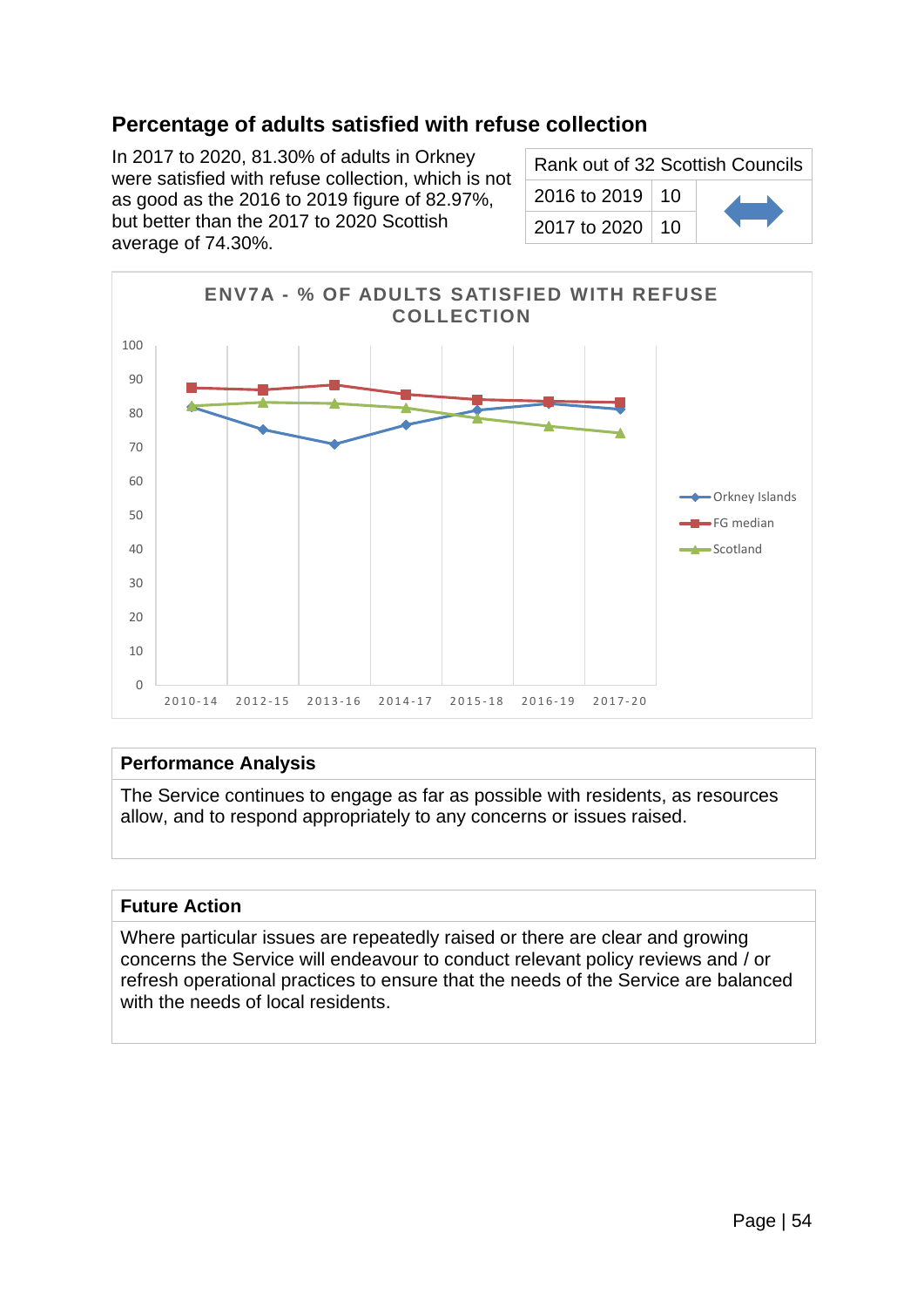# **Percentage of adults satisfied with street cleaning**

In 2017 to 2020, 73.17% of adults in Orkney were satisfied with street cleaning, which is not as good as the 2016 to 2019 figure of 78.50%, but better that the 2017 to 2020 Scottish average of 62.63%.

| Rank out of 32 Scottish Councils |  |  |
|----------------------------------|--|--|
| 2016 to 2019   2                 |  |  |
| 2017 to 2020   4                 |  |  |



#### **Performance Analysis**

The Service endeavours to respond to requests for additional street cleaning as a result of specific incidents or notifications. Where particular streets or areas are regularly causes for concern, street cleaning routes can be amended accordingly.

#### **Future Action**

The Service continues to review performance data and to share knowledge and expertise with other Local Authorities to ensure that resident satisfaction with regards to street cleaning remains high.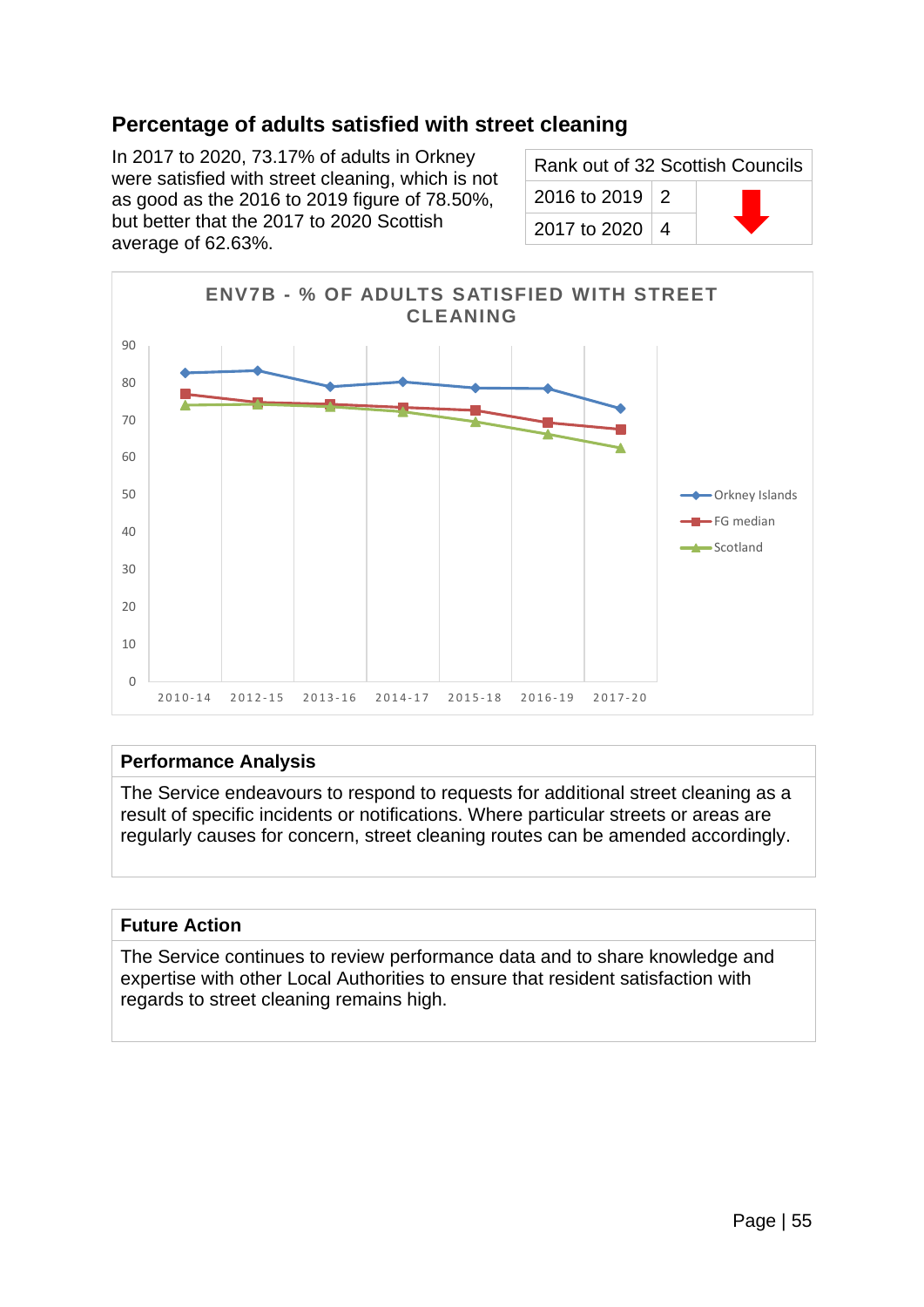# **CORPORATE SERVICES**

### **Support services as a percentage of total gross expenditure**

In 2019 to 2020, 6.15% of the Council's total gross expenditure was spent on support services, which is more than the 2018 to 2019 figure of 5.97%, and the 2019 to 2020 Scottish average of 4.07%.

| Rank out of 32 Scottish Councils |      |  |
|----------------------------------|------|--|
| 2018 to 2019                     | ∣ 28 |  |
| 2019 to 2020                     | -30  |  |



#### **Performance Analysis**

The increase in support services costs as a percentage of total gross Council expenditure compared to other councils was largely caused by the baselining of £275,000 for the Improvement Support Team budget in 2018/19 along with the £32,000 cost of Trade Union Facility time (to bring Orkney in line with other councils); and £50,000 for licences for legal compliance with records management associated with the General Data Protection Regulation. Capital slippage is also contributing to a higher level of central service apportioned costs being shown as revenue rather than capital costs. The Council also suffers in the comparison on this measure by being significantly underfunded relative to the other island authorities. A higher gross expenditure for the Council at a similar level to other island authorities on a per capita basis would see the rank position improved.

### **Future Action**

The Council will continue to seek a fairer financial settlement and equivalent level of financial support to the other island authorities.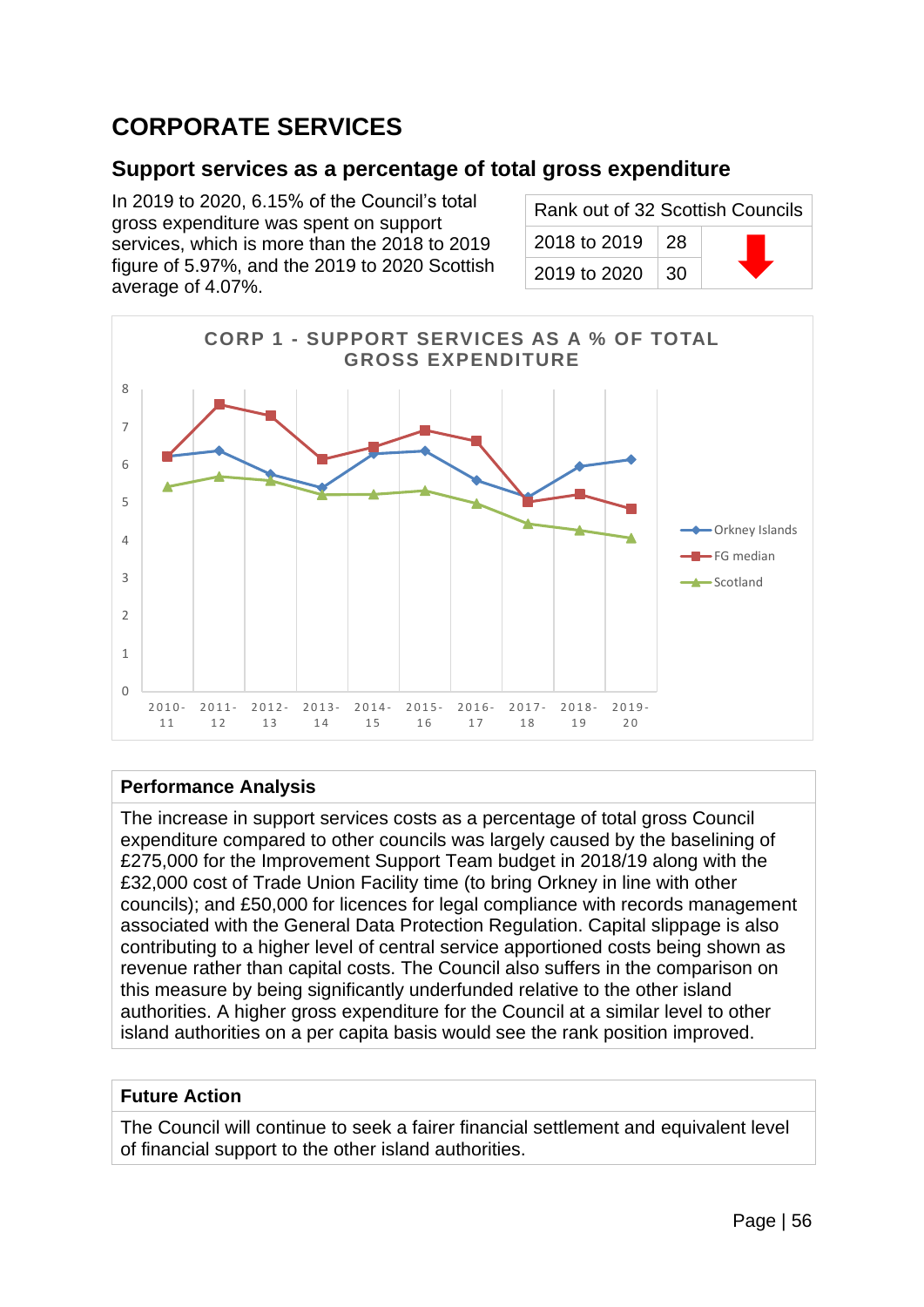### **Percentage of the highest paid 5% employees who are women**

In 2019 to 2020, 29.21% of the highest paid 5% Council employees were women, which is more than the 2018 to 2019 figure of 27.27%, but less than the 2019 to 2020 Scottish average of 56.74%.

| Rank out of 32 Scottish Councils |     |  |
|----------------------------------|-----|--|
| 2018 to 2019   31                |     |  |
| 2019 to 2020                     | -32 |  |



#### **Performance Analysis**

The percentage of women in the top 5% paid has risen from the previous year's report however it remains well behind the median. Comparing like with like across authorities is difficult as only ourselves and Shetland have Marine Services and many councils contract out services such as Care, Catering and Cleaning. The large dip in percentage from two years ago was a result of a TUPE transfer in of an additional service within Marine Services which adversely impacted the number of female staff who were in the top 5% across the Council.

#### **Future Action**

Consultation is currently ongoing around an action plan on the gender pay gap and addressing occupational segregation. This will be considered by the Policy and Resources Committee in June 2021 and will lay out a set of improvement actions which it is hoped will support a long-term improvement in this indicator.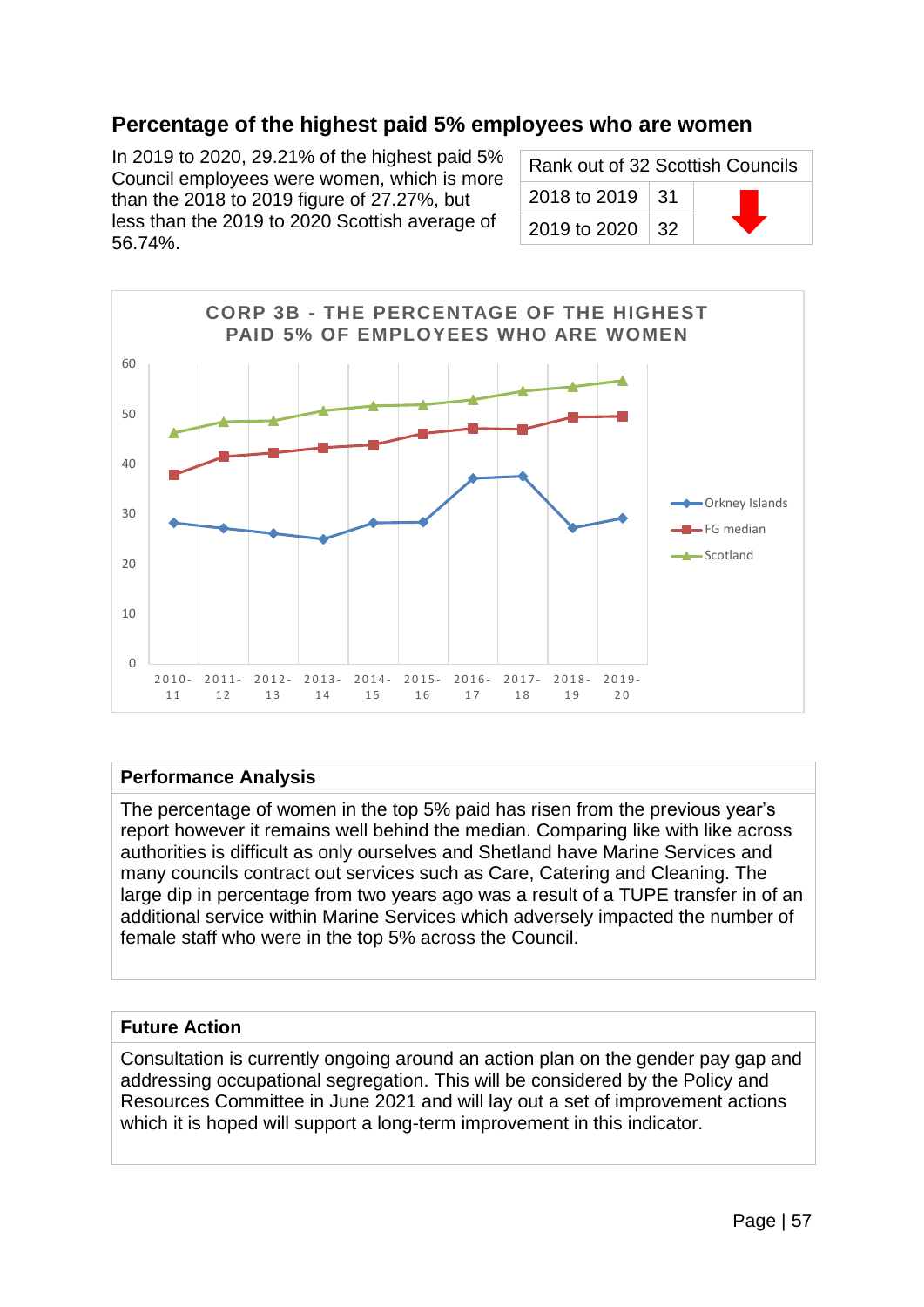# **The gender pay gap**

In 2019 to 2020, the Council's gender pay gap was 11.45%, which is about the same as the 2018 to 2019 figure of 11.59%, but more than the 2019 to 2020 Scottish average of 3.42%.

| Rank out of 32 Scottish Councils |  |  |
|----------------------------------|--|--|
| 2018 to 2019   31                |  |  |
| 2019 to 2020   31                |  |  |



#### **Performance Analysis**

There is no significant change in performance on this indicator from the previous year. Comparing like with like across authorities is difficult as only ourselves and Shetland have Marine Services and many councils contract out services such as Care, Catering and Cleaning. Analysis excluding some of these services show the gender pay gap to be smaller than reported here, however this remains an area for improvement.

#### **Future Action**

Consultation is currently ongoing around an action plan on the gender pay gap and addressing occupational segregation. This will be considered by the Policy and Resources Committee in June 2021 and will lay out a set of improvement actions which it is hoped will support a long-term improvement in this indicator.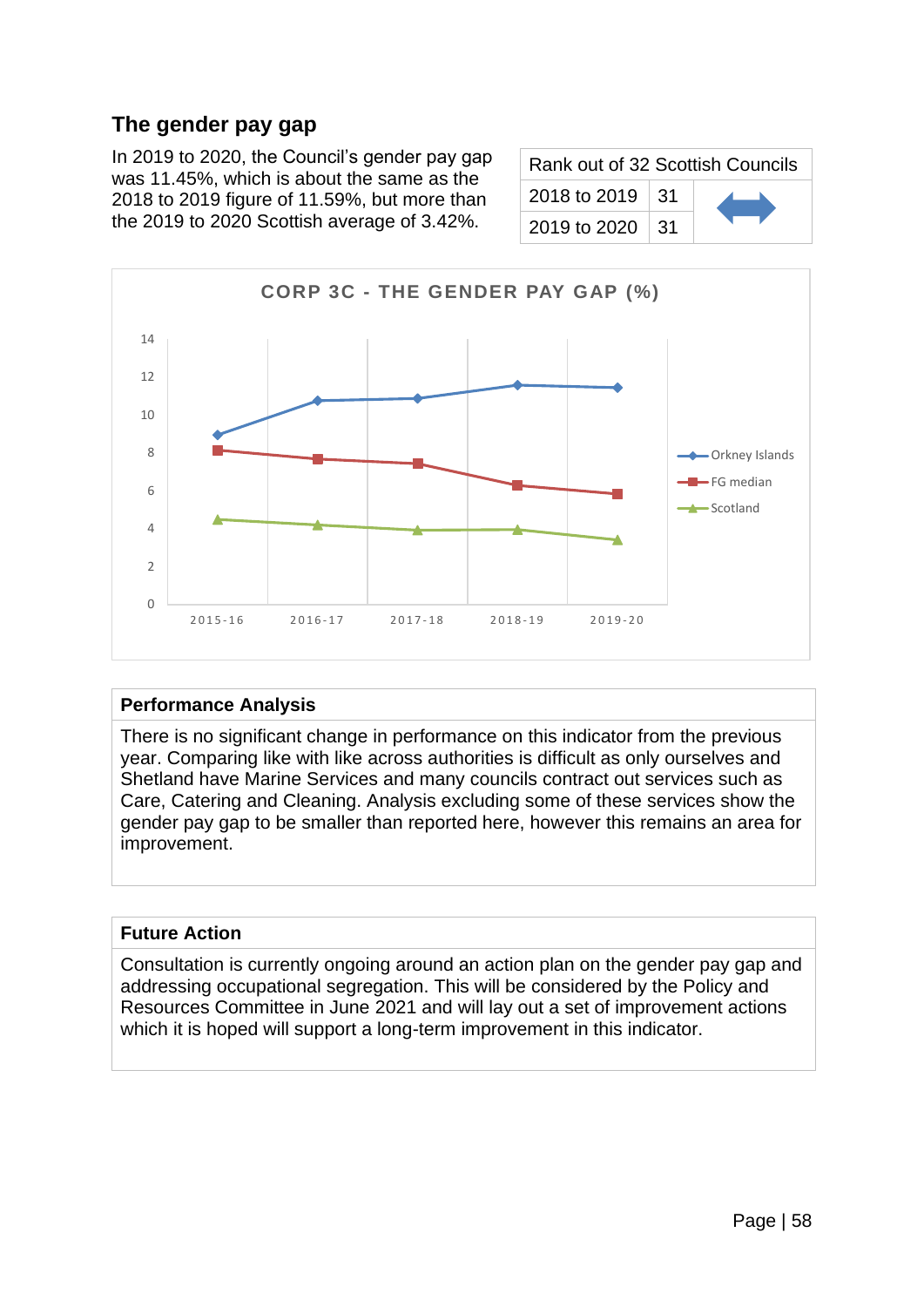# **The cost per dwelling of collecting council tax**

In 2019 to 2020, the cost per dwelling of collecting council tax in Orkney was £17.08, which is more than the 2018 to 2019 figure of £16.86, and the 2019 to 2020 Scottish average of £6.58.

| Rank out of 32 Scottish Councils |  |  |
|----------------------------------|--|--|
| 2018 to 2019   31                |  |  |
| 2019 to 2020   31                |  |  |



#### **Performance Analysis**

As the smallest local authority, inevitably, per unit costs are higher when compared on this basis. This higher cost of collection in Orkney is a reflection that a certain minimum level of staffing and resources are required to collect Council Tax regardless of the number of dwellings. Although Orkney reported a reduction of 17% in costs between 2015/16 and 2016/17, and a 35% reduction between 2011/12 and 2016/17, this has been insufficient to change the overall position in the performance table, at 31st for 2018/19, and performance status remains in the bottom quartile of local authorities. Cost of collection per dwelling has been decreasing over recent years, mainly as a result of collections from increasing household numbers being managed within the same staffing resource. Scottish Government household statistics indicate that Orkney has experienced the largest increase in household numbers over the past 10 years of 13.3%, compared to the national average of 6.8%. In Orkney the percentage of debt collected during current year for debts raised within the year has, however, been consistently above the Scottish average and for three out of the last four years Orkney has had the highest collection rate in the country.

#### **Future Action**

Officers are constantly focussed on ensuring that services are provided in an efficient and cost-effective manner, however it is important we do not compromise our very successful rate of collection.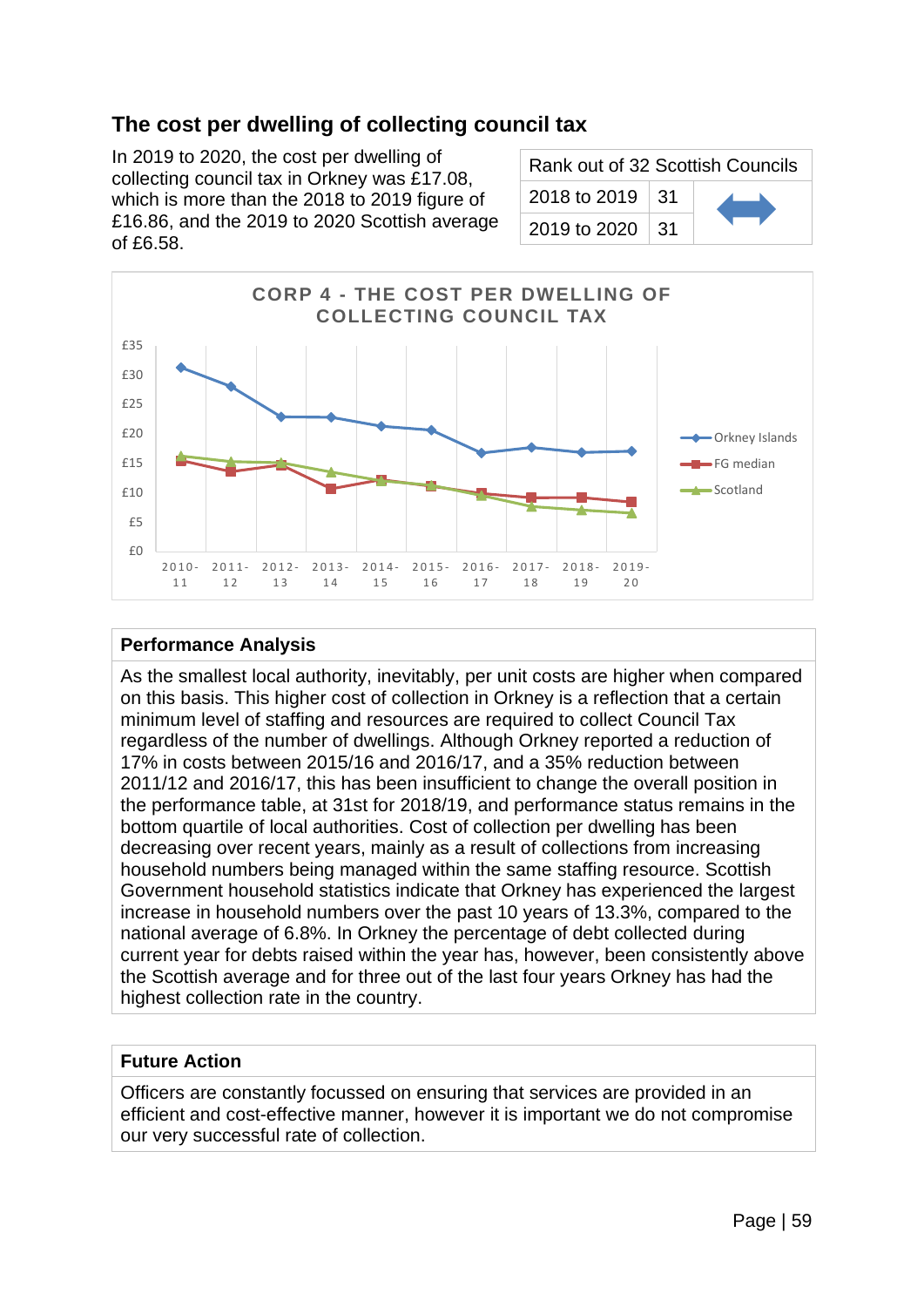### **Sickness absence days per teacher**

In 2019 to 2020, an average of 7.14 days per teacher were lost sue to sickness absence in Orkney, which is less than the 2018 to 2019 figure of 9.06 days, but more than the 2019 to 2020 Scottish average of 6.40 days.

| Rank out of 32 Scottish Councils |     |  |
|----------------------------------|-----|--|
| 2018 to 2019                     | 32  |  |
| 2019 to 2020                     | -21 |  |



#### **Performance Analysis**

While the reduction in absence is to be welcomed, the level of sickness absence amongst teaching staff continues to be a priority for the Council corporately and for the Education Service itself. Action underway needs to continue if the overall and longitudinal trend is to improve.

#### **Future Action**

The service will continue with current systems of monitoring absence levels and taking appropriate action to support staff experiencing ill-health.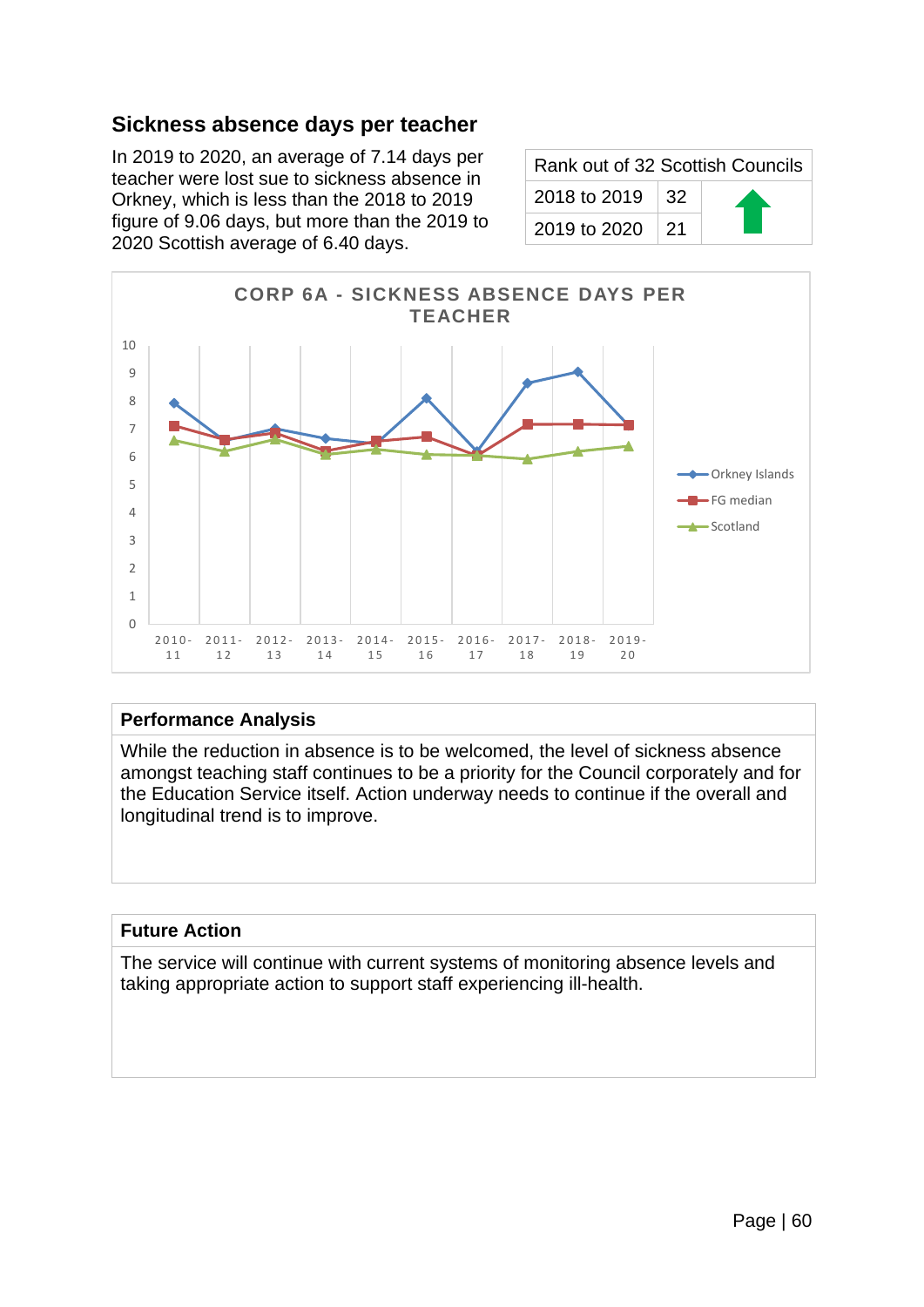# **Sickness absence days per employee (non-teacher)**

In 2019 to 2020, an average of 10.48 days per Council employee were lost due to sickness absence, which is about the same as the 2018 to 2019 figure of 10.17 days, and less than the 2019 to 2020 Scottish average of 11.93 days.

| Rank out of 32 Scottish Councils |   |  |
|----------------------------------|---|--|
| 2018 to 2019                     | 6 |  |
| 2019 to 2020                     |   |  |



#### **Performance Analysis**

Performance remains consistent in terms of benchmarking with other councils nationally. We are seeing a national trend of increasing levels of absence and Orkney is following that trend.

#### **Future Action**

We will continue with current absence management approaches but are also looking to develop our corporate response to supporting employee health and wellbeing, including using surveys with staff to find out what additional support or services they would like to see available.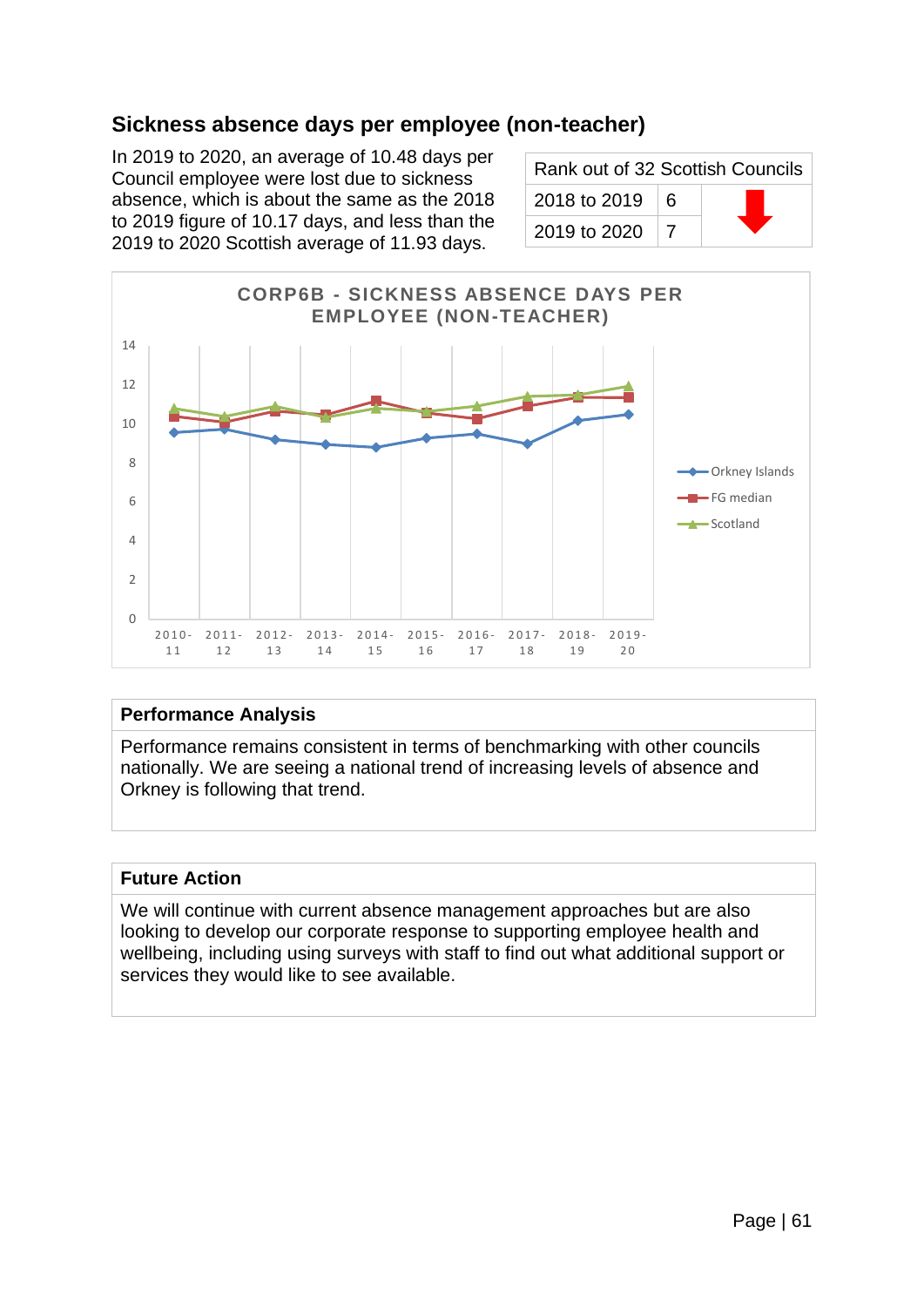### **Percentage of income due from council tax received by the end of the year**

In 2019 to 2020, 97.75% of income due from council tax in Orkney was successfully collected, which is about the same as the 2018 to 2019 figure of 97.96%, and higher than the 2019 to 2020 Scottish average of 95.76%.

| Rank out of 32 Scottish Councils |  |  |
|----------------------------------|--|--|
| 2018 to 2019   1                 |  |  |
| 2019 to 2020   2                 |  |  |



### **Performance Analysis**

The Council has retained a very high rate of Council Tax collection since 2010 compared to both the Scottish average and other councils in our family group. Water Charges are collected along with Council Tax and, from 2012/13, the Council has measured performance on a 'line-by-line basis' – as opposed to the Scottish Water formula, which is a straight pro-rata split. However, councils throughout Scotland do not all yet measure performance on a 'line-by-line' basis and a mixture of the two methods is used. These differing approaches has reduced the ability to accurately benchmark performance.

### **Future Action**

We will aim to maintain this performance for future years.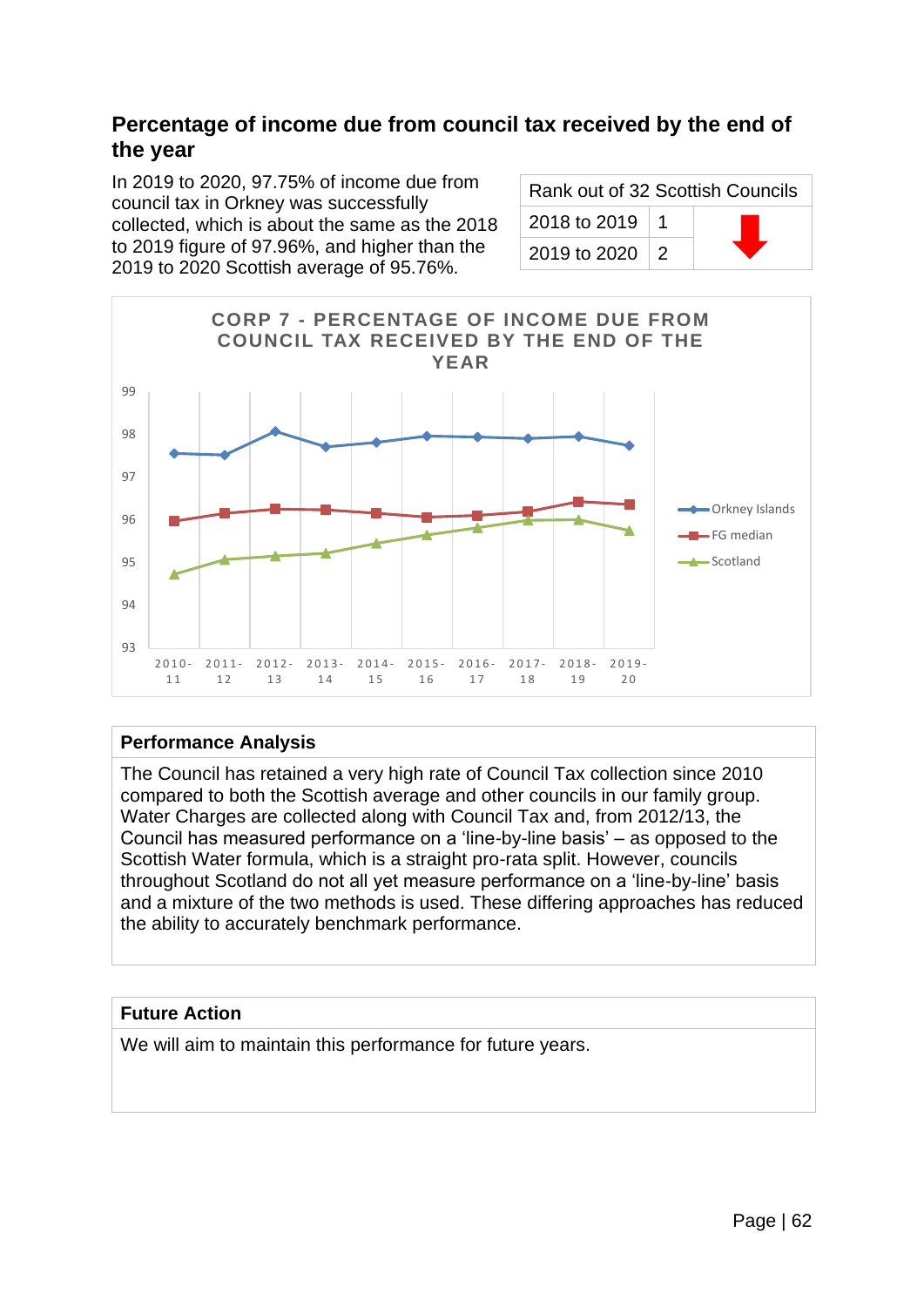## **Percentage of invoices sampled that were paid within 30 days**

In 2019 to 2020, 77.04% of invoices to the Council were paid within 30 days, which is less than the 2018 to 2019 figure of  $81.17\%$ , and the 2019 to 2020 Scottish average of 91.72%.

| Rank out of 32 Scottish Councils |     |  |
|----------------------------------|-----|--|
| 2018 to 2019                     | .31 |  |
| 2019 to 2020                     | 30  |  |



#### **Performance Analysis**

The Council's performance in paying invoices within 30 days was below the Scottish average. The Council has been operating a paper-based system for purchase ordering and payment of invoices and this, combined with the dispersed locations of Council services, means there can be a time lag between invoices being received by the Council Service, being passed to the appropriate teams for checking and authorisation and then being submitted to the Finance Service for payment.

#### **Future Action**

An electronic Purchase-to-Pay system is being rolled out across the Council. This will replace the paper-based system with purchase orders created and sent electronically. Suppliers are asked to submit invoices electronically to a central address in order for invoices to be registered and processed for payment as quickly as possible.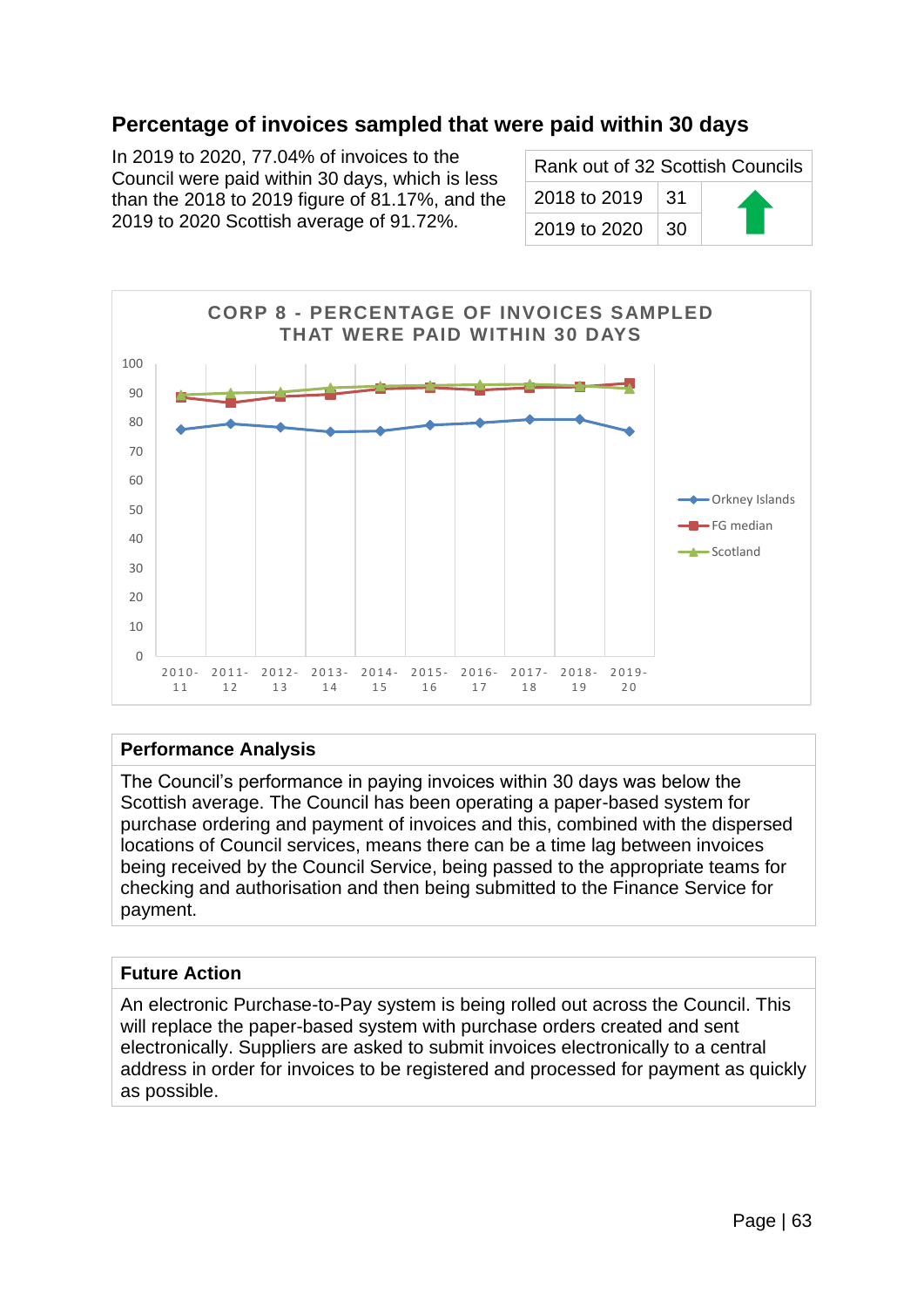# **COUNCIL HOUSING**

### **Gross rent arrears as at 31 March each year as a percentage of rent due for the reporting year**

In 2019 to 2020, the level of Council house rent arrears was 11.22%, which is more than the 2018 to 2019 figure of 9.09%, and the 2019 to 2020 Scottish average of 7.31%.

| Rank out of 32 Scottish Councils |      |  |
|----------------------------------|------|--|
| 2018 to 2019                     | ∣ 21 |  |
| 2019 to 2020                     | 25   |  |



#### **Performance Analysis**

The Council's Housing Service is a member of Scotland's Housing Network, an organisation that offers a benchmarking service to councils who wish to be members. It also offers other related services including sub-groups to discuss good practice and peer review using council staff to assess services offered by other councils as a reciprocal arrangement.

A report is presented annually to the Education, Leisure and Housing Committee which details all of Housing Services' performance in comparison with its peer group (other small councils) and the national average. This indicator of gross rent arrears includes both current and former tenant arrears as a percentage of rent due. Nationally there are high levels of former tenant arrears written-off. Orkney adopts a prudent approach to write-offs and endeavours to collect former tenant arrears. However, at 31 March 2020, the process of writing off former tenant arrears was delayed due to COVID-19. Had write-off been completed on time, it would have been 9.1%. This is in comparison to a national average of 34.4%.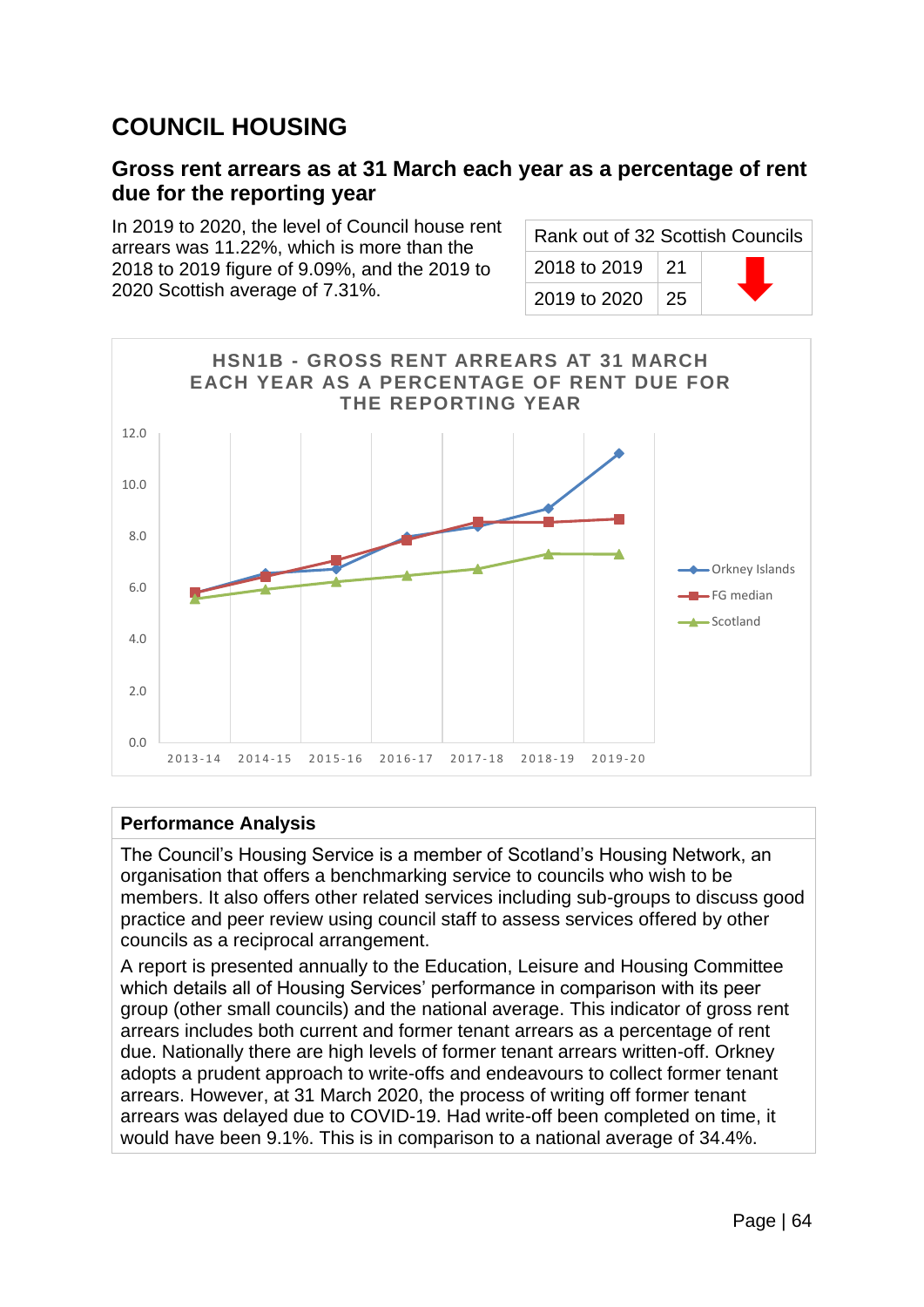While generally Orkney's performance in relation to collecting rent from current tenants has been consistently above average across Scotland as a whole, the roll out of Universal Credit in September 2018 impacted on rent collection generally. This situation was replicated nationally. However, rent collection has declined and recovery of arrears is vital to the health of the Housing Revenue Account. The Council continues to actively pursue rent arrears and has consistently increased its focus on arrears recovery over the course of financial year 2020/21.

### **Future Action**

It remains important to ensure that former tenant arrears are continually reviewed to ensure that the most appropriate action continues to be taken to recover the debts outstanding and to analyse procedures to see if improvements can be made. These are difficult types of debt to recover and in some instances may take many years to clear.

The Council will continue to actively seek to recover rent arrears and currently is assisting tenants who are facing financial difficulty as a result of the impact of COVID-19. This includes assisting tenants to claim Universal Credit / Housing Benefit, making referrals for debt advice and income maximisation etc.

Eviction remains a last resort. Obtaining an eviction decree does not always result in the tenant being evicted. For instance, the tenant may clear their arrears or begin making regular payments towards the debt and the decision may be taken to offer a new tenancy instead. The Council may have duties under the homelessness legislation to re-house households they have previously evicted.

Equally it remains important that rental income is recovered appropriately and every effort will be made to work alongside tenants, to adapt to the impact of COVID-19 and the roll out of Universal Credit and to seek to address some of the issues arising accordingly.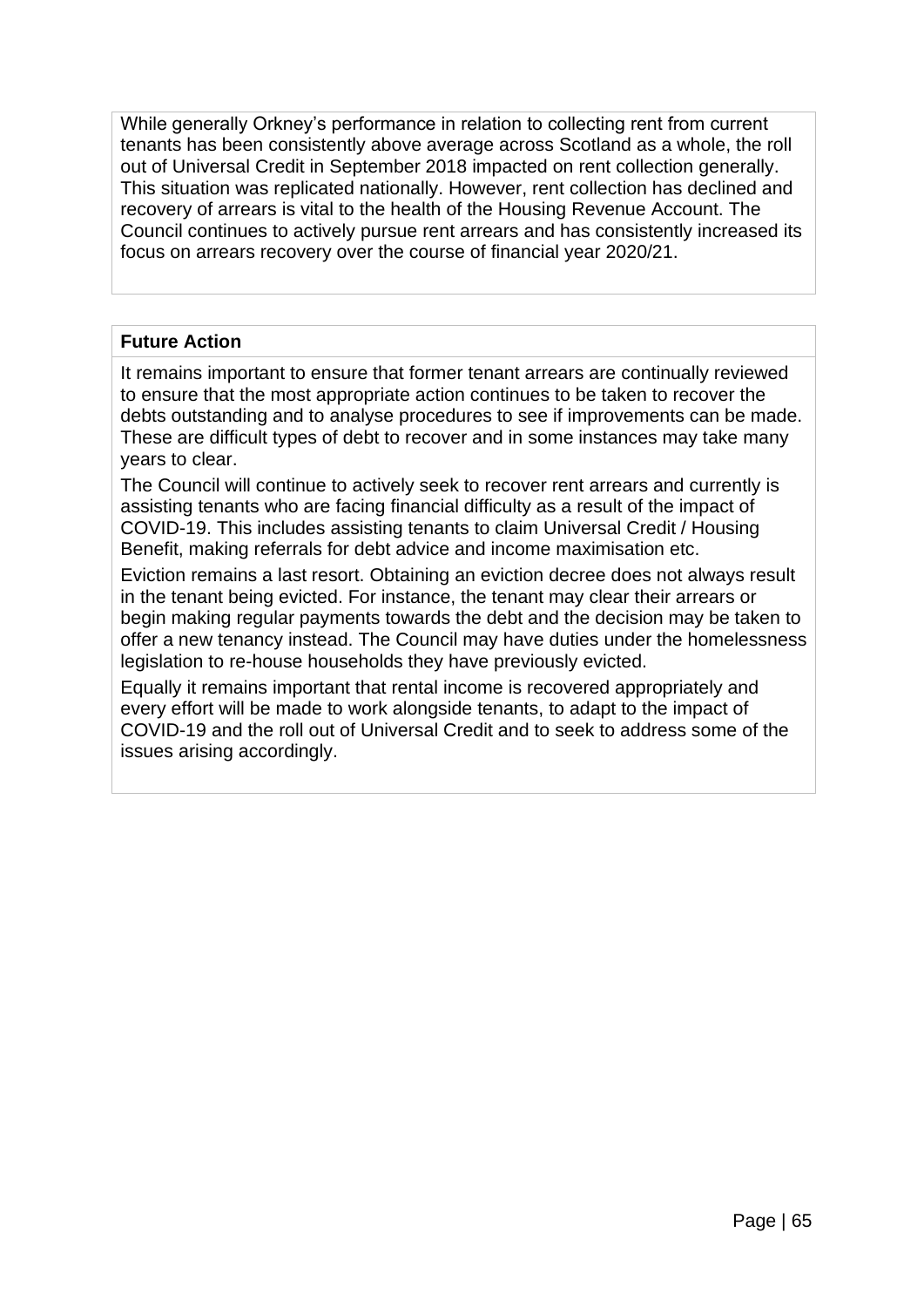# **Percentage of rent due in the year that was lost due to voids**

In 2019 to 2020, 0.64% of Council house rent due was lost due to properties being unoccupied, which is less than the 2018 to 2019 figure of 1.13%, and the 2019 to 2020 Scottish average of 1.07%.

| Rank out of 32 Scottish Councils |  |  |
|----------------------------------|--|--|
| 2018 to 2019   17                |  |  |
| 2019 to 2020 6                   |  |  |



#### **Performance Analysis**

Void rental loss is affected by context and Orkney's remote and rural context can impact on void rental loss disproportionately. The performance outlined above is often impacted by a small number of properties which have been vacant for 200 days or more. This figure may be subject to variation from one year to another and this can lead to fluctuations given the small overall sample.

During 2019/20 no newly built properties were completed which resulted in a lower turnover of properties. While this can impact positively on void rental loss, in turn it results in fewer properties becoming available for those who require to be rehoused.

In addition, there have been sustained improvements in the operational procedures surrounding voids. There are regular joint meetings between frontline staff in the relevant internal departments with the specific aim of reducing void periods.

#### **Future Action**

The new procedures remain in place and void rental loss will continue to be monitored. It is likely however that void rental loss will be higher during 2020/21 given that the initial impact of COVID-19 prevented properties from being re-let for a period of time, travel to outer isles was restricted, and therefore void periods will have been impacted accordingly.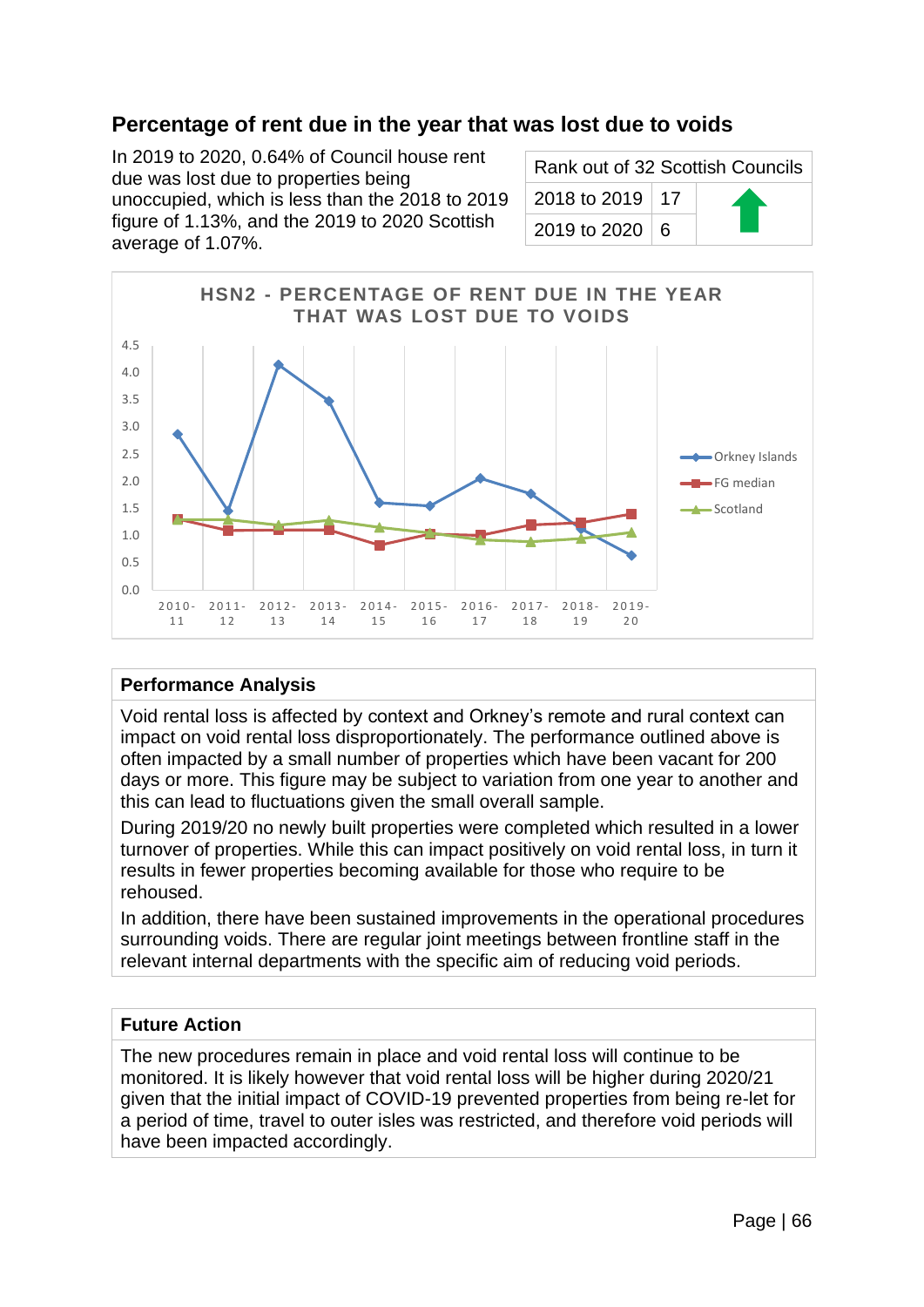# **Percentage of dwellings meeting Scottish Housing Standards**

In 2019 to 2020, 92.33% of Council housing in Orkney met the Scottish Housing Quality Standard, which is better than the 2018 to 2019 figure of 89.84%, but not as good as the 2019 to 2020 Scottish average of 94.86%.

| Rank out of 32 Scottish Councils |    |  |
|----------------------------------|----|--|
| 2018 to 2019                     | 24 |  |
| 2019 to 2020                     | 23 |  |



#### **Performance Analysis**

Traditionally Orkney has recorded a higher proportion of properties recorded as an exemption or abeyance than is true for Scotland generally. At present, following a significant review of abeyances and exemptions, this is broadly averaged at 3.47% of the Council's stock in comparison to an average of all Scottish Local Authorities of 4.02%.

A property may be classified as being in abeyance when work cannot be done for 'social' reasons relating to tenants' or owner-occupiers' behaviour, for example, where owner-occupiers in a mixed ownership block do not wish to pay a share of a secure door entry system and do not consider it to be necessary. Another example would be where the tenant is elderly or suffering from a medical condition that has led them to feel that they do not wish work to be undertaken on their home at this point in time.

A property can be classified as an exemption where the property is capable of meeting the Scottish Housing Quality Standard on a particular element but the landlord believes it is not possible to meet it for technical or legal reasons or because the cost is considered disproportionate.

This review has led to a reduction in the level of abeyances and exemptions and also improvements in the depth of information held on the Council's stock.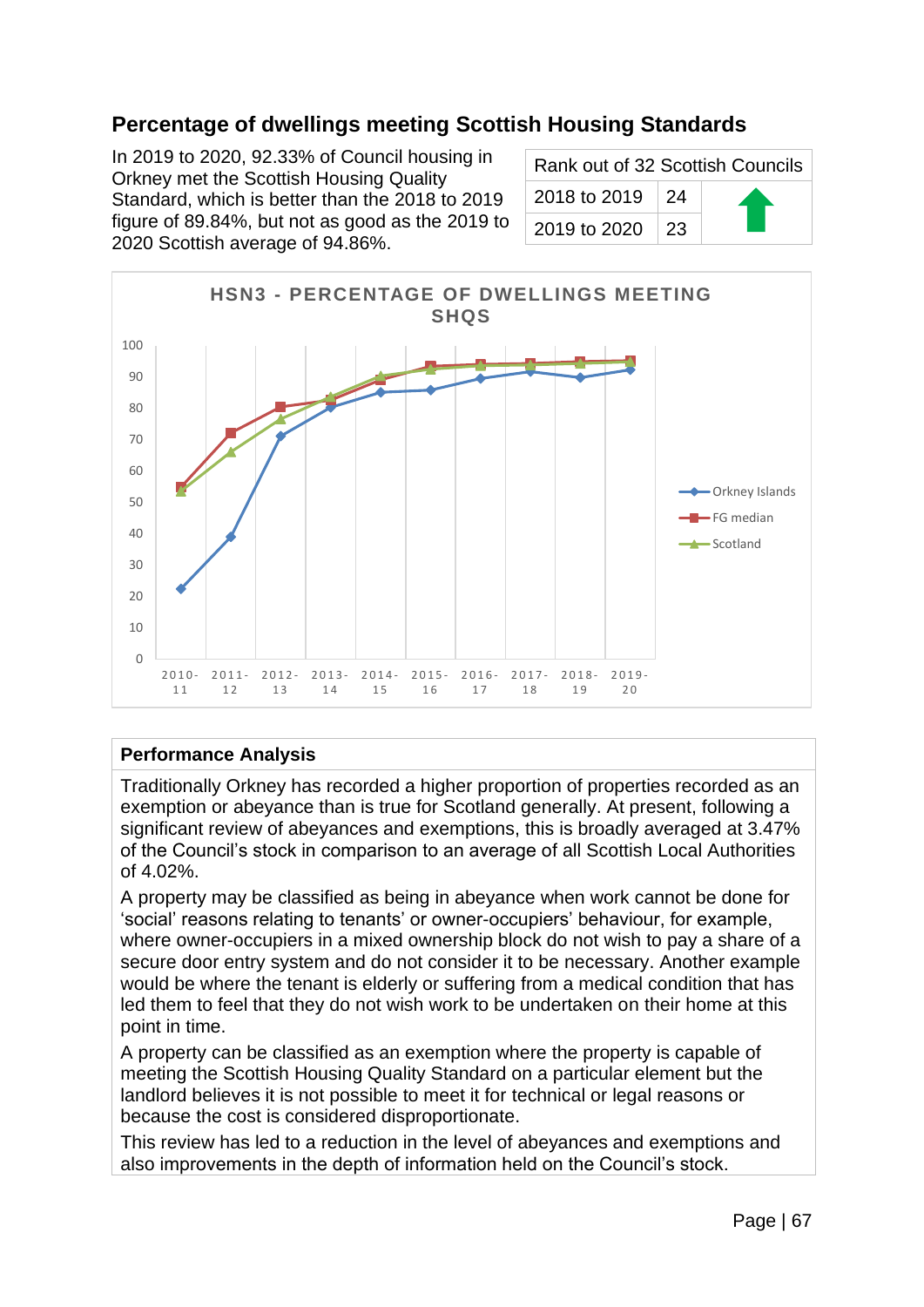Abeyances have reduced from 31 in 2017/18 to 16 by 2019/20. Exemptions have reduced from 34 in 2017/18 to 17 by 2019/20. However, in turn this has caused a temporary increase in the number of properties failing the Scottish Housing Quality Standard. Fails have risen from three properties at year end in 2017/18 to 40 recorded as failing the Scottish Housing Quality Standard over the next year in 2019/20. Most of these are marginal fails and works are ongoing to address the reason for failure on the majority of the properties concerned during this financial year.

#### **Future Action**

Work will continue to be progressed in respect of the Scottish Housing Quality Standard. The fails outlined above will predominantly be addressed during financial year 2020/21. In addition, work will continue in relation to reducing abeyances and exemptions as and when this becomes a potential. This may include when properties are returned to the Council. Where the cost is prohibitive, it is likely that the Council will take steps to remove the particular property from its stock.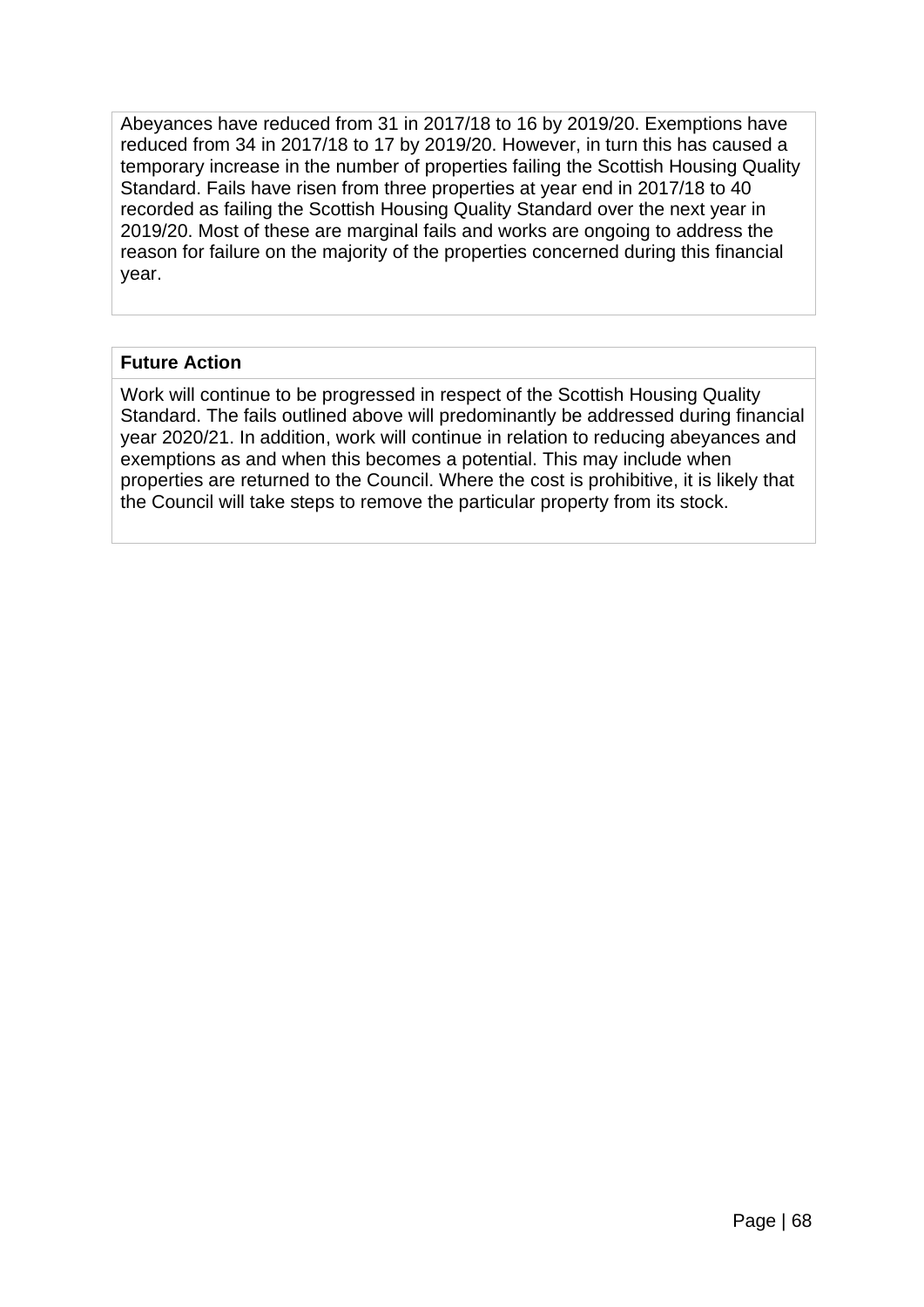### **Average number of days taken to complete non-emergency repairs**

In 2019 to 2020, it took an average of 11.53 days to complete non-emergency repairs to Council housing in Orkney, which is not as good as the 2018 to 2019 figure of 10.27 days, and the 2019 to 2020 Scottish average of 7.33 days.

| Rank out of 32 Scottish Councils |  |  |
|----------------------------------|--|--|
| 2018 to 2019   21                |  |  |
| 2019 to 2020   24                |  |  |



#### **Performance Analysis**

The area of repairs is one where context is particularly relevant with some councils setting very challenging timescales for completion well ahead of the legislative requirement. Orkney's geography presents some challenges in that respect.

The time taken to deliver non-emergency repairs has declined slightly from the previous year. Some analysis has been undertaken of cases where the time to complete the repair was in excess of 20 days to determine what the key issues were in such cases. While this relates to a minority position (approximately 12% of non-emergency repairs), it is generally as a result of shortages in key trades including electricians. This has impacted negatively on overall timescales. Contractors will endeavour to increase their staffing where this is relevant and viable.

However, the time taken to deliver emergency repairs has improved over the year. New processes have been implemented where our in-house Building Inspectors / Clerks of Works undertake some of the emergency repairs themselves where they are able to do so. This has been a key factor in reducing the time taken to undertake emergency repairs. The implementation of a mobile app is now well underway with the Council's main Measured Term Contractor trialling the system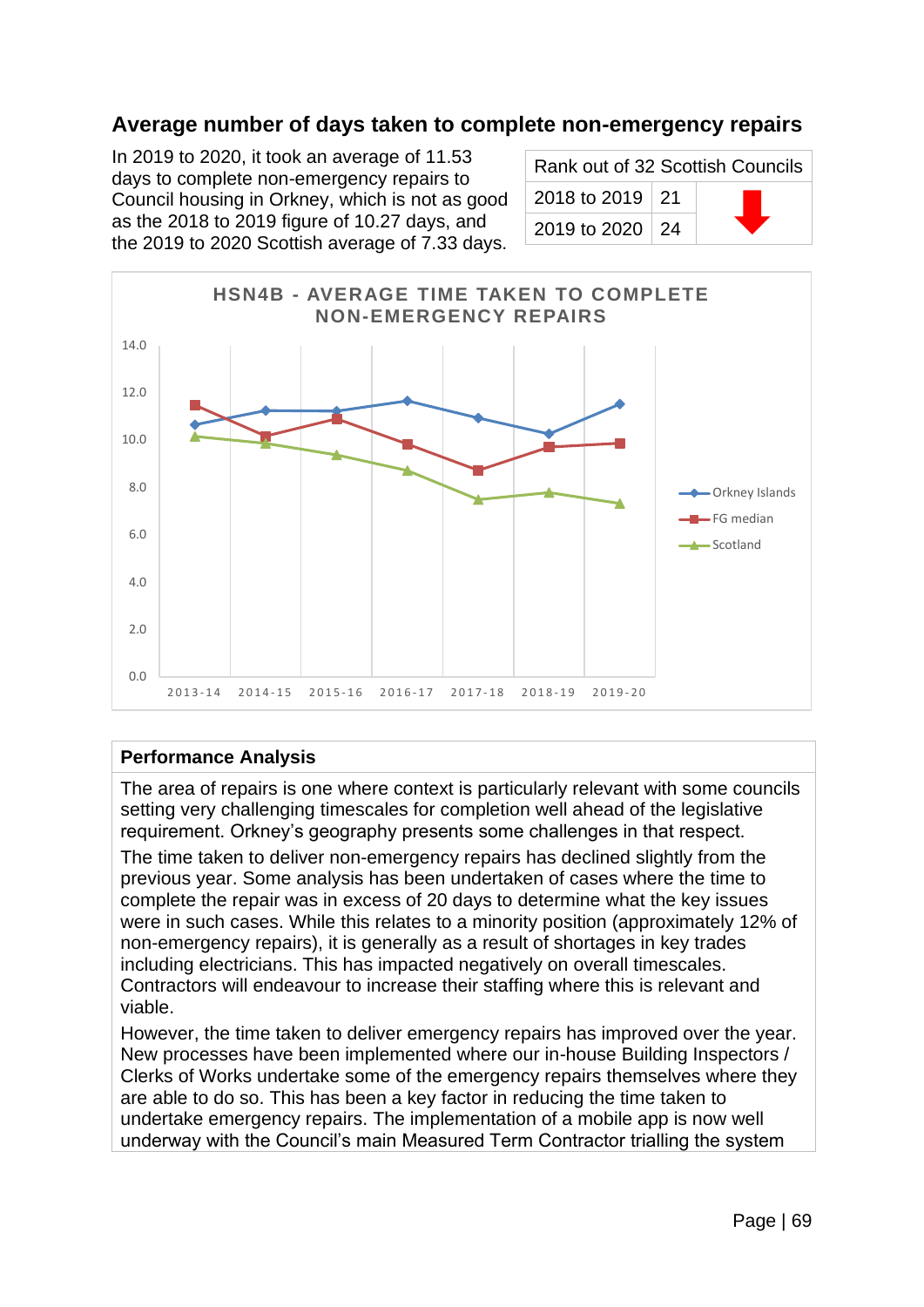prior to full implementation with their service. It is anticipated this will allow increased accuracy of reporting time to complete repairs.

#### **Future Action**

The mobile app is operational and a trial is underway. This will be implemented fully once the trial is complete. This should assist in ensuring accurate completion times are recorded. We continue to work with contractors to encourage faster invoicing and greater accuracy of recording.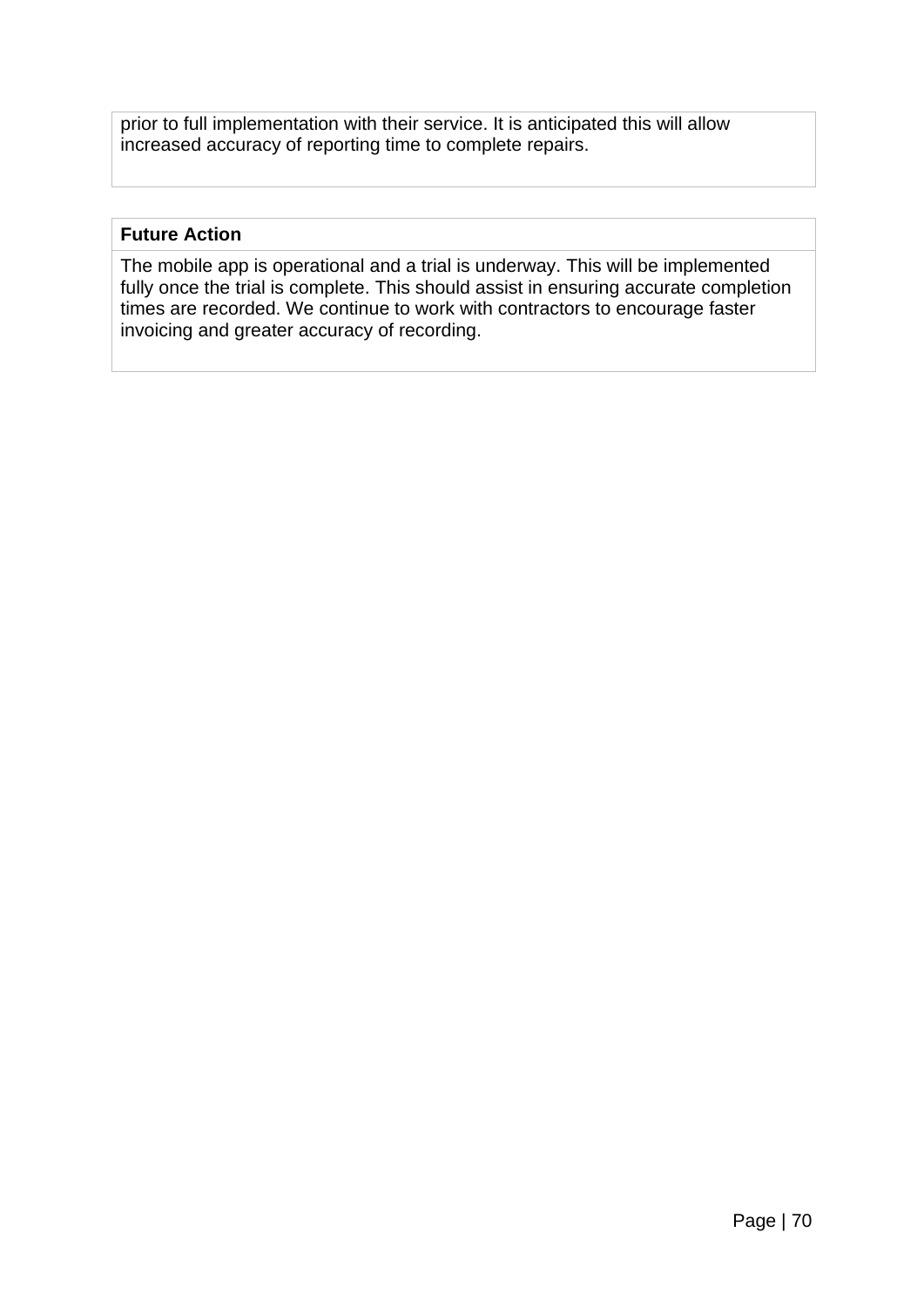# **Percentage of Council dwellings that are energy efficient**

In 2019 to 2020, 86.76% of Council houses in Orkney were energy efficient, which is better than the 2018 to 2019 figure of 84.71%, and the 2019 to 2020 Scottish average of 84.10%.

| Rank out of 32 Scottish Councils |    |  |
|----------------------------------|----|--|
| 2018 to 2019                     | 11 |  |
| 2019 to 2020                     | 10 |  |



#### **Performance Analysis**

The Council must also ensure that its properties meet the Energy Efficiency Standard for Social Housing – the first target was December 2020. Further challenging standards will be required to be met by 2032. Consequently, Committee receives an annual update report at the June cycle of meetings, regarding progress towards this.

Orkney has very specific issues relating to energy efficiency including no mains gas and specific property types leading to additional challenges. We also have very few "cloned" properties which means we have a high percentage of property with their own Energy Performance Certificates which gives us a much more accurate and full understanding of our stock's standard.

The level of Orkney's properties which met the Energy Efficiency Standard for Social Housing by March 2020 was 86.8% in comparison to a Scottish average of 85.8%.

#### **Future Action**

A process of ongoing review is underway in order to identify the works required to meet future standards and to endeavour to ensure that appropriate financial plans are in place.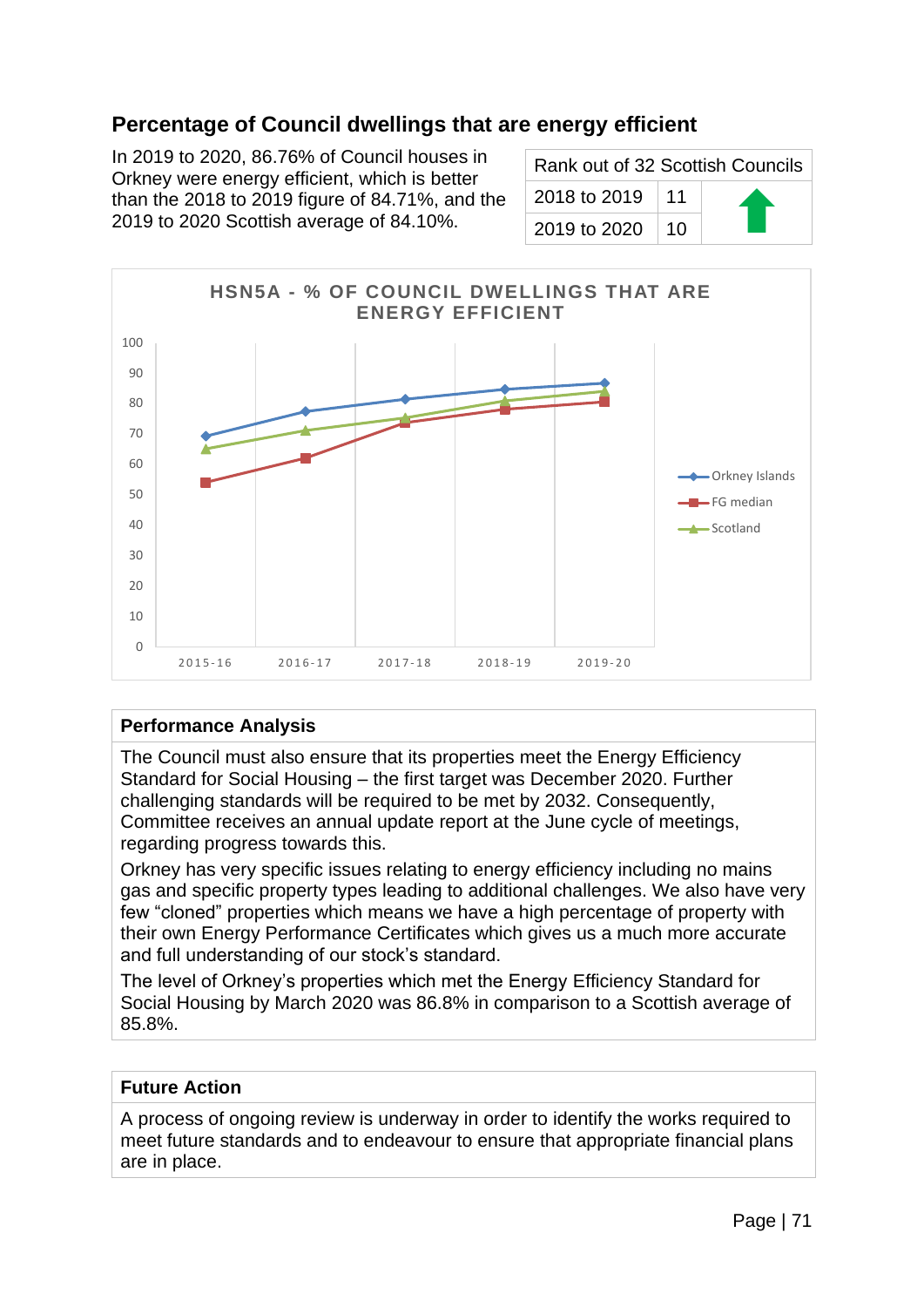# **COUNCIL BUILDINGS**

### **Percentage of operational buildings that are suitable for their current use**

In 2019 to 2020, 89.33% of Council buildings in Orkney were found to be suitable for their current use, which is better than the 2018 to 2019 figure of 87.17%, and the 2019 to 2020 Scottish average of 82.47%.

| Rank out of 32 Scottish Councils |              |    |  |
|----------------------------------|--------------|----|--|
|                                  | 2018 to 2019 | 15 |  |
|                                  | 2019 to 2020 | 14 |  |



#### **Performance Analysis**

Improvements have been made in the data that is held, with sites with multiple properties now recorded as multiple entries rather than single entries. This has resulted in the number of properties increasing from 187 to 253. Rather than aggregating site data, this is now reported on a per property basis. The interpretation of the definition of 'operational' properties continues to be refined and will impact on future data reporting. Minor fluctuations from year to year is because of improved data, replacement of facilities, disposals and upgrading works.

### **Future Action**

Assets are regularly reviewed against service delivery and future needs. This may result in properties being upgraded, disposed, demolished etc, new facilities to replace old or for the delivery of new services. As old poorly performing properties are replaced, or facilities upgraded, marginal improvements can be seen over the years. The Council continues to invest in its property stock via the capital programmes, but also by consistently investing in repairs and maintenance programmes.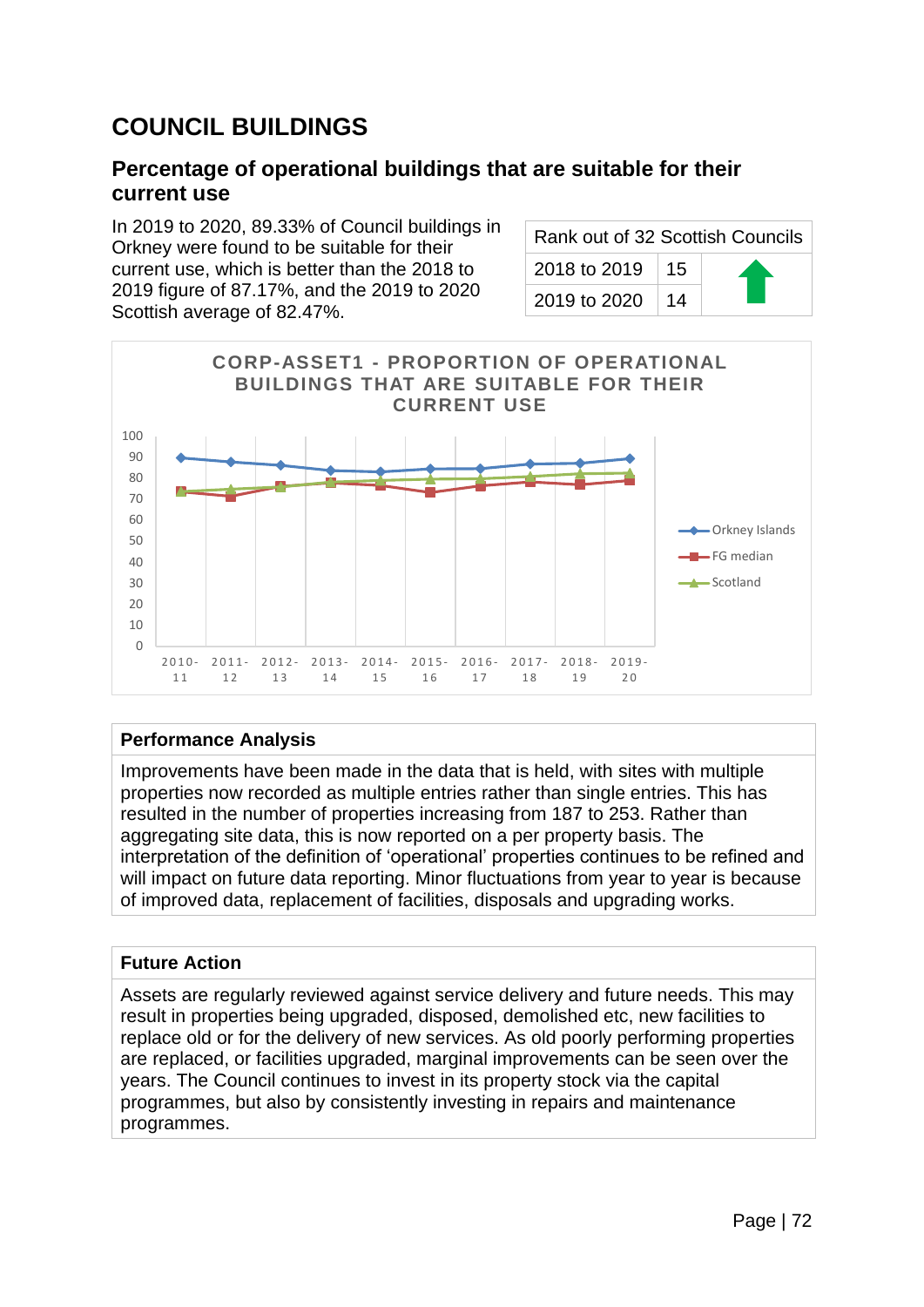## **Percentage of internal floor area of operational buildings in satisfactory condition**

In 2019 to 2020, 95.73% of the internal floor area of the Council's operational buildings was in satisfactory condition, which is not as good as the 2018 to 2019 figure of 96.48%, but better than the 2019 to 2020 Scottish average of 88.62%.

| Rank out of 32 Scottish Councils |  |  |
|----------------------------------|--|--|
| 2018 to 2019   5                 |  |  |
| 2019 to 2020   9                 |  |  |



### **Performance Analysis**

Improvements have been made in the data that is held, with sites with multiple properties now recorded as multiple entries rather than single entries. This has resulted in the number of properties increasing from 187 to 253. Rather than aggregating site data, this is now reported on a per property basis. The interpretation of the definition of 'operational' properties continues to be refined and will impact on future data reporting. Minor fluctuations from year to year is because of improved data, replacement of facilities, disposals and upgrading works.

### **Future Action**

Assets are regularly reviewed against service delivery and future needs. This may result in properties being upgraded, disposed, demolished etc, new facilities to replace old or for the delivery of new services. As old poorly performing properties are replaced, or facilities upgraded, marginal improvements can be seen over the years. The Council continues to invest in its property stock via the capital programmes, but also by consistently investing in repairs and maintenance programmes.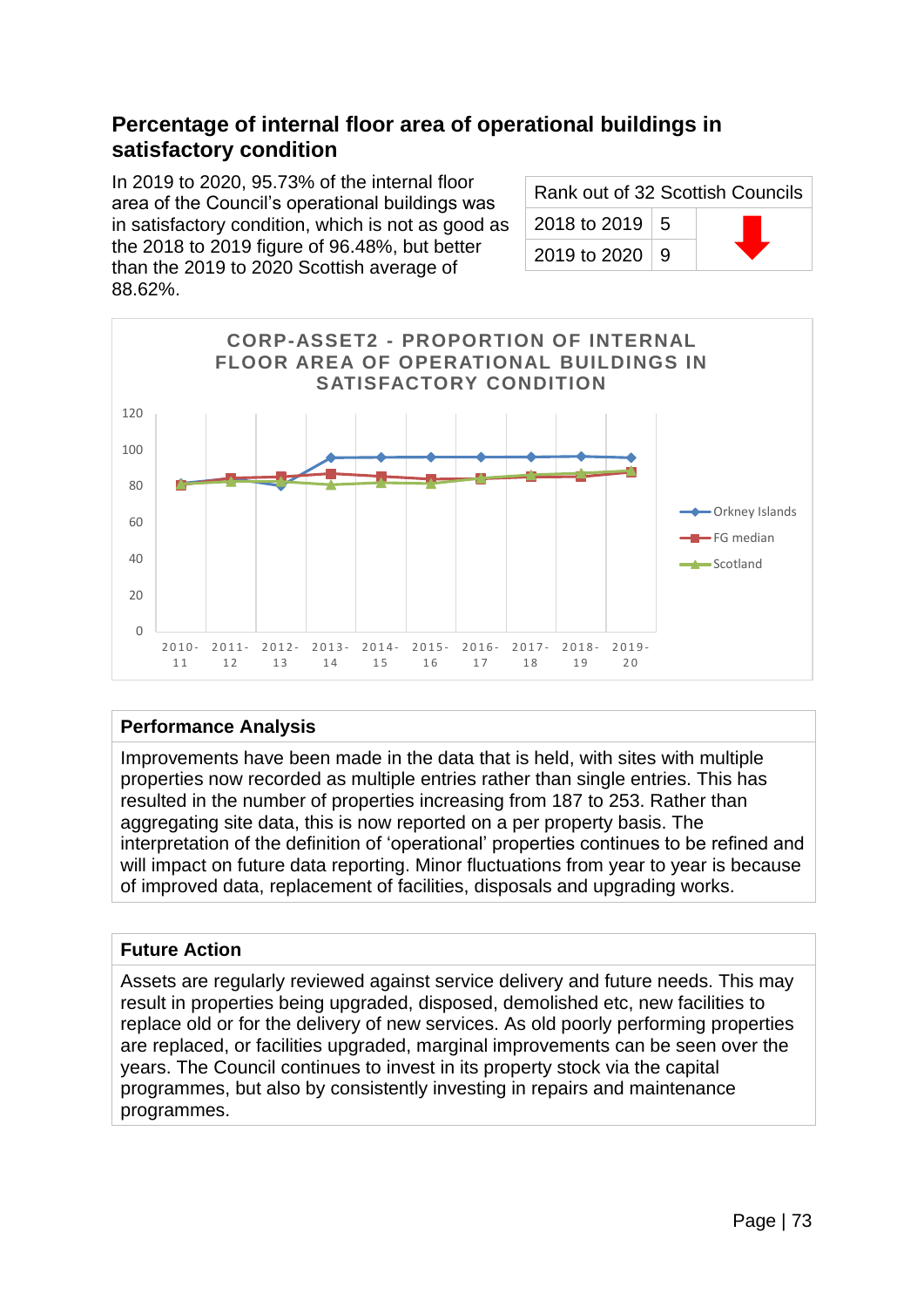# **FINANCIAL SUSTAINABILITY**

## **Total useable reserves as a percentage of Council annual budgeted revenue**

In 2019 to 2020, the amount of total usable reserves as a percentage of annual budgeted revenue was 272.90%, which is less than the 2018 to 2019 figure of 333.80%, but significantly more than the 2019 to 2020 Scottish average of 16.87%.

| Rank out of 32 Scottish Councils |  |  |
|----------------------------------|--|--|
| 2018 to 2019   31                |  |  |
| 2019 to 2020   31                |  |  |



### **Performance Analysis**

The Orkney position of holding a Strategic Reserve Fund makes the Council appear to be an outlier to the Scottish average. The sharp fall in total usable reserves between 2018/19 and 2019/20 was on account of the fall in investment values of the managed funds investments held through the Strategic Reserve Fund as World Markets reacted badly to the COVID-19 pandemic. A low level of unallocated reserves may be a sign that a council could struggle if any unknown financial surprises were to occur.

### **Future Action**

The Council strategy is to continue to maintain a floor position for the Strategic Reserve Fund so that the Fund can continue to support the delivery of Council services in a sustainable manner.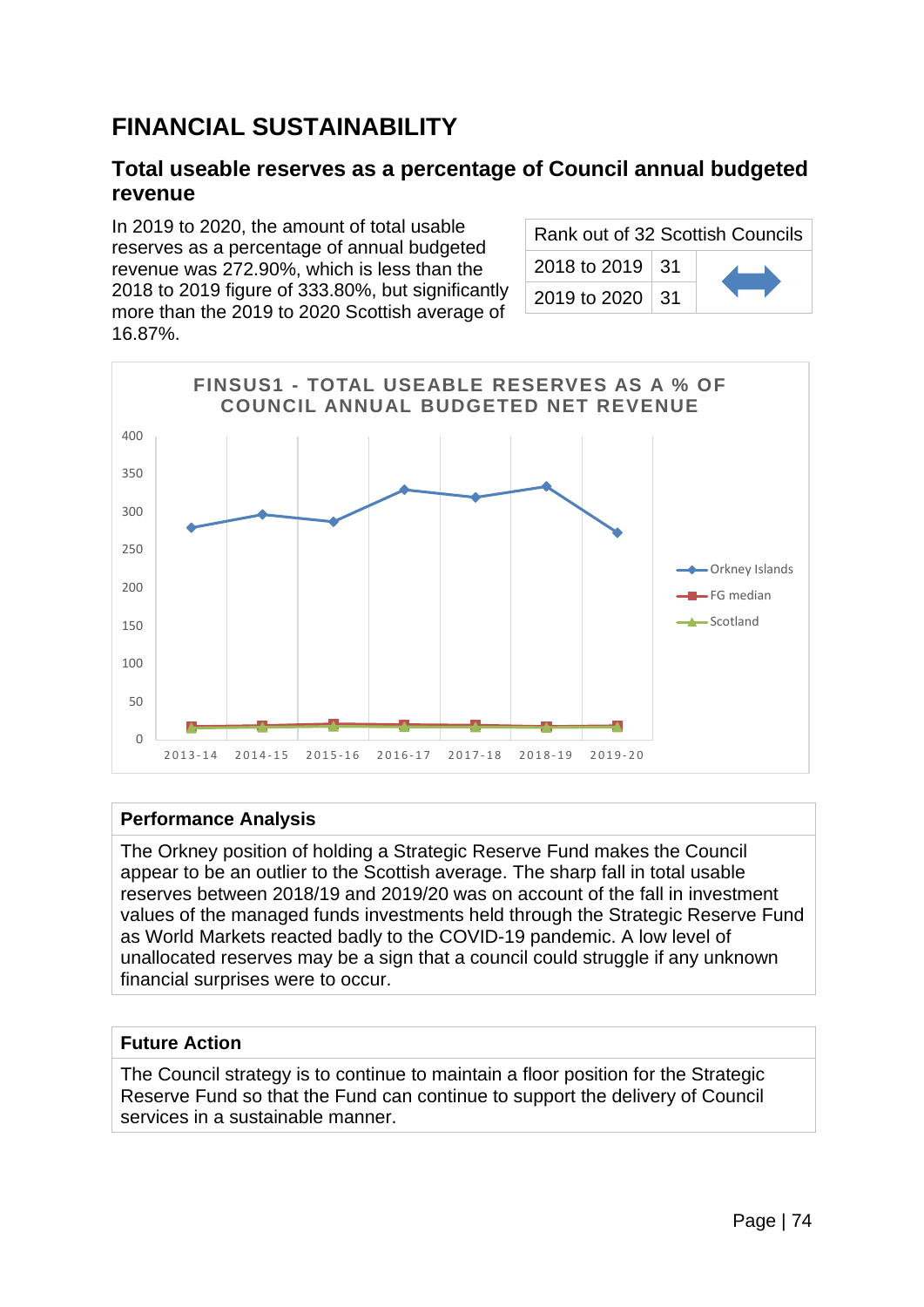## **Uncommitted General Fund Balance as a percentage of Council annual budgeted net revenue**

In 2019 to 2020, the amount of uncommitted General Fund Balance as a percentage of Council annual budgeted net revenue was 10.40%, which is more than the 2018 to 2019 figure of 5.80%, and the 2019 to 2020 Scottish average of 3.80%.

| Rank out of 32 Scottish Councils |  |  |
|----------------------------------|--|--|
| 2018 to 2019   29                |  |  |
| 2019 to 2020 31                  |  |  |



### **Performance Analysis**

The Council saw a sharp increase in the uncommitted General Fund balance held at 31 March 2020 as a conscious decision at year end to delay any accelerated debt repayment and provide a higher level of General Fund balance to give the Council maximum flexibility for dealing with the impact of the COVID-19 pandemic.

### **Future Action**

Should the higher General Fund balance not be required, in full, to meet additional pressures in 2020/21 any remaining balance will be applied to accelerated debt repayments, when it is deemed financially prudent to do so. The level of uncommitted General Fund Balance as a percentage of Council annual budgeted net revenue can be expected to reduce again at 31 March 2021.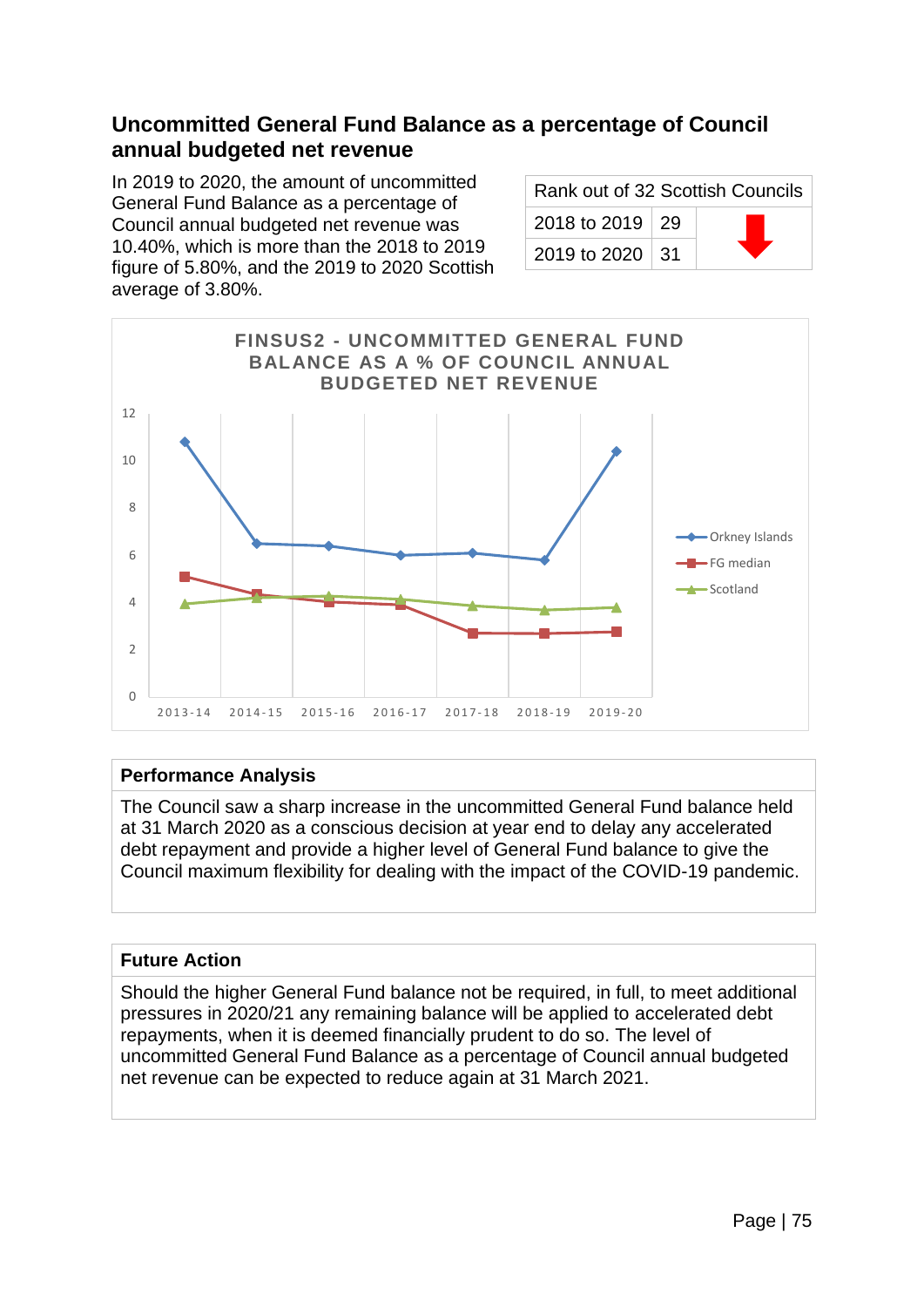## **Ratio of financing costs to Net Revenue Stream – General Fund**

In 2019 to 2020, the ratio of financing costs to Net Revenue Stream for the General Fund was 1.70, which is more than the 2018 to 2019 figure of 1.50, but less than the 2019 to 2020 Scottish average of 7.20.

| Rank out of 32 Scottish Councils |  |  |
|----------------------------------|--|--|
| 2018 to 2019   1                 |  |  |
| 2019 to 2020                     |  |  |



### **Performance Analysis**

This is an indicator of affordability and highlights the revenue implications of existing and proposed capital expenditure by identifying the proportion of the revenue budget required to meet the financing costs of the capital programme, net of investment income. Council policy has been to try and make accelerated debt repayments, thereby minimising the percentage of the budget that is expended in interest on capital debt.

### **Future Action**

With severe pressure on revenue budgets it is essential that we maintain a low level of financing costs to Net Revenue Stream.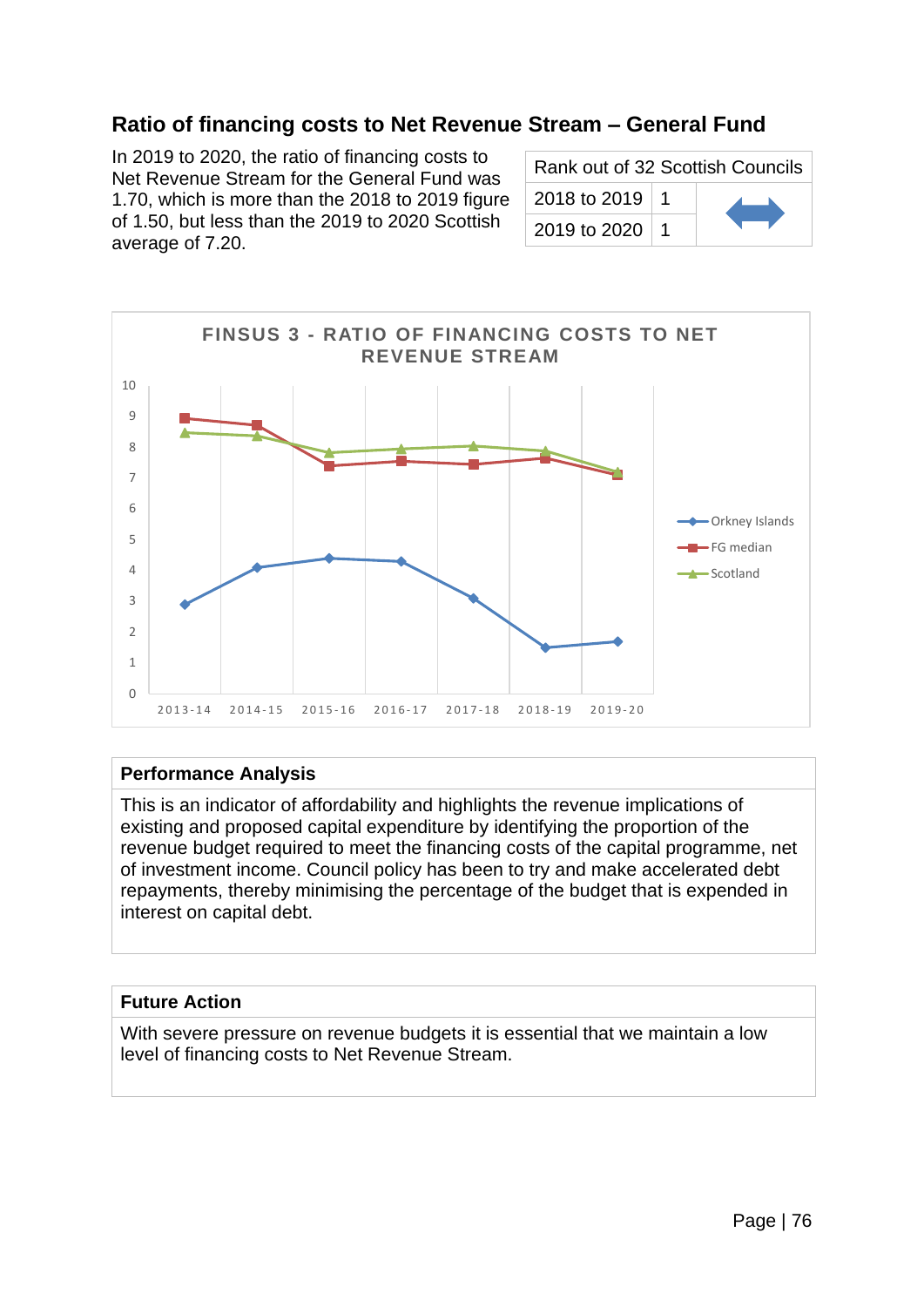## **Ratio of financing costs to Net Revenue Stream – Housing Revenue Account**

In 2019 to 2020, the ratio of financing costs to Net Revenue Stream for the Housing Revenue Account was 28.40, which is less than the 2018 to 2019 figure of 29.30, but more than the 2019 to 2020 Scottish average of 22.56.

| Rank out of 32 Scottish Councils |  |  |
|----------------------------------|--|--|
| 2018 to 2019   18                |  |  |
| 2019 to 2020   19                |  |  |



### **Performance Analysis**

The relatively high ratio of financing costs to Net Revenue Stream for the Housing Revenue Account (HRA) is reflective of previous Council decisions to increase the level of HRA debt as the Council embarked on a house building programme aimed at meeting some of the demand for housing in Orkney.

### **Future Action**

The affordability position of the HRA is under review to establish if it will be possible to continue a programme of building Council houses. There continues to be a shortage of accommodation in Orkney with a waiting list for permanent housing and too many people living in emergency accommodation.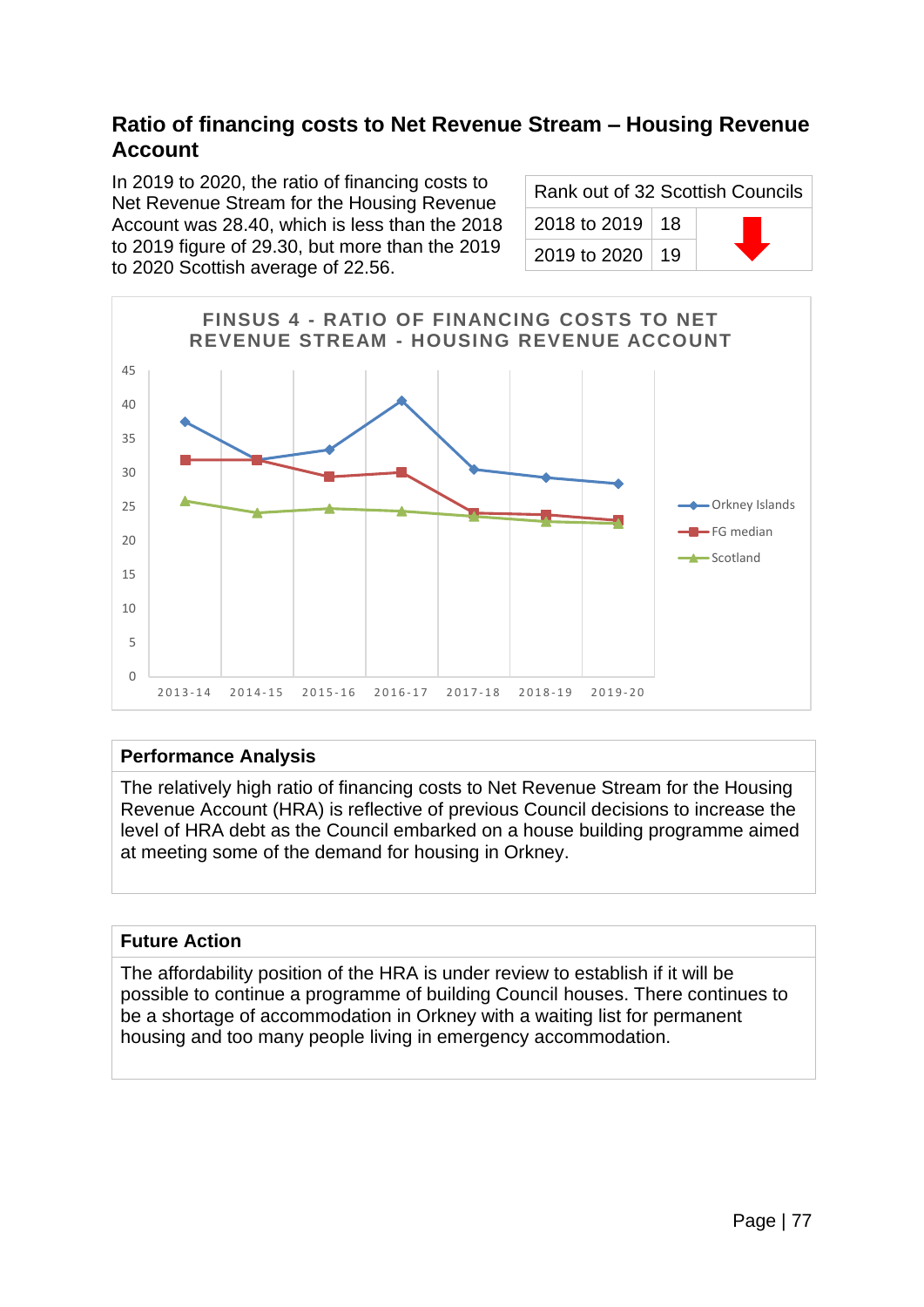## **Actual outturn as a percentage of budgeted expenditure**

In 2019 to 2020, the actual outturn as a proportion of budgeted expenditure was 95.38%, which is less than the 2018 to 2019 figure of 100.29%, and the 2019 to 2020 Scottish average of 99.35%.

| Rank out of 32 Scottish Councils |  |  |
|----------------------------------|--|--|
| 2018 to 2019   15                |  |  |
| 2019 to 2020   30                |  |  |



### **Performance Analysis**

The Council made a conscious decision at the 31 March 2020 year end to delay any accelerated debt repayment. This effectively generated an underspend position and allowed a higher level of General Fund balance to give the Council maximum flexibility for dealing with the impact of the coronavirus pandemic.

### **Future Action**

Financial year 2020/21 has been particularly difficult for budget holders with hugely increased spend in many areas and additional income from Government to compensate for lost income as well as other one-off funding. The outturn in such circumstances is likely to be quite different from the original budgeted position.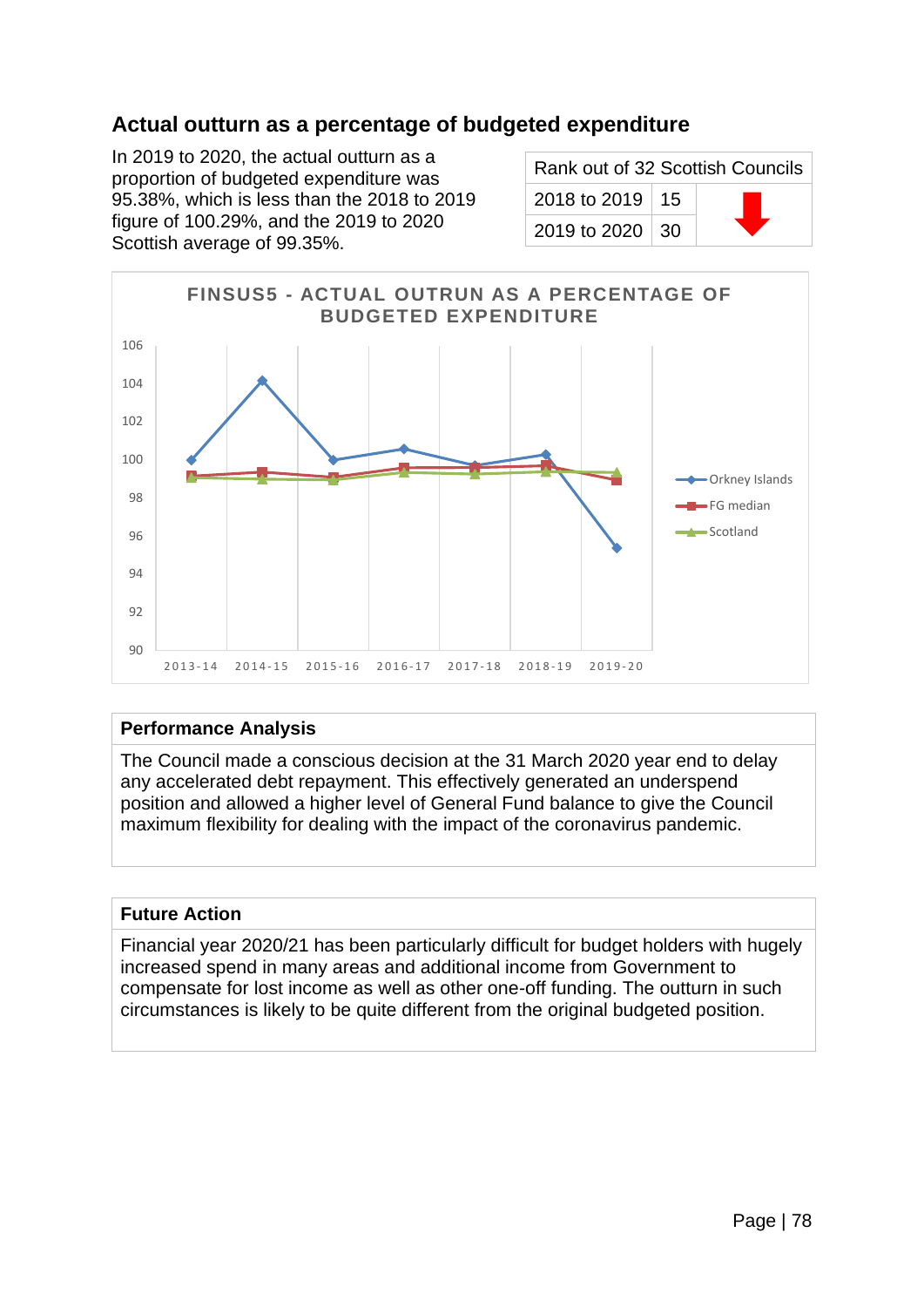# **ANNEX 1 - LGBF indicators mapped against OIC target outcomes and priorities**

## **1. Connected Communities**

**Our Target Outcome**: **Orkney's communities enjoy modern and well-integrated transport services and the best national standards of digital connectivity, accessible and affordable to all.**

**OIC Priority – Continue to invest in improvements to the transport infrastructure and improve its reliability, for example, by exploring further solutions for the barriers.**

### **LGBF indicators**

- ENV4a Cost of maintenance per kilometre of roads.
- ENV4b Percentage of A class roads that should be considered for maintenance treatment.
- ENV4c Percentage of B class roads that should be considered for maintenance treatment.
- ENV4d Percentage of C class roads that should be considered for maintenance treatment.
- ENV4e Percentage of U class roads that should be considered for maintenance treatment.

### **OIC Priority – Continue to lobby for superfast broadband.**

### **LGBF indicator**

ECON8 – Proportion of properties receiving superfast broadband.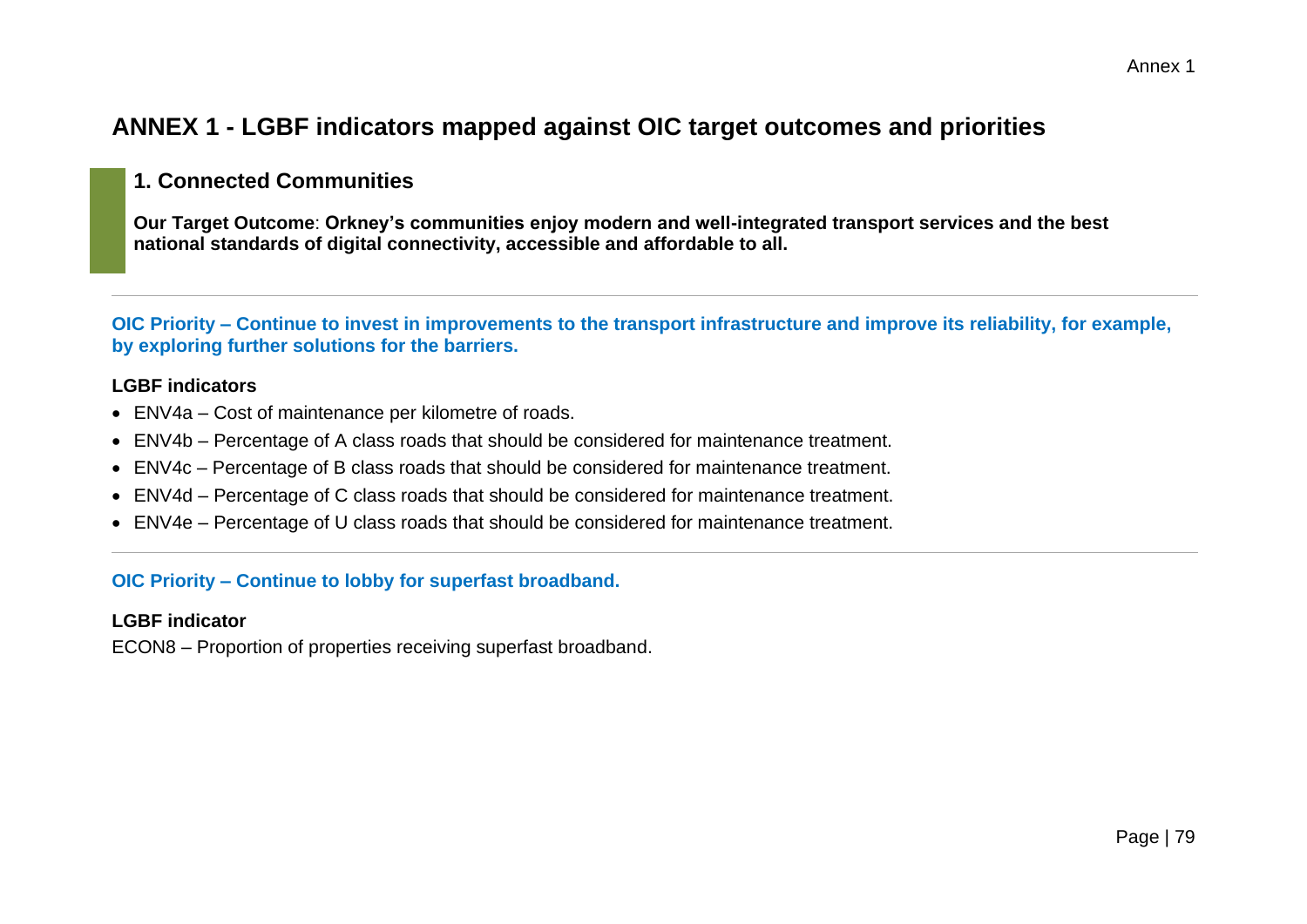## **2. Caring Communities**

**Our Target Outcome: People in Orkney enjoy long, healthy and independent lives, with care and support available to those who need it.**

### **OIC priority – Review the services provided for looked after children.**

### **LGBF indicators**

- CHN8a The gross cost of "children looked after" in residential-based services per child per week.
- CHN8b The gross cost of "children looked after" in a community setting per child per week.
- CHN9 Percentage of children being looked after in the community.
- CHN19b School attendance rate (looked after children).
- CHN20b School exclusion rates (per 1,000 "looked after children").
- CHN22 Percentage of child protection re-registrations within 18 months.
- CHN23 Percentage of LAC with more than one placement in the last year (August to July).
- CHN19b School attendance rate (looked after children).
- CHN20b School exclusion rates (per 1,000 "looked after children").

### **OIC priority – Address workforce development to make sure we have the right people in the right place at the right time.**

### **LGBF indicator**

• SW4e – Percentage of carers who feel supported to continue in their caring role.

**OIC priority – We will work with others to respond to demographic change in redesigning health and social care services to provide the best care we can for those who need it in the appropriate place.**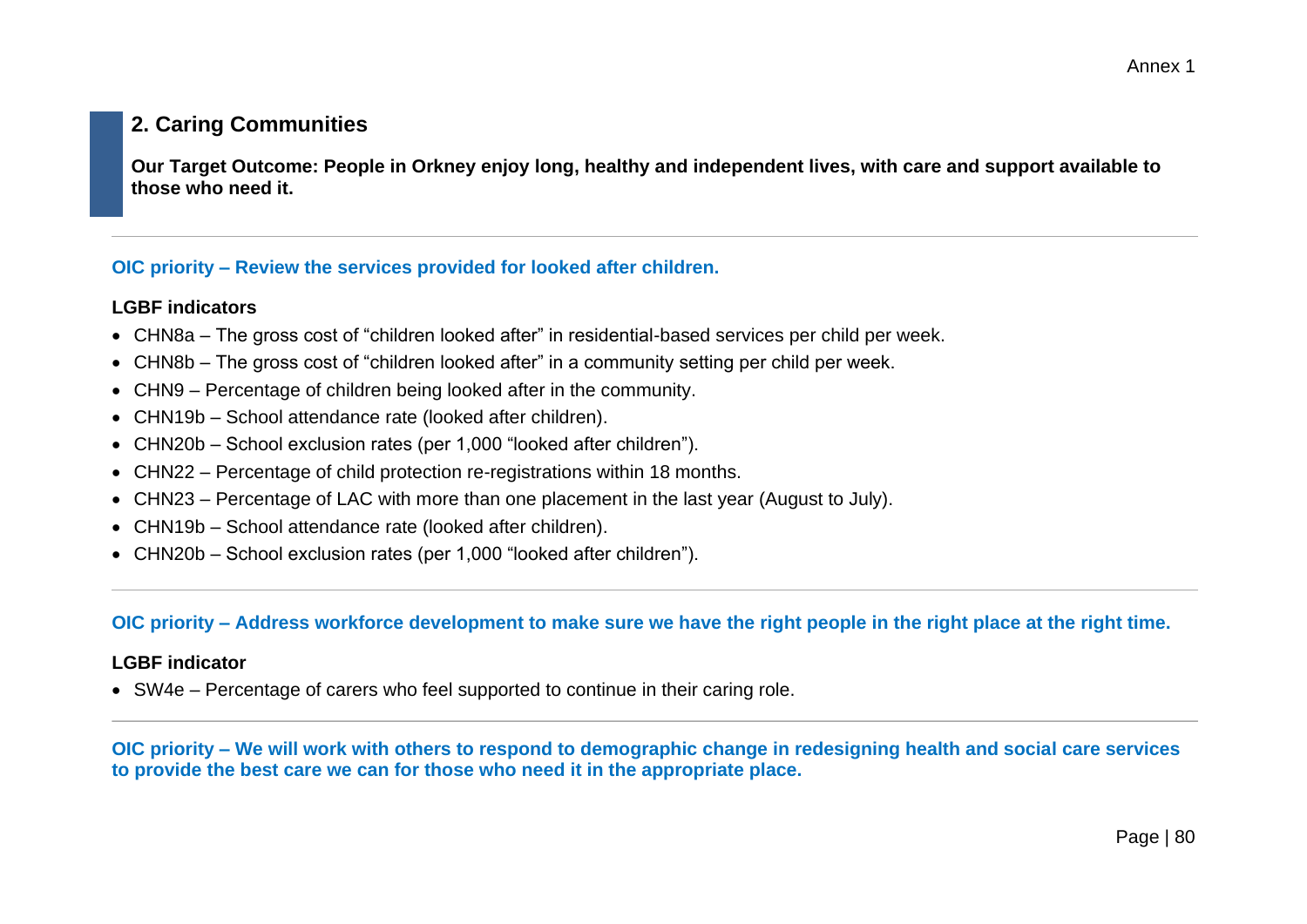#### **LGBF indicators**

- SW2 Self-directed support (direct payments + managed personalised budgets) spend on adults 18+ as a percentage of total social work spend on adults 18+.
- SW5 Residential cost per week per resident for people aged 65 or over.
- SW7 Proportion of care services graded 'good' or better in Care Inspectorate inspections.

**OIC priority – We will explore how care and/or support can be provided at home, work, or in education while making the best use of resources.**

### **LGBF indicators**

- SW1 Home care costs per hour for people aged 65 or over.
- SW3a The percentage of people aged 65 and over with long-term care needs who are receiving personal care at home.
- SW4b The percentage of adults supported at home who agree that their services and support had an impact in improving or maintaining their quality of life.
- SW4c Percentage of adults supported at home who agree that they are supported to live as independently as possible.
- SW4d Percentage of adults supported at home who agree that they had a say in how their help, care or support was provided.

- SW6 Rate of readmission to hospital within 28 days per 1,000 discharges.
- SW8 Number of days people spend in hospital when they are ready to be discharged, per 1,000 population (75+).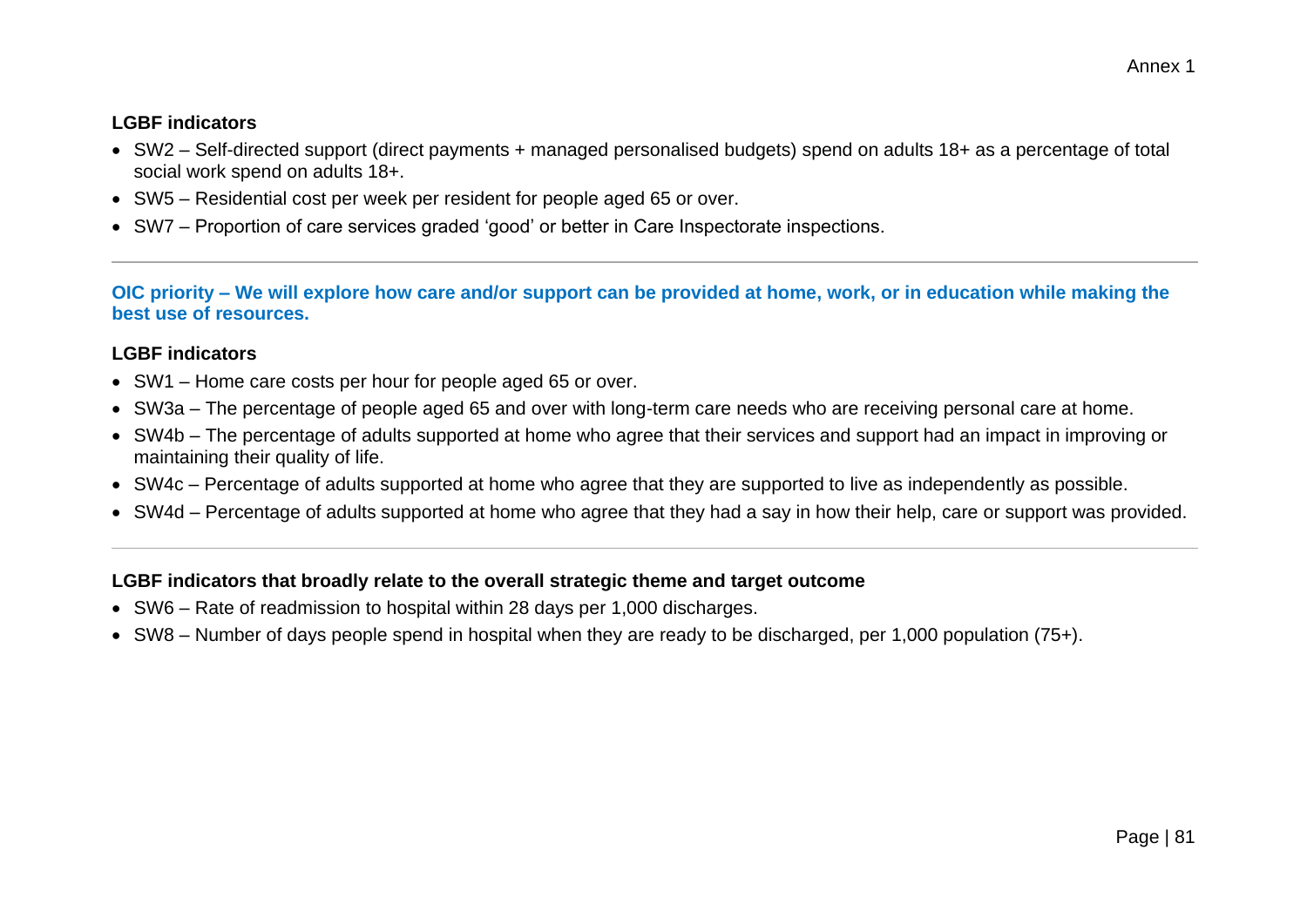## **3. Thriving Communities**

**Our Target Outcome: The Orkney Community is able to access work, learning and leisure through a modern, robust infrastructure which supports all our communities and meets the requirements of 21st century life.**

### **OIC Priority – Review Orkney's learning landscape.**

#### **LGBF indicators**

- CHN1 Cost per primary school pupil.
- CHN2 Cost per secondary pupil.
- CHN3 The cost of pre-school education place.
- CHN4 Percentage of pupils gaining 5+ awards at level 5.
- CHN5 Percentage of pupils gaining 5+ awards at level 6.
- CHN6 Percentage of pupils from deprived areas gaining 5+ awards at level 5 (SIMD).
- CHN7 Percentage of pupils from deprived areas gaining 5+ awards at level 6 (SIMD).
- CHN11 Proportion of pupils entering positive destinations.
- CHN12a Overall average total tariff.
- CHN12b Average total tariff SIMD quintile 1.
- CHN12c Average total tariff SIMD quintile 2.
- CHN12d Average total tariff SIMD quintile 3.
- CHN12e Average total tariff SIMD quintile 4.
- CHN12f Average total tariff SIMD quintile 5.
- CHN13a percentage of P1, P4 and P7 pupils combined achieving expected Curriculum for Excellence level in literacy.
- CHN13b percentage of P1, P4 and P7 pupils combined achieving expected Curriculum for Excellence level in numeracy.
- CHN14a Literacy Attainment Gap (P1,4,7 Combined) percentage point gap between the least deprived and most deprived pupils.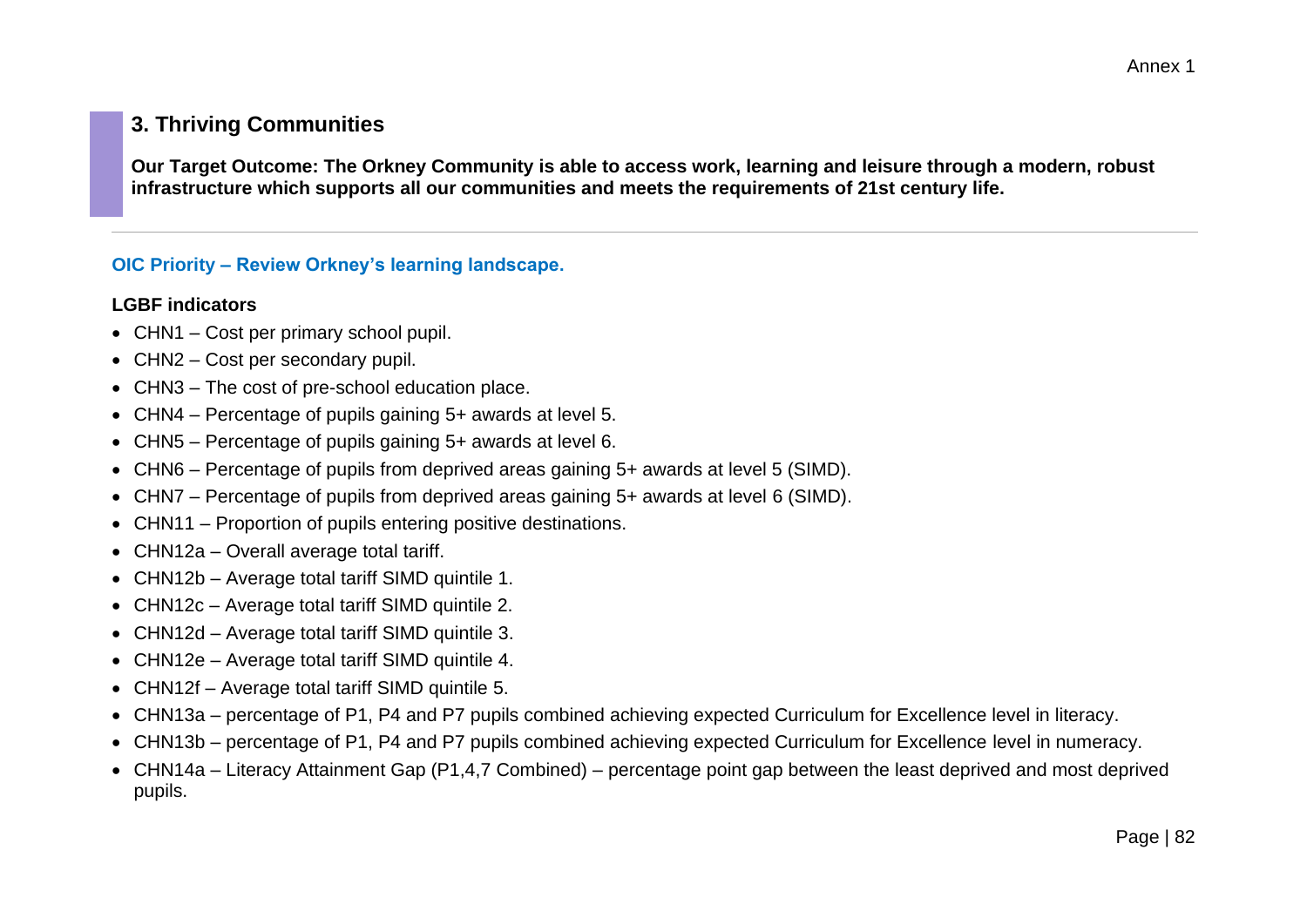- CHN14b Numeracy Attainment Gap (P1,4,7 Combined) percentage point gap between the least deprived and most deprived pupils.
- CHN17 Percentage of children meeting developmental milestones.
- CHN18 Percentage of early years provision which is graded good or better.
- CHN19a School attendance rate.
- CHN20a School exclusion rates (per 1,000 pupils).

**OIC priority – Work with partners to develop strategies for improving housing conditions and reducing fuel poverty.**

### **LGBF indicators**

- HSN3 Percentage of dwellings meeting Scottish Housing Standards.
- HSN4b Average number of days taken to complete non-emergency repairs.
- HSN5 Percentage of Council dwellings that are energy efficient.

- CHN21 Participation rate for 16 to 19-year-olds.
- C&L1 Cost per attendance at sports facilities.
- C&L2 Cost per library visit.
- C&L3 Cost of museums per visit.
- C&L4 Cost of parks and open spaces per 1,000 population.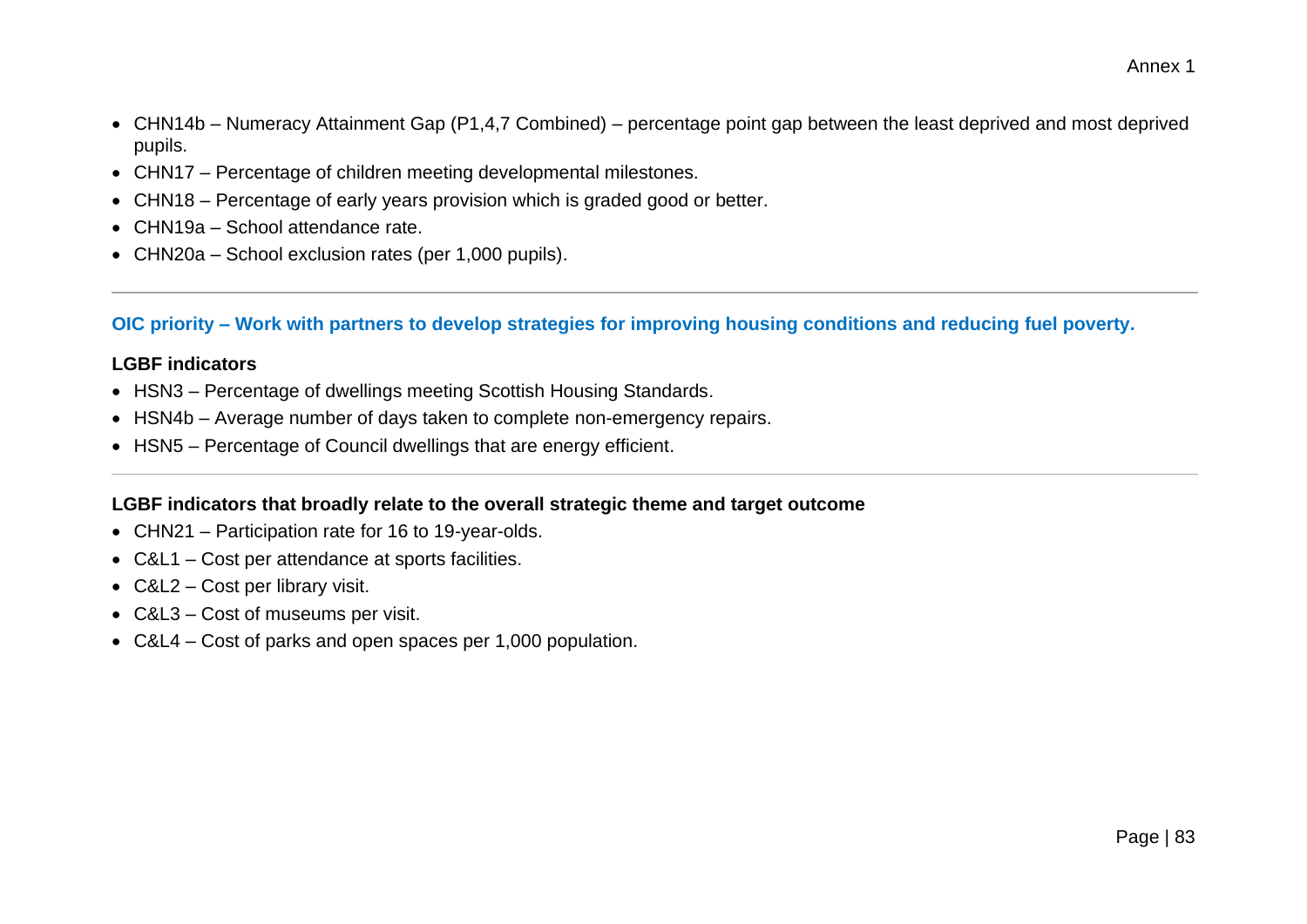## **4. Enterprising Communities**

**Our Target Outcome: A vibrant carbon neutral economy which supports local businesses and stimulates investment in all our communities.**

### **OIC Priority – Explore ways to reduce the volume, and cost of handling, the county's waste.**

#### **LGBF indicators**

- ENV1 Net cost of waste collection per premise.
- ENV2a Net cost of waste disposal per premise.
- ENV6 Percentage of household waste arising that is recycled.

#### **OIC Priority – Work with partners to develop and manage high-volume tourism and associated infrastructure.**

#### **LGBF indicator**

• ECON6 – Investment in economic development and tourism per 1,000 population.

### **OIC Priority – Explore options for revenue generation via the tourism sector to support associated infrastructure.**

#### **LGBF indicator**

• ECON6 – Investment in economic development and tourism per 1,000 population.

- ECON1 Percentage of unemployed people assisted into work from Council operated/funded employability programmes.
- ECON2 Cost of planning and building standards per planning application.
- ECON3 Average time per business and industry planning application (weeks).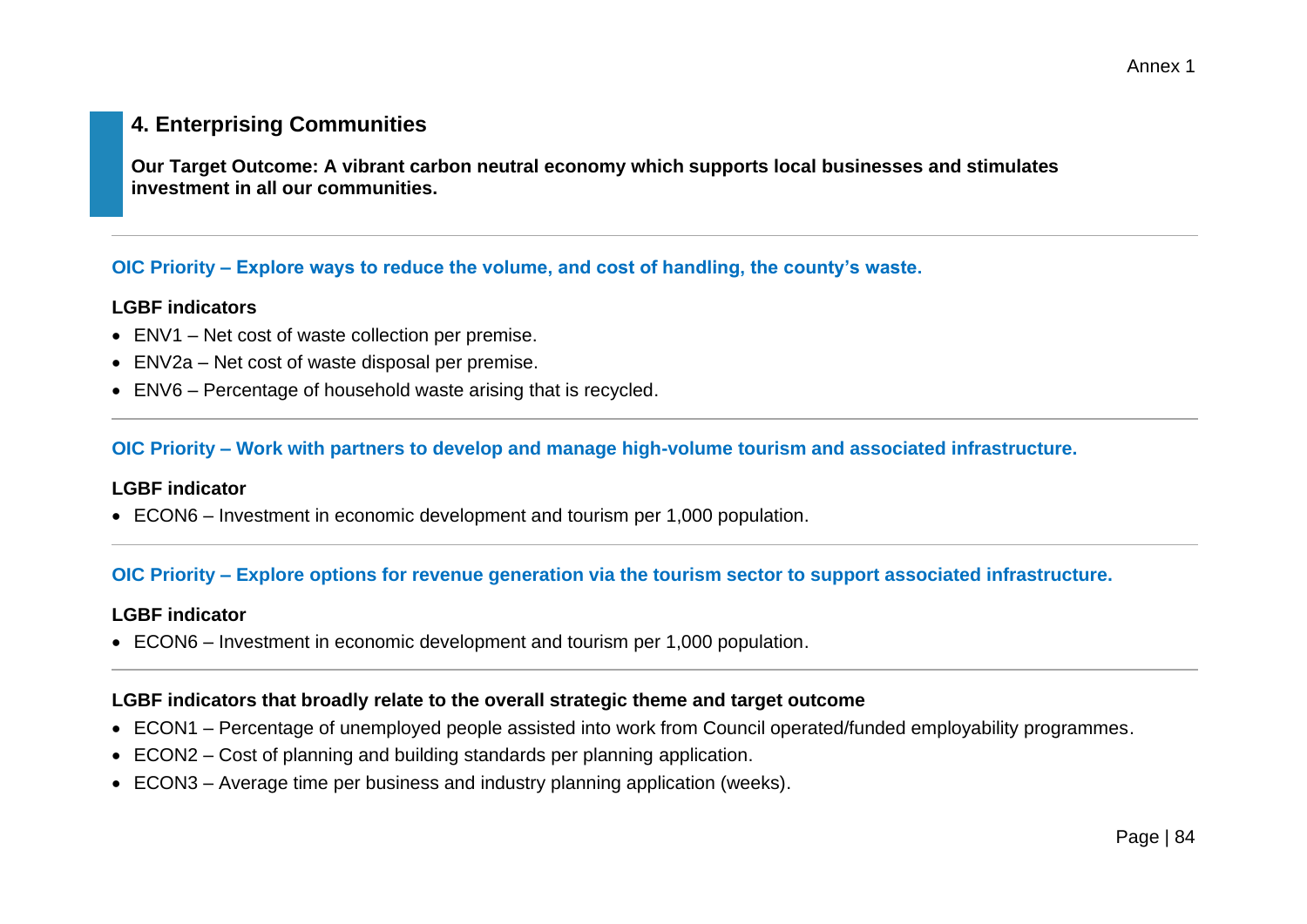- ECON4 Percentage of procurement spent on local enterprises
- ECON5 Number of business gateway start-ups per 10,000 population.
- ECON8 Proportion of properties receiving superfast broadband.
- ECON9 Town vacancy rates.
- ECON10 Immediately available employment land as a percentage of total land allocated for employment purposes in the local development plan.
- ENV5 Cost of trading standards and environmental health per 1,000 population.
- ENV5a Cost of trading standards, money advice and citizen advice per 1,000 population.
- ENV5b Cost of environmental health per 1,000 population.
- CORP8 Percentage of invoices sampled that were paid within 30 days.
- HSN5 Percentage of Council dwellings that are energy efficient.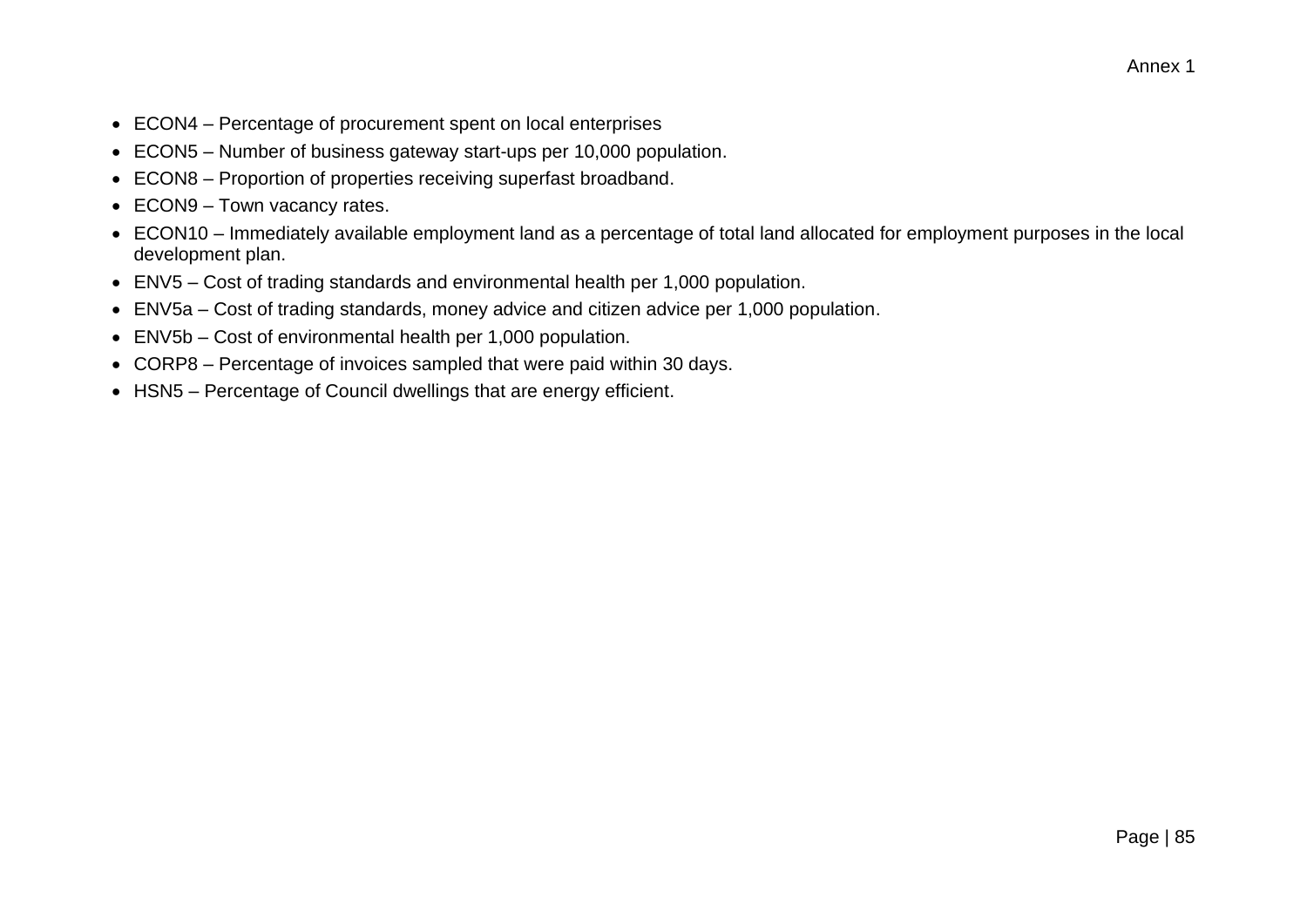## **5. Quality of Life**

**Our Target Outcome: Orkney has a flourishing population, with people of all ages choosing to stay, return or relocate here for a better quality of life.**

- CHN10 Percentage of adults satisfied with local schools.
- C&L5a Percentage of adults satisfied with libraries.
- C&L5b Percentage of adults satisfied with parks and open spaces.
- C&L5c Percentage of adults satisfied with museums and galleries.
- C&L5d Percentage of adults satisfied with leisure facilities.
- ENV3a Net cost street cleaning per 1,000 population.
- ENV3b Street cleanliness score.
- ENV7a Percentage of adults satisfied with refuse collection.
- ENV7b Percentage of adults satisfied with street cleaning.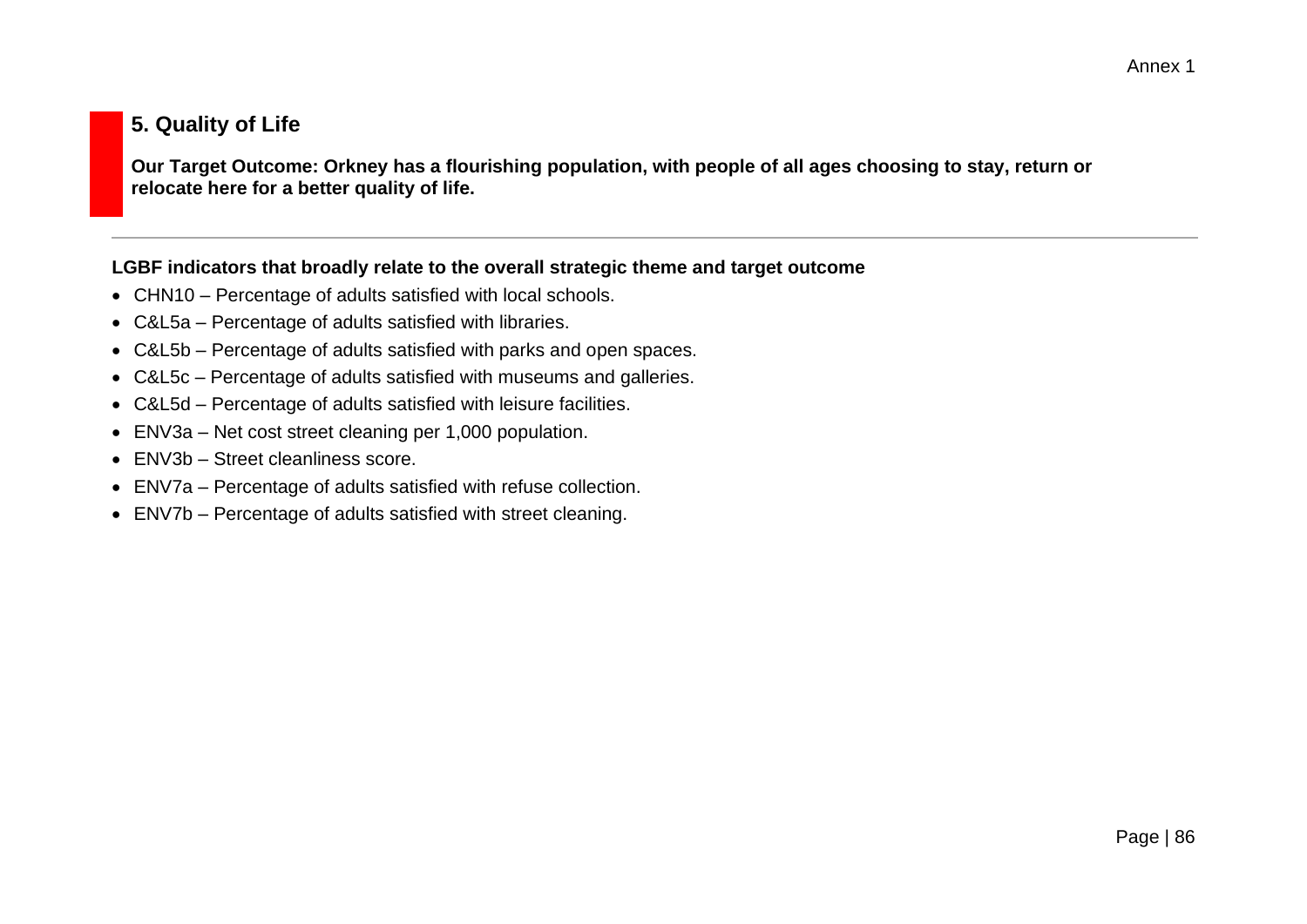## **6. Cross-cutting Priorities**

**Our Target Outcome: continuing to fulfil our duties as an Employer, Carer, Educator, Corporate Parent.**

### **OIC priority – To ensure the health, wellbeing and safety of our staff and service users**

### **LGBF indicators**

- CORP6a Sickness absence days per teacher.
- CORP6b Sickness absence days per employee (non-teacher).

- CORP1 Support service as a percentage of total gross expenditure.
- CORP3b Percentage of the highest paid 5% employees who are women.
- CORP3c The gender pay gap  $(\%)$ .
- CORP4 The cost per dwelling of collecting council tax.
- CORP7 Percentage of income due from council tax received by the end of the year.
- HSN1b Gross rent arrears as at 31 March each year as a percentage of rent due for the reporting year.
- HSN2 Percentage of rent due in the year that was lost due to voids
- CORP-ASSET1 Percentage of operational buildings that are suitable for their current use.
- CORP-ASSET2 Percentage of internal floor area of operational buildings in satisfactory condition.
- FINSUS1 Total useable reserves as a percentage of Council annual budgeted revenue.
- FINSUS2 Uncommitted General Fund Balance as a percentage of Council annual budgeted net revenue.
- FINSUS3 Ratio of financing costs to Net Revenue Stream General Fund.
- FINSUS4 Ratio of financing costs to Net Revenue Stream Housing Revenue Account.
- FINSUS5 Actual outturn as a percentage of budgeted expenditure.